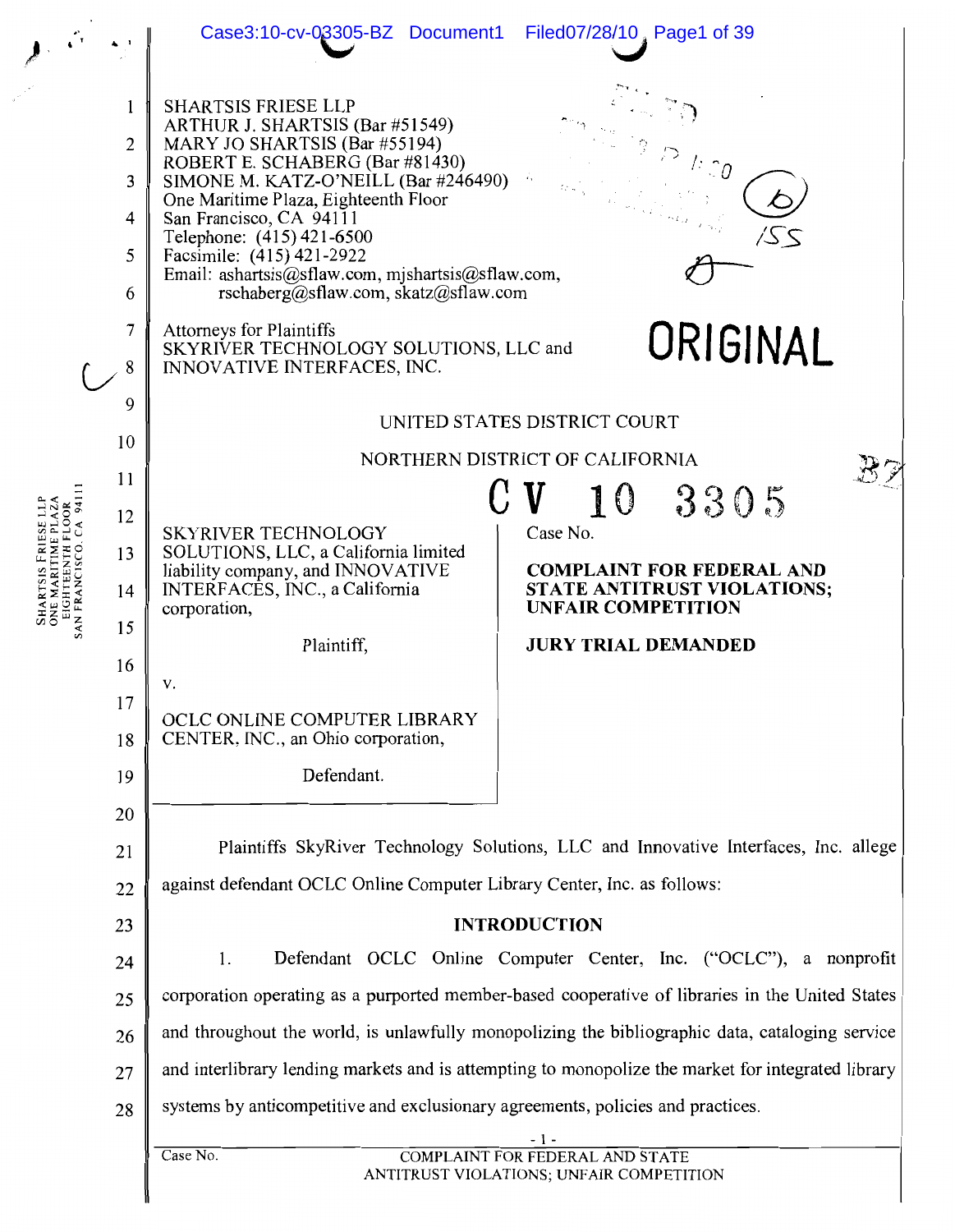### Case3:10-cv-03305-BZ Document1 Filed07/28/10, Page2 of 39

- $\overline{2}$ . OCLC uses its monopoly power in its dealings with the library industry to preclude entry of competitors into the product markets in which it maintains its monopolies and is also using its monopoly power to establish a further monopoly in another product market.
- $3<sub>1</sub>$ Defendant OCLC requires its member libraries to contribute all of the bibliographic records of their holdings to OCLC's comprehensive bibliographic database, to purchase OCLC's commercial products and services and to assist in the development of new products and services through pilot programs. OCLC prohibits its member libraries from transferring or sharing their own records—which they contributed to OCLC's bibliographic database—for any commercial purpose and denies access to its massive database to commercial firms for any commercial use, other than to provide services to libraries that OCLC approves.

 $\overline{4}$ . Although purporting to be a nonprofit cooperative, OCLC's corporate equity in 2004 was \$138 million. OCLC generated revenues in excess of \$200 million annually from 2005 through 2008, generated tax-free profits averaging over \$17 million per year and amassed a securities portfolio valued as high as \$176 million in 2007. By 2008, OCLC had corporate equity in excess of \$211 million. While claiming to have a charitable purpose, only a small fraction of OCLC's revenue comes from contributions, grants or membership fees. OCLC's tax-free profits over the past eighteen years have been used to acquire numerous for-profit and nonprofit companies in order to extend and preserve its monopolies in its bibliographic database, cataloging and interlibrary lending, and to extend its monopolies to other library products and services.

5. This case is about defendant OCLC's exclusionary agreements, punitive pricing, 20 unlawful tying arrangements and its refusal to deal with for-profit firms in violation of the 21 antitrust laws in order to maintain its monopolies and to destroy a new entrant in the market for 22 library cataloging services in competition with OCLC. This case is also about defendant OCLC's 23 entry into the integrated library systems market and its use of its monopoly power over its  $24$ bibliographic database, cataloging service and worldwide interlibrary lending service to attempt 25 to monopolize the integrated library systems market through unlawful, anticompetitive conduct 26 27 and anticompetitive agreements that it imposes on its member libraries and its refusal to allow 28 for-profit firms to access its database for commercial purposes.

SHARTSIS FRIESE LLP<br>ONE MARITIME PLAZA<br>EIGHTEENTH FLOOR<br>SAN FRANCISCO, CA 94111

 $\mathbf{1}$ 

 $\overline{2}$ 

 $\overline{3}$ 

4

5

6

 $\overline{7}$ 

8

9

10

11

 $12$ 

13

14

15

16

 $17$ 

18

19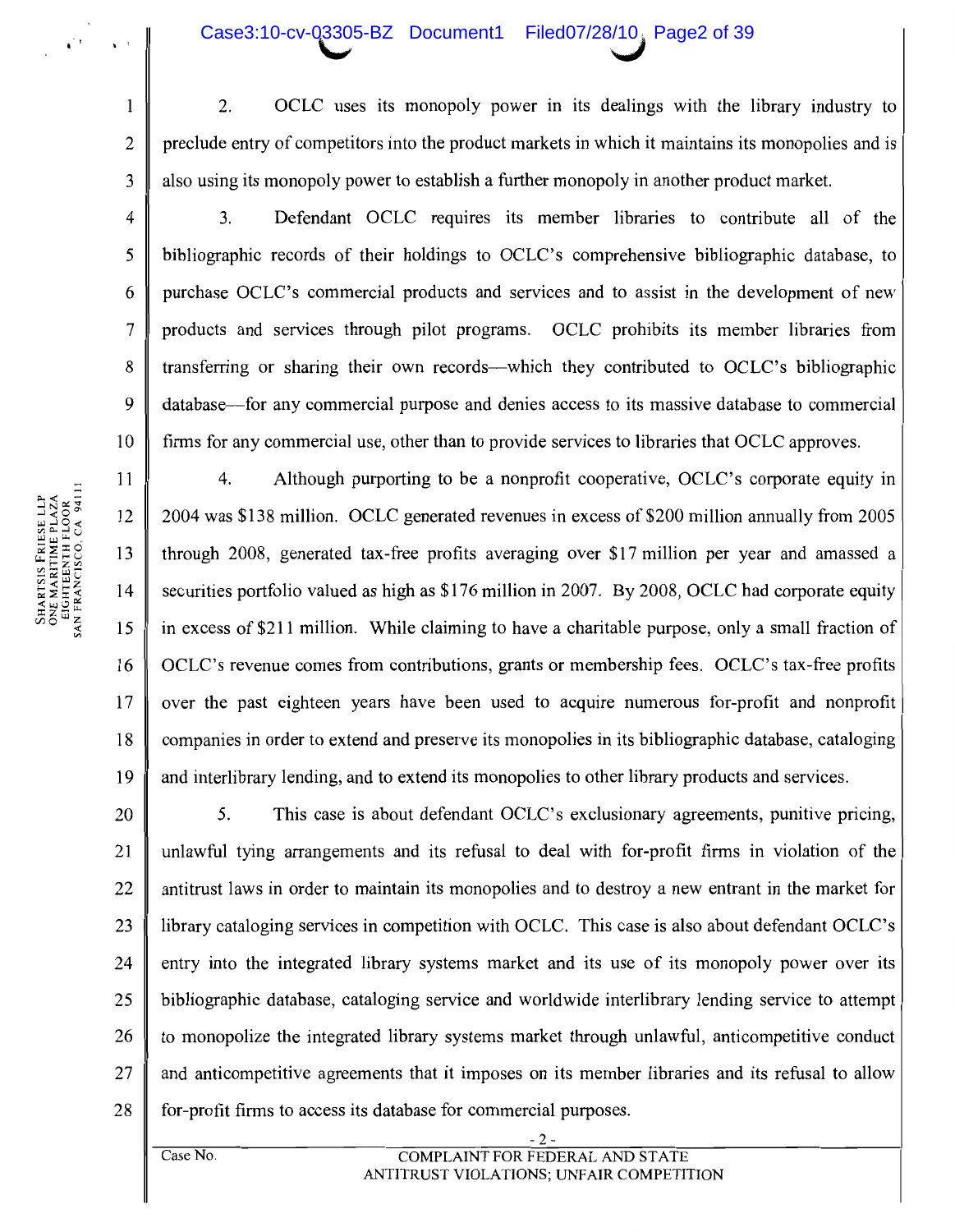### Case3:10-cv-03305-BZ Document1 Filed07/28/10, Page3 of 39

Plaintiffs have been injured and competition in the relevant markets has been 6.  $\overline{2}$ harmed by OCLC's exclusionary and anticompetitive agreements and conduct. This action is  $\overline{3}$ brought to obtain relief for the injuries suffered by plaintiffs, including access to OCLC's  $\overline{4}$ unlawfully acquired database, and for the benefit of all libraries, their patrons and consumers by 5 assuring that competition exists in all aspects of electronic bibliographic data compilation and 6 library systems and services.

### **THE PARTIES**

7. Plaintiff SkyRiver Solutions, LLC ("SkyRiver") is a California limited liability company with its principal place of business in Alameda County, California. SkyRiver entered the library cataloging service market in the fall of 2009 in the United States.

8. Plaintiff Innovative Interfaces, Inc. ("Innovative") is a California corporation founded in 1978 with its principal place of business in Alameda County, California. Innovative provides computer systems to libraries in the United States and other countries.

9. Defendant OCLC is a nonprofit Ohio corporation formed in 1967 and  $14$ 15 headquartered in Dublin, Ohio. OCLC purportedly operates as a membership cooperative. Its 16 stated mission is "furthering access to the world's information and reducing library costs." 17 OCLC sells access to its bibliographic database through various services, including cataloging 18 and interlibrary lending, to academic and research libraries, and other libraries, in the United 19 States and other countries.

20

 $\mathbf{1}$ 

 $\overline{7}$ 

8

9

10

11

12

13

### **JURISDICTION AND VENUE**

21 10. This Court has subject matter jurisdiction under 28 U.S.C. § 1337 and 28 U.S.C. 22 § 1331, as this action arises under Sections 1 and 2 of the Sherman Act, 15 U.S.C. §§ 1 and 2, and 23 Sections 4 and 16 of the Clayton Act, 15 U.S.C. § \$15(a) and 26. This Court has supplemental 24 subject matter jurisdiction of the pendent state law claims under  $28$  U.S.C.  $\S$  1367(a).

25 11. Venue is proper in this judicial district under 15 U.S.C. § 22 as OCLC is found and transacts business in this district, many of the acts and omissions that give rise to the claims 26 27 in this action occurred in this district, and the damages were suffered by plaintiffs in this district.

28

 $\overline{\text{Case No.}}$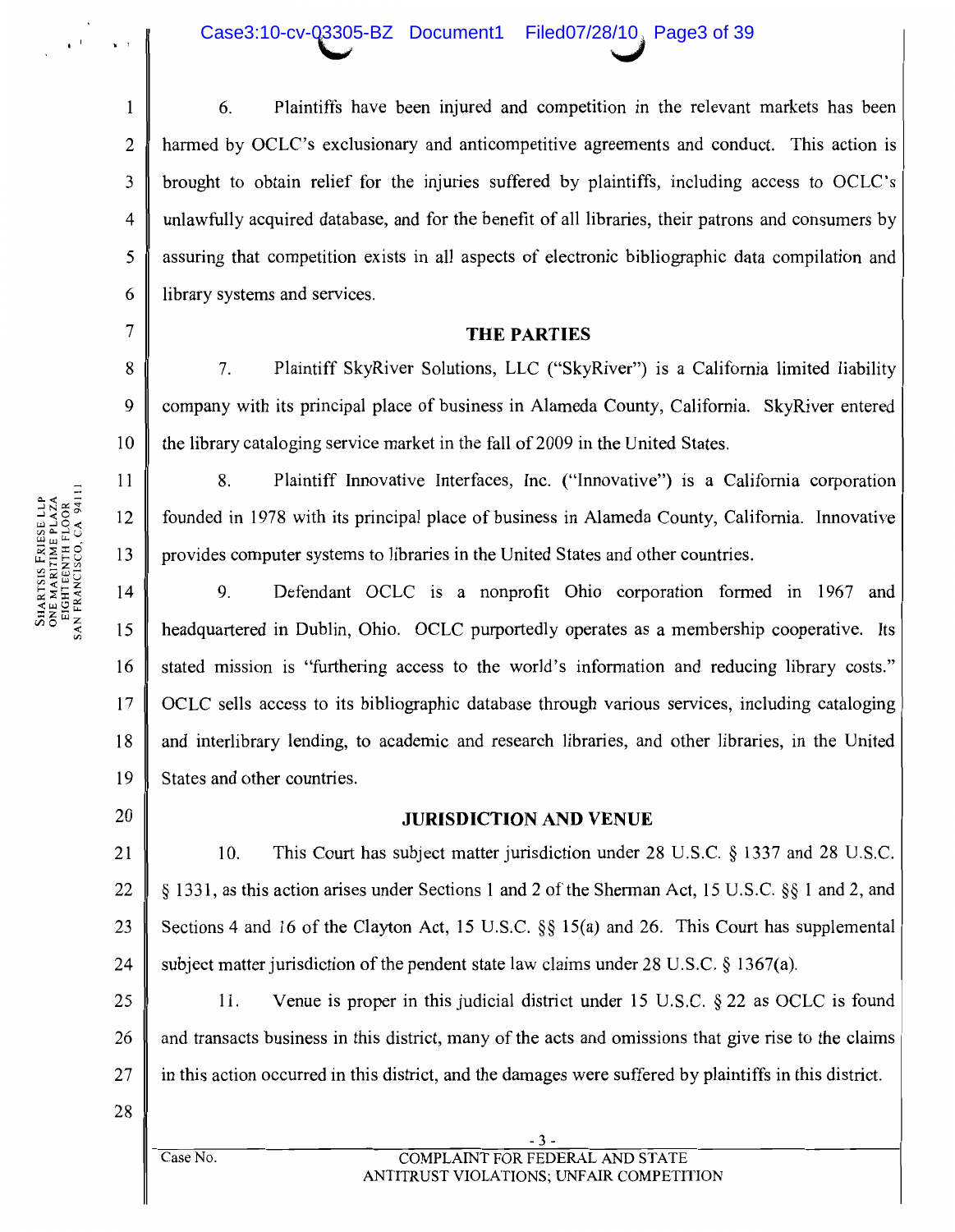### **INTRADISTRICT ASSIGNMENT**

12. This action is appropriate for assignment to the Oakland Division or San Francisco Division of this Court as plaintiffs do business in both counties and are headquartered in Alameda County, and OCLC is found and does business in both Alameda County and San Francisco County.

### **BACKGROUND**

13. Since 1971, OCLC has used its nonprofit, tax-free status and stated charitable mission to induce libraries throughout the United States and many foreign countries to become members of a purported cooperative by contributing to a single database controlled by OCLC the bibliographic metadata (or records) describing their library holdings. In its digital electronic form, this metadata consists of the information traditionally found in a library's card catalog. OCLC has thus compiled a bibliographic database comprising the library holdings of more than 72,000 libraries in 171 countries. This bibliographic database is known as "WorldCat." None of the metadata in WorldCat constitutes an original work, proprietary or trade secret information of OCLC. This metadata is in the public domain or is created almost entirely by individual OCLC member libraries, not OCLC.

 $14.$ The WorldCat bibliographic database is considered by OCLC and libraries 17 throughout the United States and worldwide to be "the world's most comprehensive bibliographic 18 database." It is also the only comprehensive bibliographic database of the holdings of libraries in 19 the United States. OCLC boasts over 139 million bibliographic records and total holdings 20 (including digital items, e-books, works and languages) of over 1.4 billion as of June 30, 2009. 21 OCLC describes this massive database as "a unique store of information [that] encompasses 22 records in eight formats—books, serials, sound recordings, musical scores, maps, visual 23 materials, mixed materials and computer files." Because OCLC members contribute their new 24 bibliographic records to WorldCat and encourage other libraries to become members, OCLC's 25 bibliographic database will continue to grow. OCLC reported that in 2009 "WorldCat grew by 26 30.9 million records" and libraries "used WorldCat to catalog and set holdings for 273.8 million  $27$ items and arrange 10.3 million interlibrary loan transactions." 28

SHARTSIS FRIESE LLP<br>ONE MARITIME PLAZA<br>EIGHTEENTH FLOOR<br>SAN FRANCISCO, CA 94111

 $\mathbf{1}$ 

 $\overline{2}$ 

 $\overline{3}$ 

 $\overline{4}$ 

5

6

 $\overline{7}$ 

8

 $\mathbf Q$ 

 $10$ 

 $11$ 

12

13

 $14$ 

15

16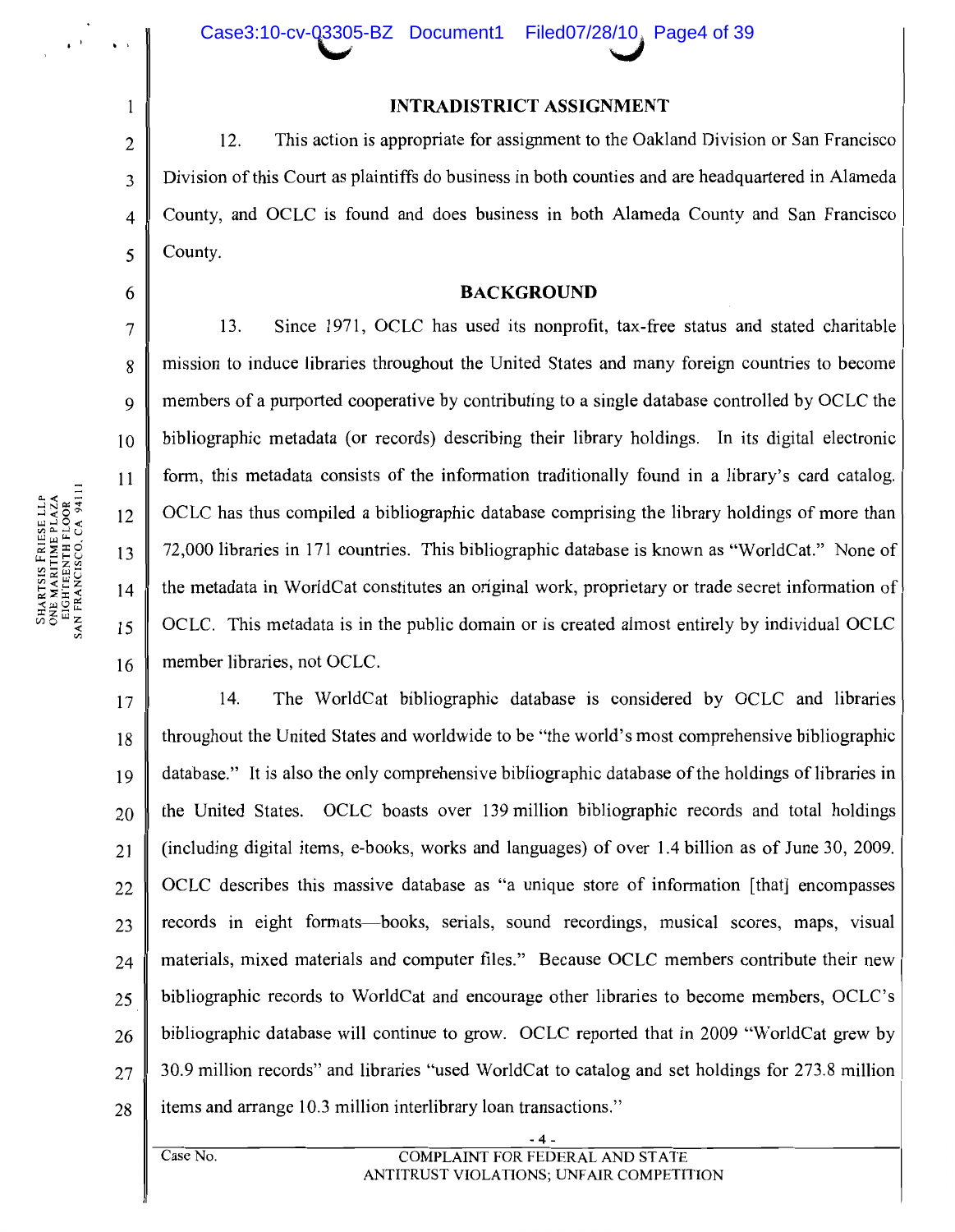### Case3:10-cv-03305-BZ Document1 Filed07/28/10, Page5 of 39

 $\mathbf{1}$ 15. Membership in the OCLC "cooperative" obligates each library not only to  $\overline{2}$ contribute the metadata representing its holdings to the WorldCat database, but also to purchase  $\overline{3}$ one or more of OCLC's principal services or products, such as cataloging service, its national and worldwide interlibrary lending service ("ILL") and/or other OCLC designated products and  $\overline{\mathbf{4}}$ 5 services. Membership also obligates libraries to assist OCLC in developing new products and services to compete with for-profit firms. With the exception of a public website, WorldCat.org. 6  $\overline{7}$ that gives public access to a limited view of WorldCat's bibliographic records, OCLC allows only 8 member libraries or other authorized users to access its full WorldCat database to catalog library  $\mathbf Q$ materials as well as to locate and borrow library materials from other member libraries. Plaintiffs are informed and believe and based thereon allege that OCLC is not a true cooperative in that its 10 11 members do not share its revenues or control its management, operations or policies. A majority 12 of its Board of Trustees is elected by the Board itself. As such, there is no prospect of economic 13 unity between and among OCLC and its member libraries, and there is a distinct diversity of 14 economic interests between them. Rather than operating with transparency as a cooperative 15 would be expected to do, OCLC charges different prices to its members for the same services and 16 conceals those differences from its members.

 $17$ 16. Typically, when a new acquisition is cataloged by a library that purchases OCLC's 18 cataloging service, a holdings symbol or code identifying the owning library is automatically 19 attached to the bibliographic record representing that item in the WorldCat database. If an item is not cataloged using OCLC's cataloging service, OCLC supports an established service of batch 20 21 loading the library's holdings information into the WorldCat database for a per-record fee. Each 22 member library's ownership symbol and "holdings information" is stored and displayed in 23 WorldCat. Member libraries receive various "credits" for contributing their holdings to WorldCat 24 as determined by OCLC on an unpublished, library-by-library basis, which can be used as an 25 offset against certain OCLC fees. OCLC places its own OCLC number on each library record 26 uploaded into WorldCat, which also appears on the library's computerized records of its own 27 holdings. This OCLC number has permitted OCLC to police its members to ensure that their 28 records are not shared with unauthorized users. OCLC also instructs its members to use this

Case No.

SHARTSIS FRESE LLP<br>ONE MARITIME PLAZA<br>EIGHTEENTH FLOOR<br>SAN FRANCISCO, CA 94111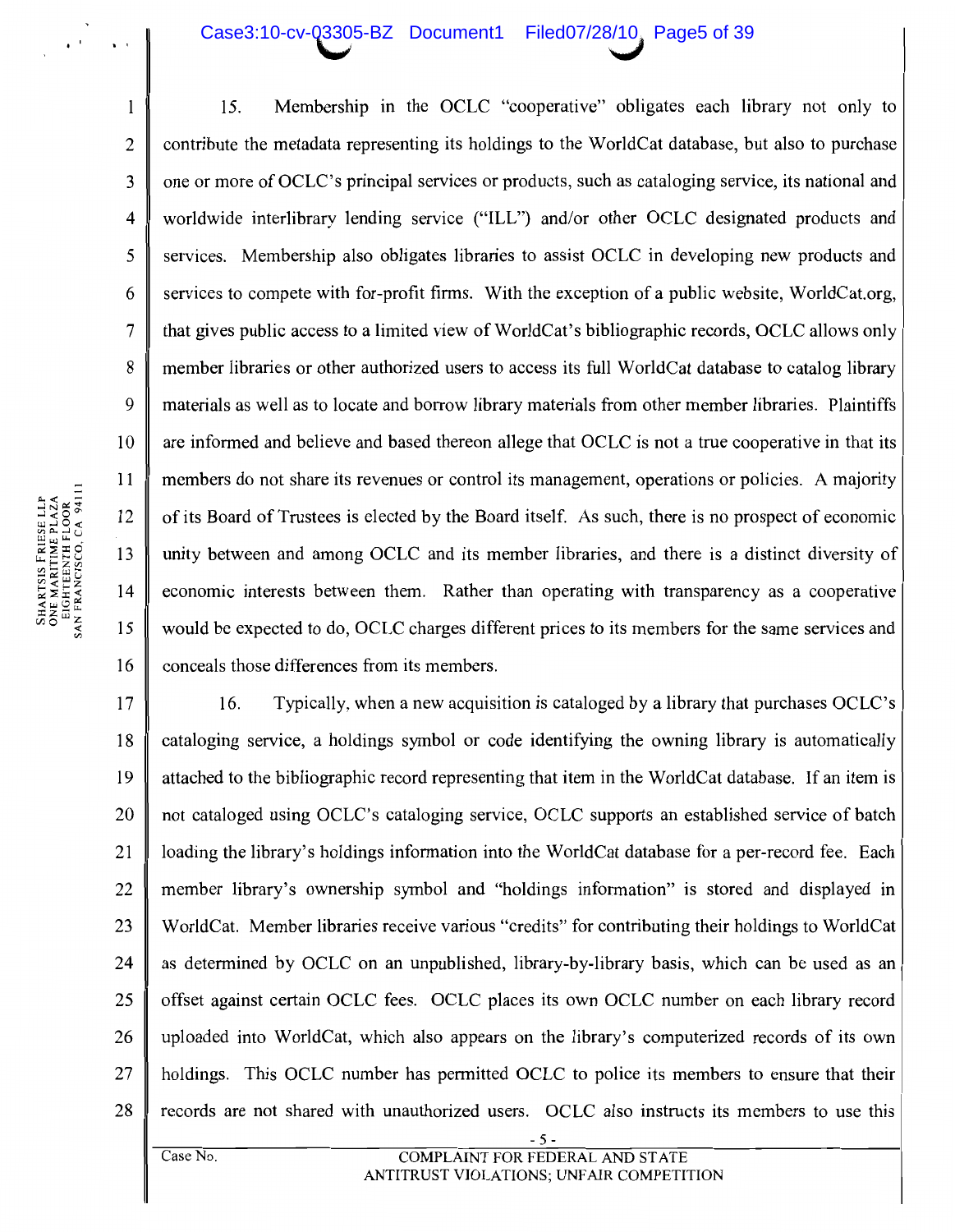### Case3:10-cv-03305-BZ Document1 Filed07/28/10, Page6 of 39

number as the criterion for defining "WorldCat data," which must be restricted from access by unauthorized users, including for-profit firms.

SkyRiver is a new entrant in the cataloging service market. SkyRiver has 17.  $\overline{4}$ developed a smaller bibliographic database than OCLC and offers cataloging services to academic and research libraries throughout the United States in competition with OCLC. Until SkyRiver entered the market, OCLC had virtually no competitors in the market for cataloging service. OCLC acquired its last remaining competitor in 2006.

8 In 2008 OCLC introduced a new product called WorldCat Local to replace locally 18. 9 installed online library catalogs. In 2009 OCLC introduced WorldCat Local "quick start," which it describes as "the first step toward web-scale cooperative library management services." These 10 new products are designed and intended to establish an integrated library system, which typically 12 includes all of the "backroom" functions of a library, including managing new library acquisitions, local administration of cataloging, circulation, delivery of library inventory and 13  $14$ resource sharing among groups of libraries. This type of computer system for libraries is commonly referred to as an integrated library system or "ILS." In 2009, OCLC also introduced WorldCat Navigator to provide resource sharing among groups of libraries. OCLC is rapidly 16 gaining market share in the ILS market by leveraging its monopoly power over its bibliographic 18 database, cataloging and ILL and other anticompetitive conduct to disadvantage and eliminate its 19 competitors.

Innovative provides integrated library systems through three principal products 20 19. known as Millennium, Encore and INN-Reach. Millennium provides libraries with an array of 21 22 ILS services to maintain a library. Encore gives a library and its patrons a public interface to 23 search and integrate much more web-based information than just the library's local holdings. 24 INN-Reach is a consortial borrowing system that directly links multiple library systems in a 25 defined geographic area into a single real-time "union" catalog  $(i.e., a$  combined library catalog 26 describing the collections of the libraries in the consortium) that provides resource sharing among 27 libraries. Innovative has numerous competitors in all markets in which it participates.

28

SHARTSIS FRIESE LLP<br>ONE MARITIME PLAZA<br>EIGHTEENTH FLOOR<br>SAN FRANCISCO, CA 94111

 $\mathbf{1}$ 

 $\overline{2}$ 

3

5

6

 $\overline{7}$ 

11

15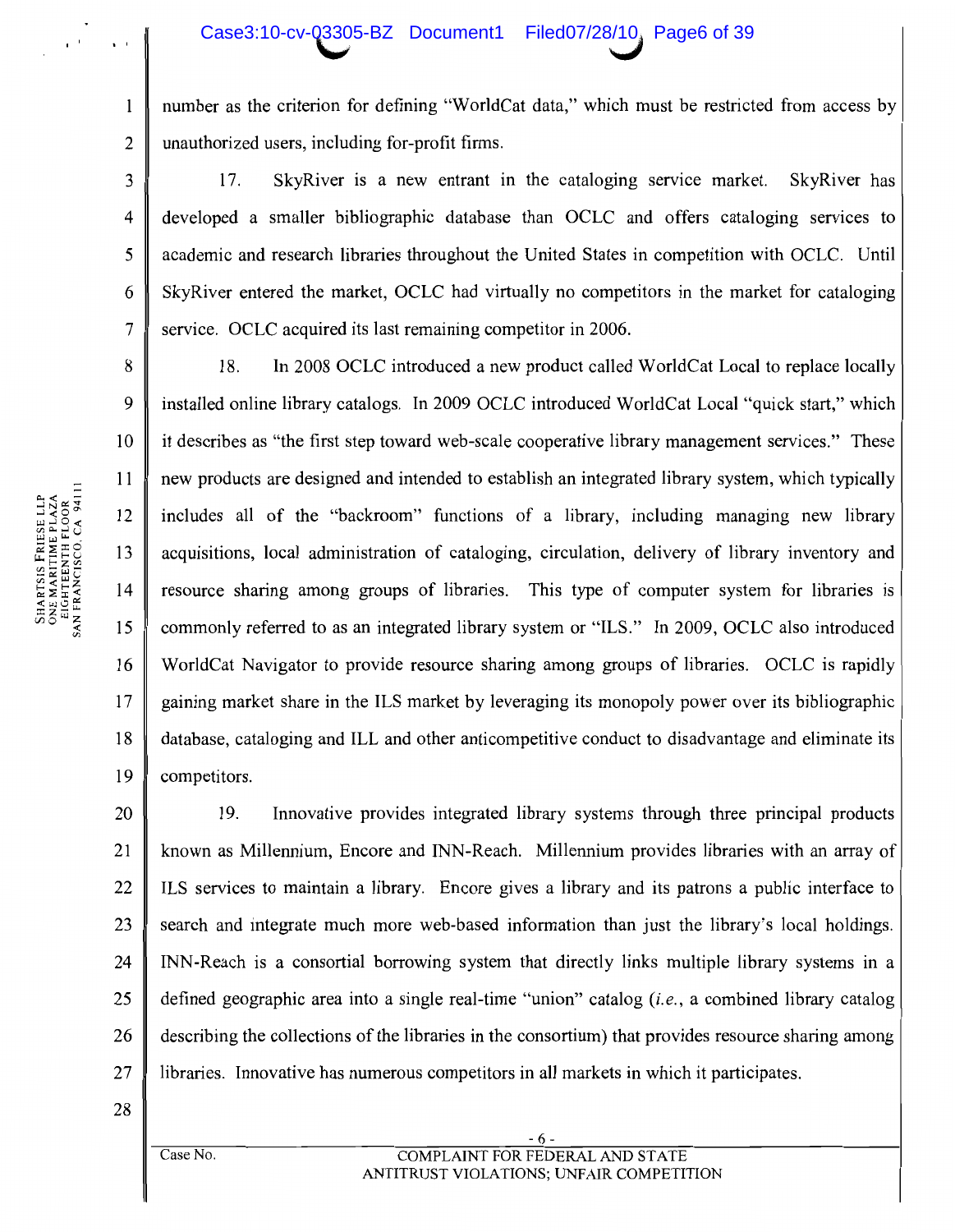### THE RELEVANT MARKET

There are three separate product or service markets at issue in the claims asserted 20. in this case by SkyRiver. The first is the market for bibliographic data comprised of digital electronic metadata (i.e., records) of the holdings of college, university and research libraries (collectively "libraries" or "academic libraries"). The second is the market for cataloging the bibliographic records of the holdings and new acquisitions of academic libraries. The third is the market for interlibrary lending between and among academic libraries to share each other's resources. Plaintiffs are informed and believe and on that basis allege that OCLC's share of each of these markets for academic libraries in the United States is greater than 90 percent. Although complementary, these three products or services are sold separately. A library can obtain access to the bibliographic database by purchasing a product or service that provides access. Cataloging and ILL services are functionally dependent on the database. In other words, a cataloging service and an ILL service cannot effectively operate without constant access to the bibliographic database since the information and data accessed and delivered by each of the cataloging and ILL services is derived exclusively from the information and data contained in the bibliographic database.

21. OCLC possesses, maintains and exercises monopoly power over the WorldCat  $17$ database, cataloging services and inter-library lending services and has acquired and absorbed or 18 eliminated all of its previously existing competitors in each of these markets. With the exception 19 of SkyRiver, a new market entrant for cataloging services, there are no existing products or 20 services that are reasonably interchangeable with, or available substitutes for, any of these three 21 products or services. As such, OCLC has no competitors who reasonably possess the actual or 22 potential ability to deprive OCLC of any significant amount of its monopoly market share of any  $23$ one of these three products or services.  $24$ 

22. The unique mission and purpose of academic libraries mandates that these libraries 25 have continuous access to a vast array of library holdings that are capable of satisfying the 26 scholarly research needs of their individual library communities. Since OCLC is the only 27 provider of a worldwide database and a national and worldwide inter-library lending service that 28

 $\mathbf{l}$ 

 $\overline{2}$ 

 $\overline{3}$ 

4

5

6

 $\overline{7}$ 

 $\mathbf{8}$ 

 $\mathbf Q$ 

10

 $11$ 

12

13

 $14$ 

15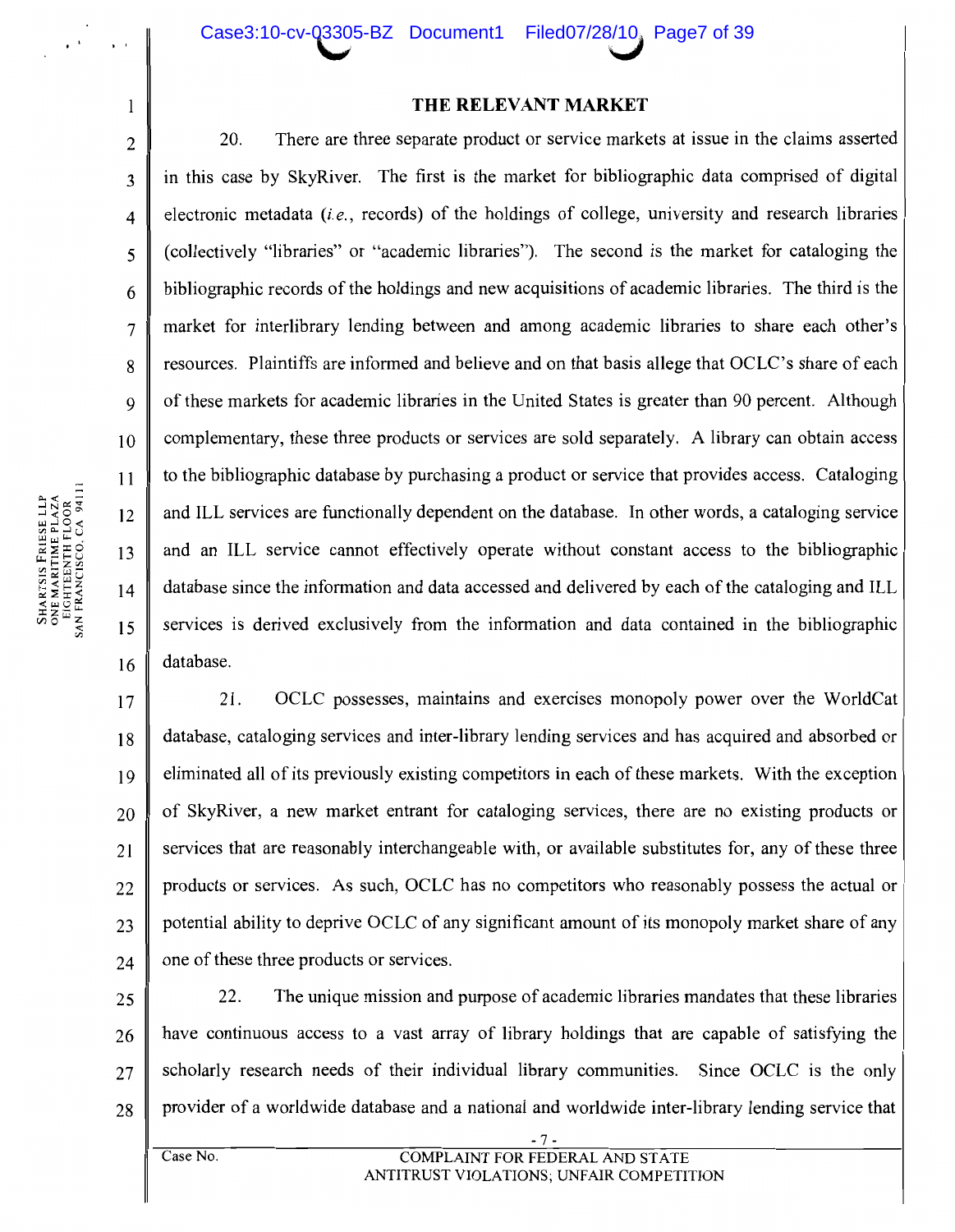### Case3:10-cv-Q3305-BZ Document1 Filed07/28/10, Page8 of 39

is commercially available and reasonably capable of meeting the research needs of these libraries, these libraries are necessarily captive customers of OCLC for its ILL. As a practical matter, these libraries have been compelled to subscribe to OCLC cataloging and ILL services given the absence of any reasonably available competitive products or services because these libraries would otherwise be unable to accomplish their unique mission of providing their individual library communities with access to a full range of scholarly materials. Not until the emergence and entry of SkyRiver with a cataloging service utilizing a smaller bibliographic database have these libraries had a choice of a competitive cataloging service. However, SkyRiver has only a de minimus share of the market for cataloging services as a direct result of OCLC's anticompetitive conduct and exercise of its monopoly power as described more fully below. These libraries have no choice other than OCLC for ILL as there is no database comparable to WorldCat.

13 23. To the extent there are other discrete or selective bibliographic databases available, none is a substitute or an alternative to WorldCat because academic libraries require access to a 14 15 single electronic means of deriving the metadata that has the necessary interfaces to provide full 16 integration of the various library's holdings and provide for borrowing or lending to other 17 libraries throughout the United States and worldwide. For example, while WorldCat.org provides 18 public access to limited bibliographic metadata, it has no technical interface to, or integration 19 with an individual library's system to allow meaningful use of the data for cataloging or 20 interlibrary lending.

21 24. No other bibliographic database duplicates or is an effective substitute for OCLC's 22 WorldCat database because its member libraries have been prohibited from sharing the 23 bibliographic data of their respective holdings to any commercial firm or for any commercial use. 24 Similarly, and for the same reasons, there is no duplicate interlibrary lending service or any 25 effective substitute for OCLC's ILL service because access to the WorldCat database is essential 26 to a competitive ILL service. In addition, regional resource sharing or interlibrary lending among 27 libraries in a specific geographical area is not a substitute or alternative for OCLC's ILL service, 28 which facilitates borrowing and lending of library materials nationally and worldwide. Those

 $\mathbf{1}$ 

 $\overline{2}$ 

3

4

5

6

 $7\phantom{.0}$ 

8

 $\mathbf Q$ 

10

11

12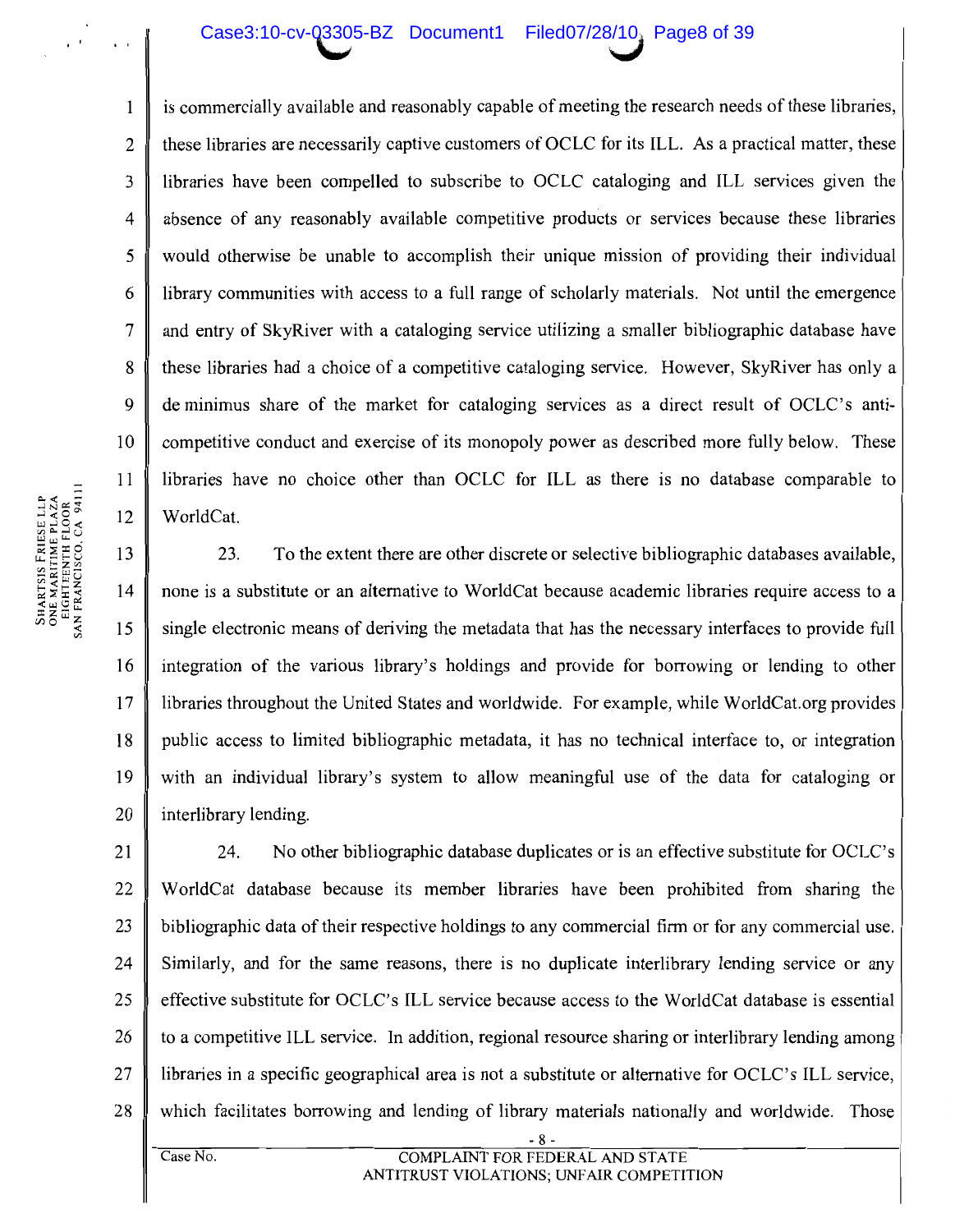libraries that participate in regional interlibrary lending through their ILS providers nonetheless require and therefore purchase ILL services from OCLC.

25. OCLC has illegally acquired and is maintaining a monopoly in each of these three markets by the anticompetitive conduct alleged below, including prohibiting member libraries from sharing their holdings with commercial firms, coercing its members to purchase OCLC's cataloging service by threats and punitive pricing of its ILL service for those who do not purchase its cataloging service.

8 26. There are high barriers to entry into the bibliographic data, cataloging and  $\mathbf Q$ interlibrary lending markets. Over a period of almost 40 years with a tax-free subsidy and at 10 great expense to each of its participating member libraries, OCLC has compiled its "unique" 11 database, which cannot reasonably or practicably be duplicated and which has resulted in 12 entrenched buyer preference. OCLC is maintaining a monopoly in each of these markets by 13 (a) exclusive and exclusionary agreements, rules and terms of use with libraries as a condition of 14 membership, (b) requiring or coercing its member libraries to use its cataloging service in order to 15 have access to its massive database and the holdings of other member libraries, (c) using its 16 monopoly power in one product or service market to coerce libraries not to deal with competitors  $17$ in another product or service market, (d) using tax-free profits to acquire competitors, and 18 (e) denying commercial access to its database, which is essential to effective and efficient 19 competition, by refusing to deal with for-profit firms.

20 The relevant product or service market at issue in the claims asserted by 27. 21 Innovative is integrated library systems (ILS), which provide fully integrated back-office 22 functionality (the operations of a library), an integrated public view catalog for finding the books 23 and other materials that libraries hold and interlibrary lending on a regional basis for consortia of 24 libraries located in defined geographic areas. While there are numerous competitors in the ILS 25 market, OCLC has been gaining market share at a rapid rate since it entered this market in 26 2008-2009 by means of its anticompetitive conduct.

27 28. OCLC is using its monopoly power over its WorldCat database, cataloging service 28 and ILL service in an attempt to monopolize the market for integrated library systems. There is a

 $\mathbf{1}$ 

 $\overline{2}$ 

3

 $\overline{4}$ 

5

6

 $\overline{7}$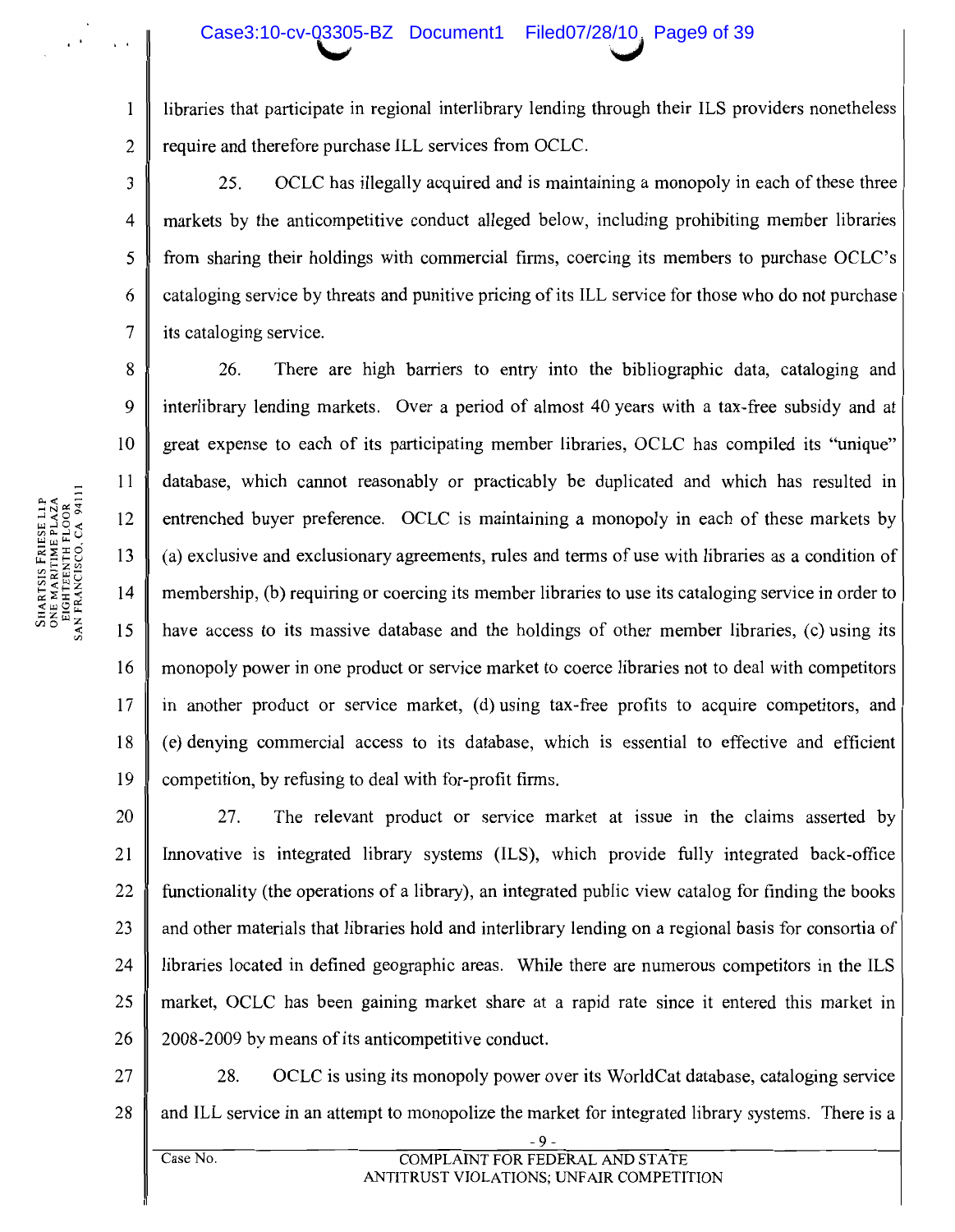### Case3:10-cv-03305-BZ Document1 Filed07/28/10, Page10 of 39

dangerous probability that OCLC will actually obtain an illegal monopoly in the ILS market because private vendors such as Innovative do not have access to the WorldCat database, and  $\overline{3}$ OCLC's ILS products are centered on providing direct, integrated access to its WorldCat database, its cataloging service and its interlibrary lending service in a bundled mode while  $\overline{4}$ 5 denying such access to for-profit firms.

29. OCLC has the market power to dictate the terms and conditions of its anticompetitive tying or bundling arrangements, the market power to intimidate and coerce its members to participate in unlawful refusals to deal, the market power to intimidate and coerce its members not to switch to SkyRiver's cataloging service, and the market power to leverage its database, cataloging and interlibrary lending monopolies so that OCLC can expand its monopoly power into the integrated library systems market. OCLC's three monopolies—bibliographic data, cataloging and ILL—are mutually reinforcing and give OCLC an arsenal of tools to punish customers and harm competition.

30. 14 The relevant geographic market for each of the four product markets at issue— 15 bibliographic data, cataloging service, inter-library lending and integrated library systems—is the 16 United States, because academic libraries cannot turn to suppliers of these products in other 17 countries to meet their needs.

### **OCLC'S ANTICOMPETITIVE CONDUCT**

19  $31.$ As described below, OCLC has obtained and is using its monopoly power over its 20 bibliographic database, cataloging and ILL services by anticompetitive exclusive and 21 exclusionary agreements and by conduct designed to eliminate all competition in the library 22 bibliographic data, cataloging and ILL markets. OCLC is also using its monopoly power and its 23 tax exempt status as leverage in its attempt to extend its monopolies to include the ILS market in 24 the United States in violation of federal and state antitrust laws.

25

Case No.

### **Acquisition And Maintenance Of OCLC's Monopoly Over Bibliographic Metadata**

26 32. To be a member in the OCLC cooperative and have access to the full WorldCat 27 database and ILL, libraries must agree to purchase OCLC's designated services, contribute to the co-development of OCLC products or services and abide by exclusionary policies and practices. 28

18

 $\mathbf{1}$ 

 $\overline{2}$ 

6

 $\tau$ 

8

9

10

11

 $12$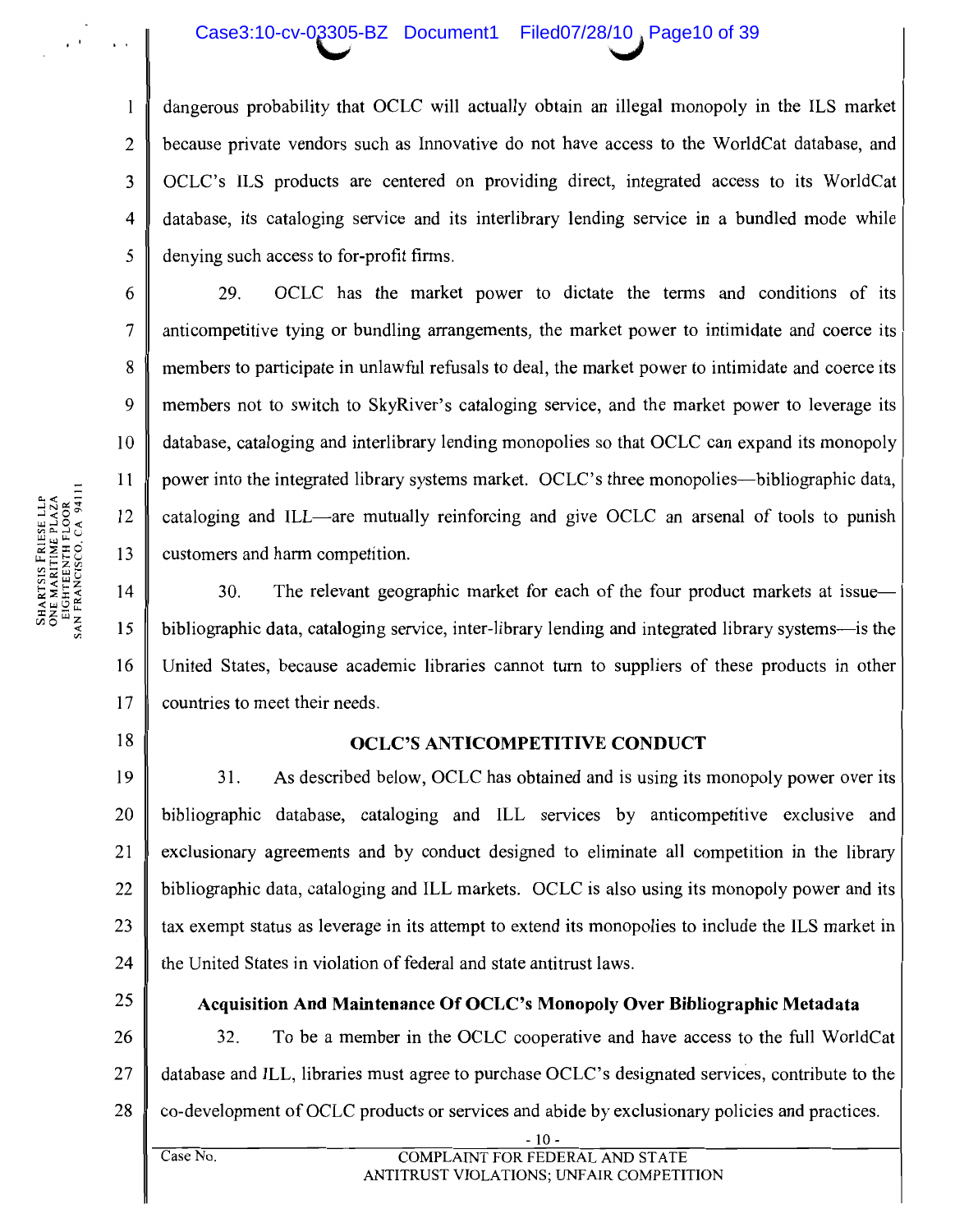### Case3:10-cv-03305-BZ Document1 Filed07/28/10, Page11 of 39

SHARTSIS FRIESE LLP<br>ONE MARITIME PLAZA<br>EIGHTEENTH FLOOR<br>SAN FRANCISCO, CA 94111

In order to maintain strict control over its members' access and use of the  $\mathbf{1}$ 33. WorldCat database, OCLC publishes and enforces its "Principles of Cooperation" and  $\overline{2}$ "Guidelines for Contributions to WorldCat" (collectively, "Principles and Guidelines"). OCLC  $\overline{3}$ has also published and enforced "Guidelines for the Use and Transfer of OCLC-Derived  $\overline{4}$ Records" ("Use and Transfer Guidelines"). These Principles and Guidelines and Use and 5 6 Transfer Guidelines—which each member agrees to accept, follow and enforce—have been in  $\overline{7}$ effect for many years and have been central to OCLC's establishment of each of its monopolies.

OCLC's Principles and Guidelines not only require member libraries to contribute 8 34.  $\mathbf Q$ to OCLC all current bibliographic and holdings information which represents cataloged items in  $10$ their collections, but in addition member libraries are required to: create bibliographic records  $11$ and related data consistent with the "guidelines" adopted by OCLC; support and promote shared use of records among members; limit use of OCLC records, systems and services to OCLC 12 authorized users; promote the responsible use of OCLC-derived records only by approved users; 13 14 and ensure that the resources of the cooperative are used only to the benefit of the cooperative. In 15 fact, these requirements are designed to protect OCLC's control over the WorldCat database. OCLC warns its members that newer technologies allow a library's records to be copied from its 16  $17$ online catalog without the library's agreement and that such use puts member libraries' "investment" in WorldCat "at risk." 18

19 35. To ensure that bibliographic records in the WorldCat database are not shared with 20 any potential competitors of OCLC, member libraries have been required to agree to comply with 21 OCLC's Use and Transfer Guidelines, which were formally promulgated by OCLC in 1987. While each member library may transfer records of its own holdings without restriction to other 22 libraries, a member library may not transfer or share records of its own holdings with commercial 23 firms. A "commercial firm" is defined as any organization permitted, under applicable law, to  $24$ operate on a for-profit basis. The only exception to this prohibition is when a library has 25 26 employed and agreed to pay a commercial firm to process its records (a service that OCLC did 27 not provide until 2008) on the condition that the commercial firm has signed an individual agreement with the library or signed a general agreement with OCLC for protection of the records 28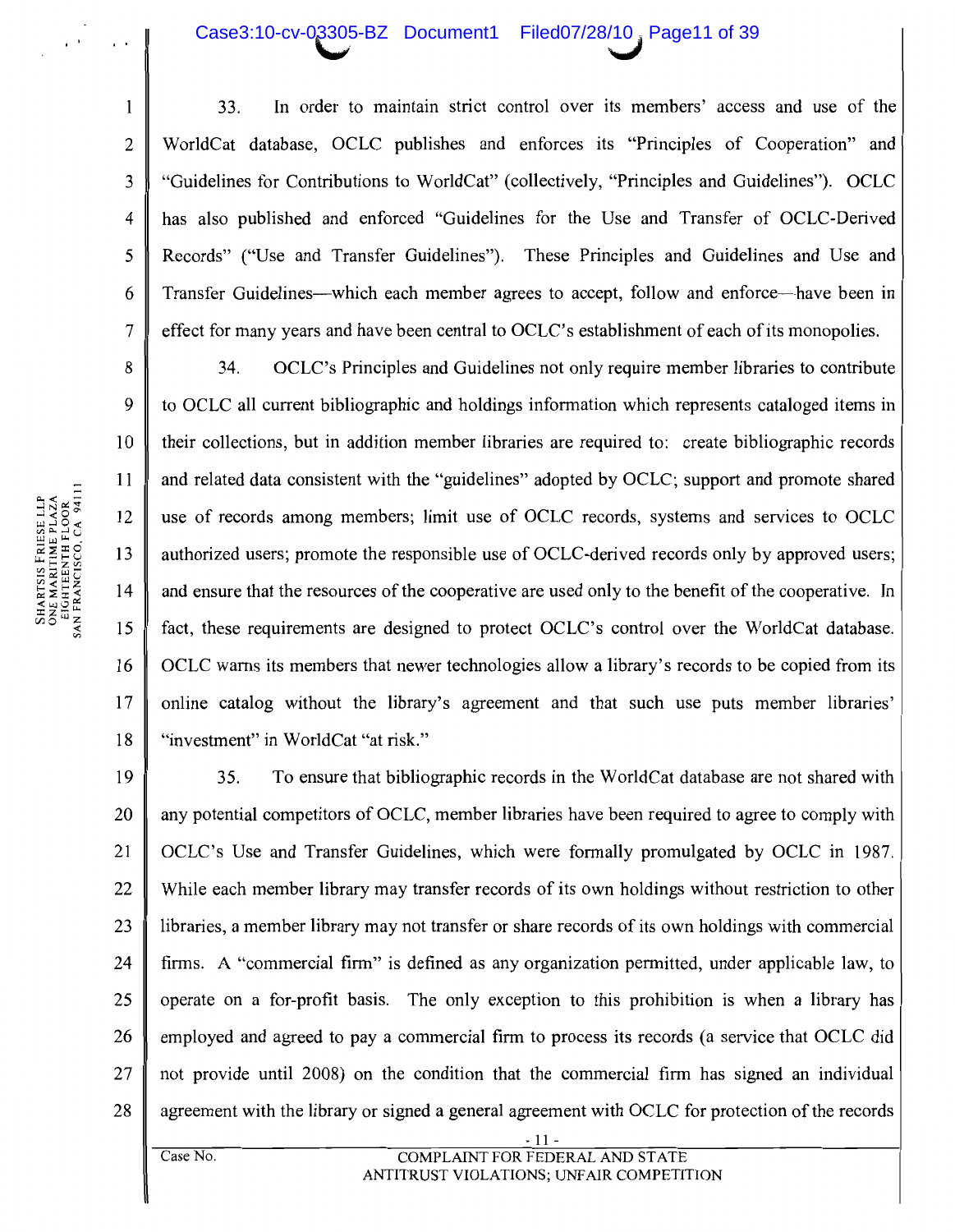### Case3:10-cv-03305-BZ Document1 Filed07/28/10 Page12 of 39

it has been employed to process. These guidelines apply to all uses and transfers of a library's records except where a mutually acceptable agreement establishing broader or narrower rights is made with OCLC relating to a specific product or service.

Restricting access to OCLC's bibliographic database expands and maintains 36. OCLC's monopolies. These Use and Transfer Guidelines are specifically intended to preclude any entity that attempts to compete with OCLC from obtaining access to the bibliographic metadata contained in the WorldCat database and to prevent competitors from having access to the bibliographic metadata of all OCLC participating libraries. These policies are inconsistent with OCLC's stated mission of "furthering access to the world's information" because OCLC's purpose and intent is to control, not expand, access to information. Although OCLC updated the language of these Use and Transfer Guidelines effective August 1, 2010, the same policies and restrictions continue in effect.

13 37. To minimize the risk of a competitor or non-member accessing the WorldCat database, OCLC agrees with its members to monitor and detect "unapproved use of WorldCat  $14$ 15 records" and to have its designated regional service providers monitor and detect such 16 unapproved use. To further minimize the risk of unapproved use, member libraries are required,  $17$ and agree, to use reasonable efforts to detect such use "by using filters and other technologies" 18 supplied by OCLC," and to deny non-member libraries the ability to use OCLC-derived records 19 *(i.e., bibliographic records obtained from the WorldCat database) for cataloging purposes unless* 20 OCLC has agreed to such use. The term "record" is defined to include all bibliographic records 21 and holdings data derived from the OCLC database, which includes each member's own records. 22 OCLC's Principles and Guidelines prohibiting member libraries from sharing their own records 23 of their own holdings are designed and intended to maintain and expand OCLC's monopoly over 24 the WorldCat database and all related library services.

25

### **Acquisition And Maintenance Of OCLC's Monopoly Over Cataloging Services**

26 38. OCLC's monopoly power over the WorldCat database is used as leverage to force 27 member libraries to purchase OCLC's cataloging service. Allowing for-profit competitors to 28 obtain the libraries' holdings or to access the WorldCat database would contribute to innovation

SHARTSIS FRIESE LLP<br>ONE MARITIME PLAZA<br>EIGHTEENTH FLOOR<br>SAN FRANCISCO, CA 94111

 $\mathbf{1}$ 

 $\overline{2}$ 

 $\overline{3}$ 

 $\overline{4}$ 

5

6

 $\overline{7}$ 

8

9

10

11

12

Case No.

**COMPLAINT FOR FEDERAL AND STATE** ANTITRUST VIOLATIONS; UNFAIR COMPETITION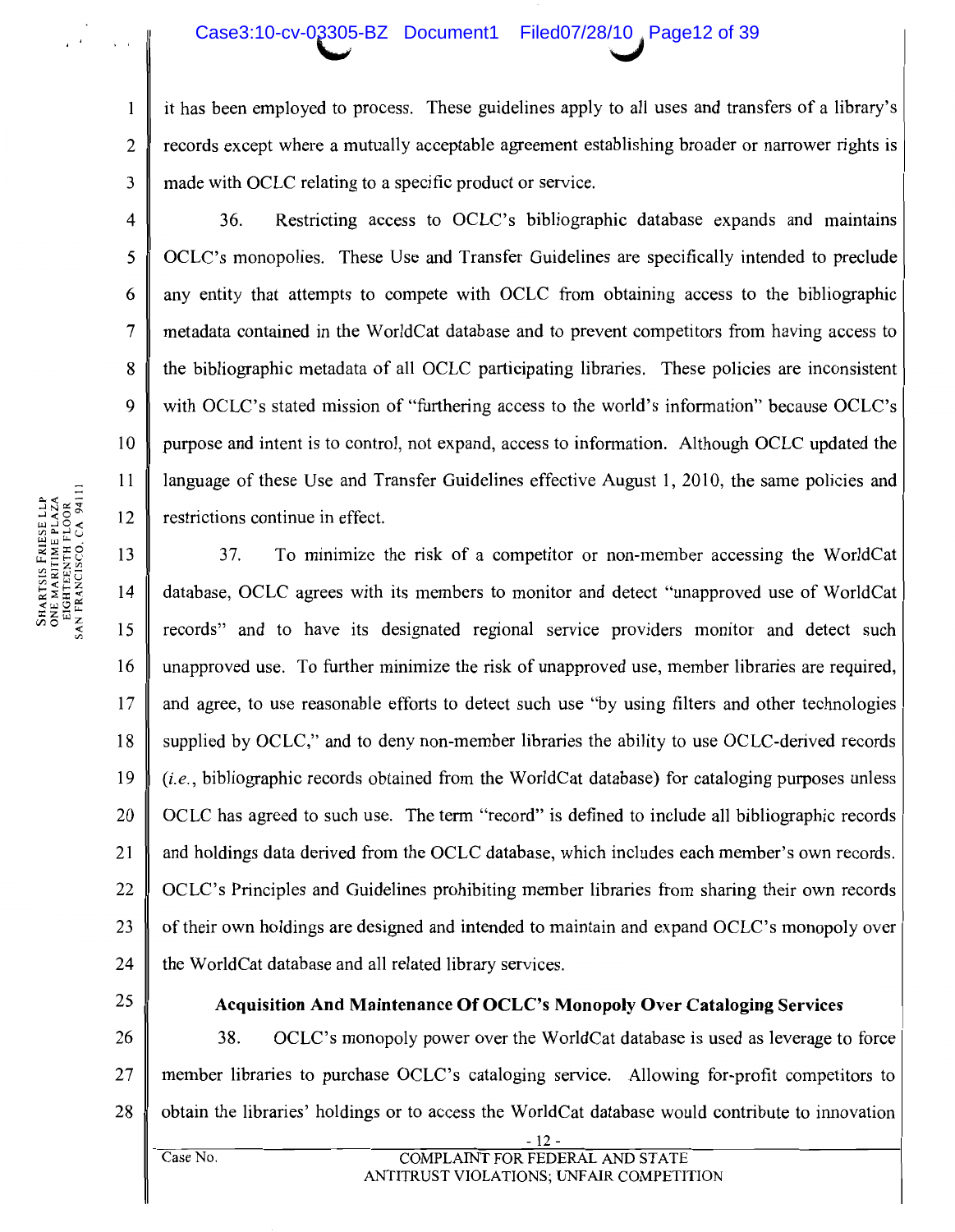### Case3:10-cv-03305-BZ Document1 Filed07/28/10, Page13 of 39

and technological advancement and allow those competitors to create more competitive databases and lower fee-based products and services that would benefit both the libraries and ultimately their patrons—the ultimate consumer of library materials. This innovation would also further OCLC's stated mission of reducing library costs.

39. All other bibliographic databases that once offered cataloging services to academic libraries in competition with OCLC have been eliminated or acquired by OCLC using its tax-free profits. Washington Library Network ("WLN") was acquired by OCLC in 1999. In 2006, OCLC acquired the Research Libraries Group, Inc. ("RLG"), the single remaining competitor in the U.S. for bibliographic data, cataloging and ILL services for academic libraries, and OCLC now has monopoly control with approximately 90 percent of this market. In fact, library commentators use the word "monopoly" to describe OCLC and acknowledge that it is "the only game in town" for cataloging because there is no place to go "for this type of service" since OCLC "gobbled up RLG." OCLC's restrictions on access to the WorldCat database and to the records of its member libraries' holdings are a substantial barrier to entry in the market for cataloging services.

40. 15 Many libraries are interested in using SkyRiver's competing cataloging service 16 because it provides a high quality service at a substantially lower cost than OCLC's cataloging 17 service. OCLC is using anti-competitive means, including tying its cataloging service to its ILL 18 service, to force and intimidate members to use its cataloging service by punitive pricing or 19 selective price concessions with the intent to eliminate SkyRiver as a competitor for cataloging 20 services and to signal other potential competitors in the market for cataloging service that OCLC 21 will act to protect its monopoly.

22

### Acquisition And Maintenance Of OCLC's Monopoly Over Interlibrary Lending

23 41. OCLC uses its bibliographic database monopoly and its cataloging service 24 monopoly as the foundation for its interlibrary lending (ILL) monopoly. Known as WorldCat 25 Resource Sharing, OCLC's ILL service is offered for a significant annual fee to member libraries. 26 OCLC's ILL service is the largest and the only worldwide interlibrary lending service in the 27 world. The scope of OCLC's ILL service is coterminous with OCLC's bibliographic database because the data inventory exchanged through ILL must first reside in a single database—the 28

Case No.

 $\mathbf{1}$ 

 $\overline{2}$ 

 $\overline{3}$ 

 $\overline{\mathbf{4}}$ 

5

6

 $7\phantom{.0}$ 

8

9

10

11

12

13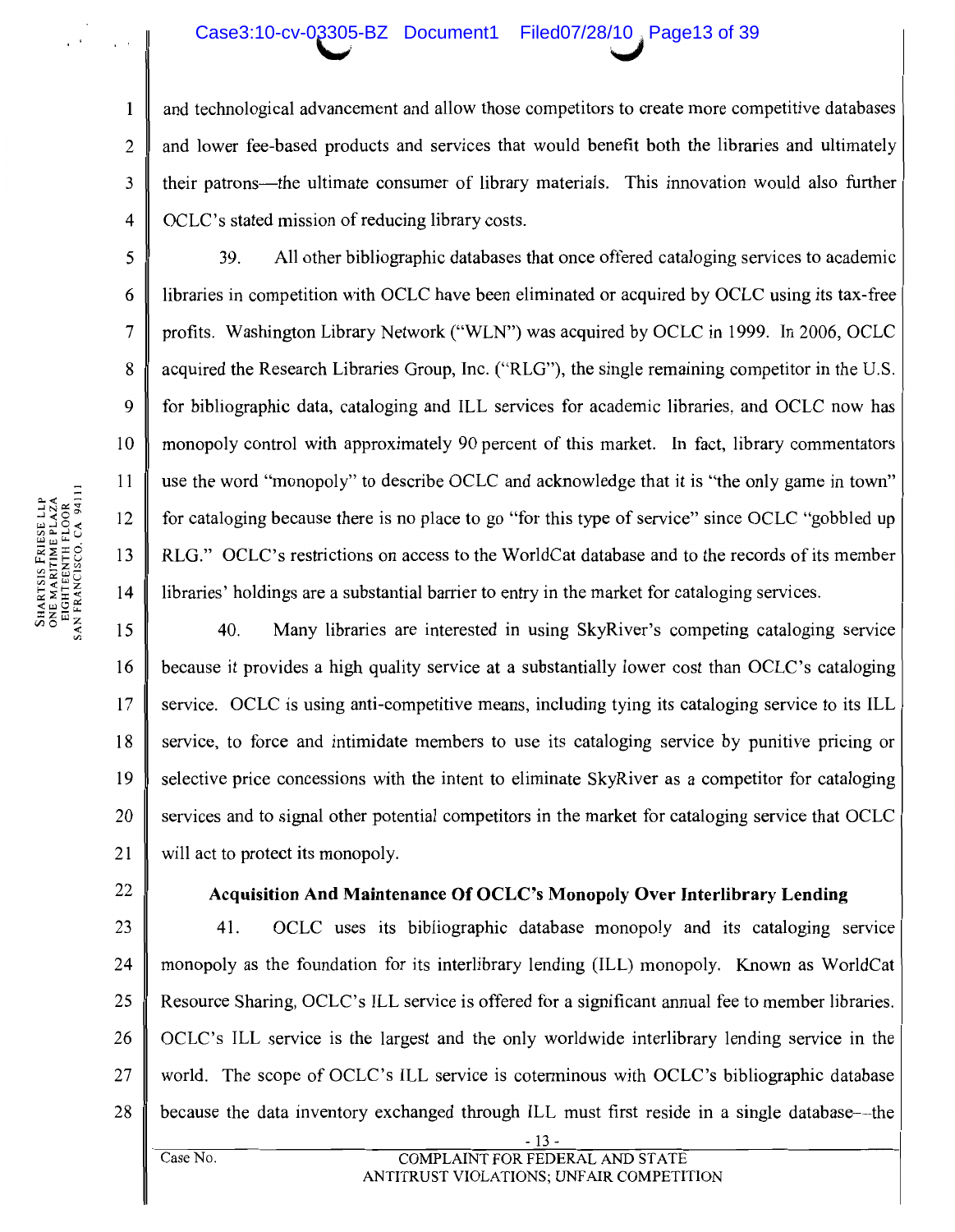#### Case3:10-cv-03305-BZ Document1 Filed07/28/10, Page14 of 39

WorldCat database. For an ILL participant to lend its holdings (and receive credits from OCLC) when its holdings are borrowed), those holdings must be loaded onto WorldCat. Because libraries continue to acquire holdings, the ILL participant must also be able to upload recent acquisitions to continue to be a full participant in ILL. OCLC's ILL service is *de facto* sold to member libraries tied together with OCLC's cataloging service.

Plaintiffs are informed and believe and based thereon allege that OCLC had a 42. practice of allowing its member libraries that subscribed to the competing RLG cataloging service prior to its acquisition by OCLC to batch load their acquisitions to WorldCat for a modest per-record fee of approximately \$0.23 so that those materials would be available for interlibrary lending among other academic libraries.

In reaction to SkyRiver's entry into the market for cataloging services in October 11 43. 12 2009, OCLC used its monopoly power over ILL in an attempt to coerce its members to continue 13 to subscribe to OCLC's cataloging service and not use SkyRiver's cataloging services. For 14 example, Michigan State University ("MSU") library advised OCLC that it had decided to use the cataloging services of SkyRiver because of the significant cost savings it offered, but would 15 continue to subscribe to ILL at the OCLC quoted annual fee of \$88,500. Academic libraries, 16 17 including MSU, heavily rely on OCLC's ILL service as there is no other comparable interlibrary 18 lending service available due to OCLC's monopoly over the WorldCat database and its exclusion 19 of SkyRiver and other competitors from access to that database. MSU also intended to continue 20 to contribute its new acquisitions to the OCLC database by uploading records to WorldCat at the published batch-load fee as subscribers to RLG's cataloging service had previously done and as 21 22 many other libraries continue to do. By continuing to contribute its new acquisitions, MSU 23 would be a full participant in the ILL, making available to all ILL participants its full holdings 24 and qualifying it to receive "credits" from OCLC if its new acquisitions were borrowed by 25 another library. Not only would potential borrowing libraries and their users benefit from access 26 to MSU's holdings, MSU would maintain its stature as a fully reciprocal participant within the 27 library community.

28

44. To comply with OCLC's Principles of Cooperation, libraries contribute their new

### COMPLAINT FOR FEDERAL AND STATE ANTITRUST VIOLATIONS; UNFAIR COMPETITION

SHARTSIS FRIESE LLP<br>ONE MARITIME PLAZA<br>EIGHTEENTH FLOOR<br>SAN FRANCISCO, CA 94111

 $\mathbf{1}$ 

 $\overline{2}$ 

 $\overline{3}$ 

 $\overline{4}$ 

5

6

 $\overline{7}$ 

8

9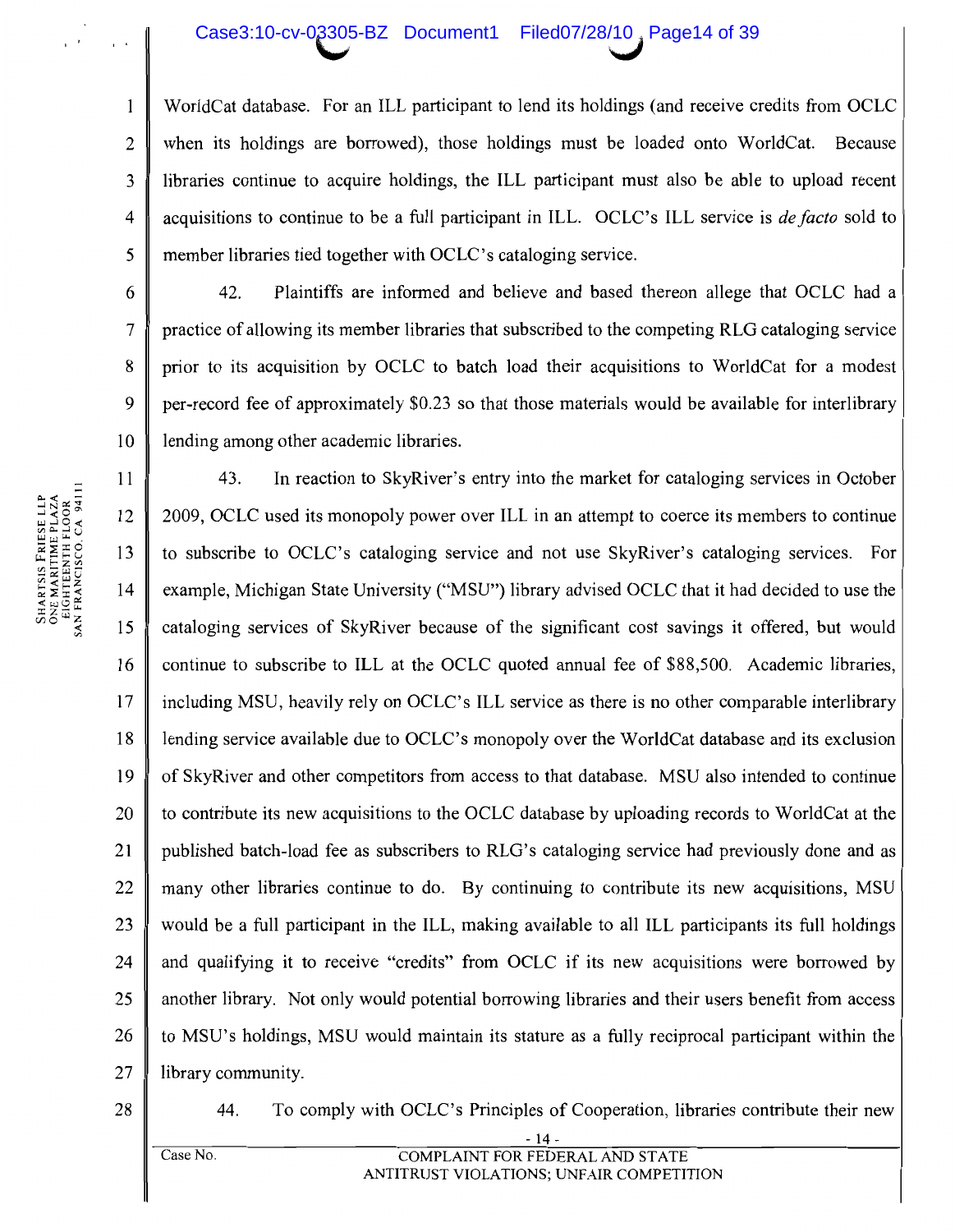### Case3:10-cv-03305-BZ Document1 Filed07/28/10, Page15 of 39

acquisitions to the WorldCat database. Libraries that use OCLC's cataloging service are not charged for uploading their new records. Plaintiffs are informed and believe and based thereon allege that there are libraries that do not subscribe to OCLC's cataloging service and are charged a standard uploading fee of \$0.23 per record to upload their new acquisitions into the WorldCat database.

45. To continue to make its new acquisitions available to all other ILL subscribing 6  $\overline{7}$ libraries, in December 2009 MSU requested a quotation from OCLC for batch-load fees 8 expecting the price to be similar to that made available to other libraries of \$0.23 per record,  $\mathbf Q$ which would have amounted to approximately \$6,000 in batch-load fees annually. OCLC 10 advised MSU in February 2010 that the fee to batch-load its records would be \$54,000 for just a 11 five-month period ending June 30, 2010, evidencing its clear intent to force MSU to use OCLC's 12 cataloging service to avoid these fees. After application of MSU's credits, the OCLC effective per record price for MSU was \$2.85, or approximately twelve times the amount paid by other 13  $14$ libraries that batch load new records. This oppressive and punitive price increase was 15 deliberately set at a level that would eliminate the cost savings that MSU could obtain by using 16 SkyRiver's cataloging service and thereby all but compel MSU to continue to use OCLC's 17 cataloging service. There is no efficiency or business justification for OCLC increasing its 18 uploading fees for batch loading new records. Rather, OCLC raised the batch uploading price to 19 a punitive level in an attempt to force MSU to continue to buy OCLC's cataloging services and to 20 send a signal to all libraries not to use SkyRiver's cataloging service.

21 46. Because MSU, like many libraries, had to reduce its operating costs due to budget 22 cuts, it decided to use SkyRiver's lower cost cataloging service and to discontinue uploading any 23 new acquisitions to WorldCat. MSU advised all ILL subscribers of OCLC's quotation of an 24 OCLC batch loading charge twelve times higher than normal even though MSU was still paying 25 an annual fee of \$88,500 for the ILL service. The director of libraries at MSU apologized in a 26 memorandum to ILL users, informing them of the reason it would not be contributing new 27 acquisitions to the WorldCat database:

28

We would welcome the opportunity to start loading MSU records and holdings  $-15-$ 

 $Case No.$ 

 $\mathbf{1}$ 

 $\overline{2}$ 

 $\overline{3}$ 

 $\overline{4}$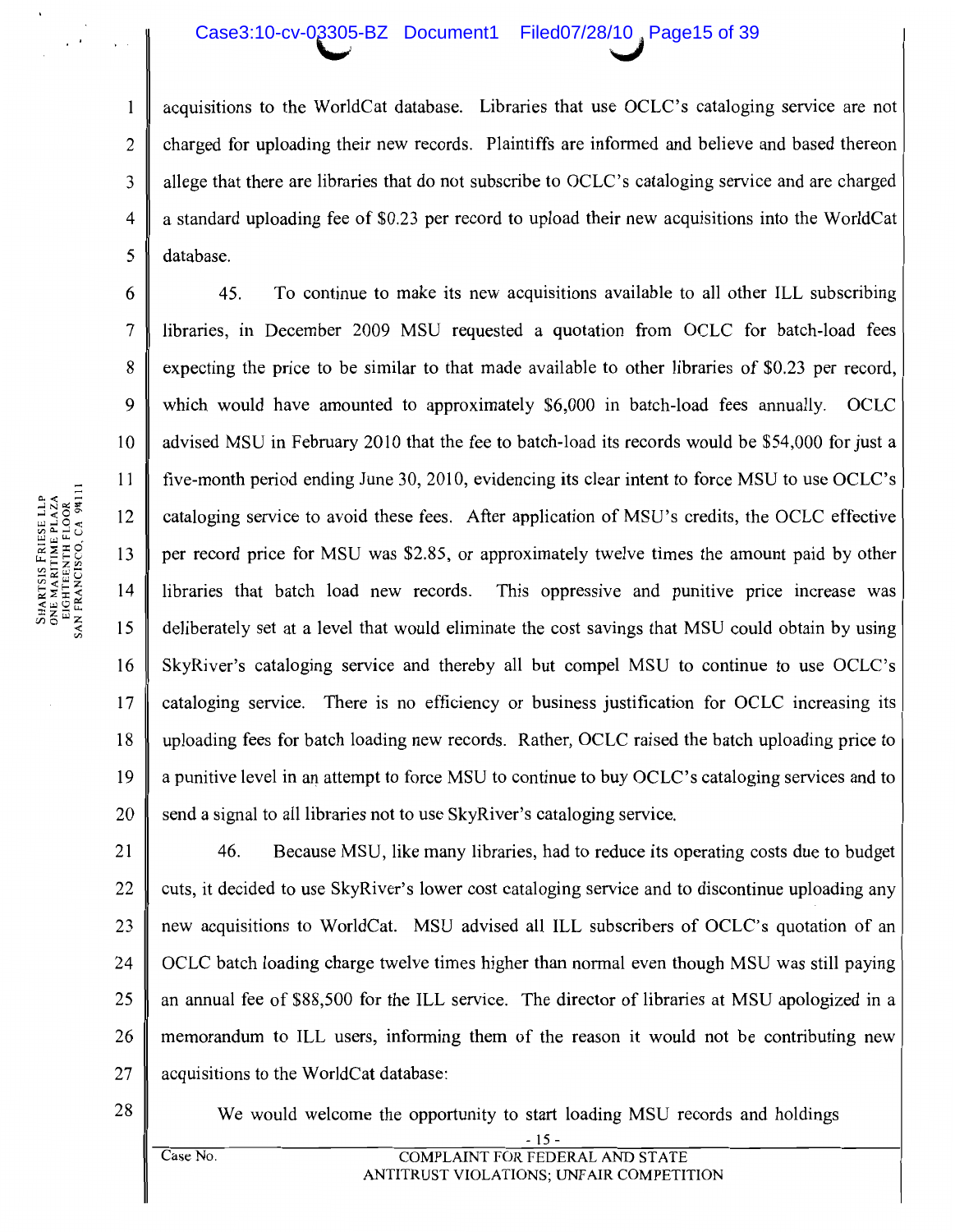### Case3:10-cv-03305-BZ Document1 Filed07/28/10, Page16 of 39

into the OCLC database, as soon as a reasonable price structure can be proposed. Until that time, I apologize for any inconvenience caused to our ILL partners. MSU sincerely wishes to contribute its SkyRiver records to the OCLC database for utilization by other libraries and in support of ILL activities, but the suggested cost structure is prohibiting this from occurring, to the detriment of every OCLC member.

Recent history has seen computer companies attempt to coerce users into adopting their entire product line by producing merchandise that will not accommodate alternative inputs. I would like to think that a not-for-profit member driven organization [OCLC] would not attempt to employ such tactics, whether via product design or pricing structures.

47. OCLC's attempted coercion resulted in all ILL users being deprived of access to MSU's new acquisitions, and in the inability of MSU to receive credits to off-set some of its own borrowing costs by lending to other libraries. OCLC's price gouging is inconsistent with its stated charitable mission of "reducing library costs," and the resulting loss of records from MSU's new acquisitions is inconsistent with its mission of "furthering access to the world's information."

48. The library community is well aware of OCLC's punitive pricing, and one online 15 library news service commented on OCLC's treatment of MSU: "The real work here is done by 16 librarians, not OCLC.... Today, when libraries are starting to realize OCLC's core service isn't 17 worth what it was worth in 1967, OCLC is looking to permanently lock up their central position 18 with viral contracts and, as the MSU case makes clear, monopoly pricing and flat-out bullying." 19

49. Similarly, in the middle of California's financial crisis, California State University 20 at Long Beach ("CSULB") library advised OCLC that it planned to switch to SkyRiver for 21 cataloging services to reduce its costs but would continue to subscribe to the ILL service. It 22 requested confirmation of a \$0.23 per record batch-load fee to upload its new records to the 23 OCLC WorldCat database. Like MSU, CSULB subscribes to OCLC's ILL service at a cost of 24 approximately \$75,000 annually because there is no other interlibrary lending service available 25 due to OCLC's monopoly over the WorldCat database. While awaiting OCLC's response, in 26 February 2010 CSULB's library director in a memorandum to all ILL subscribers explained to 27 member libraries and ILL partners that "if... the cost of contributing a record to the OCLC 28

 $\mathbf{1}$ 

 $\overline{2}$ 

3

 $\boldsymbol{A}$ 

5

6

7

8

9

10

11

12

13

 $14$ 

**COMPLAINT FOR FEDERAL AND STATE** ANTITRUST VIOLATIONS; UNFAIR COMPETITION

- 16 -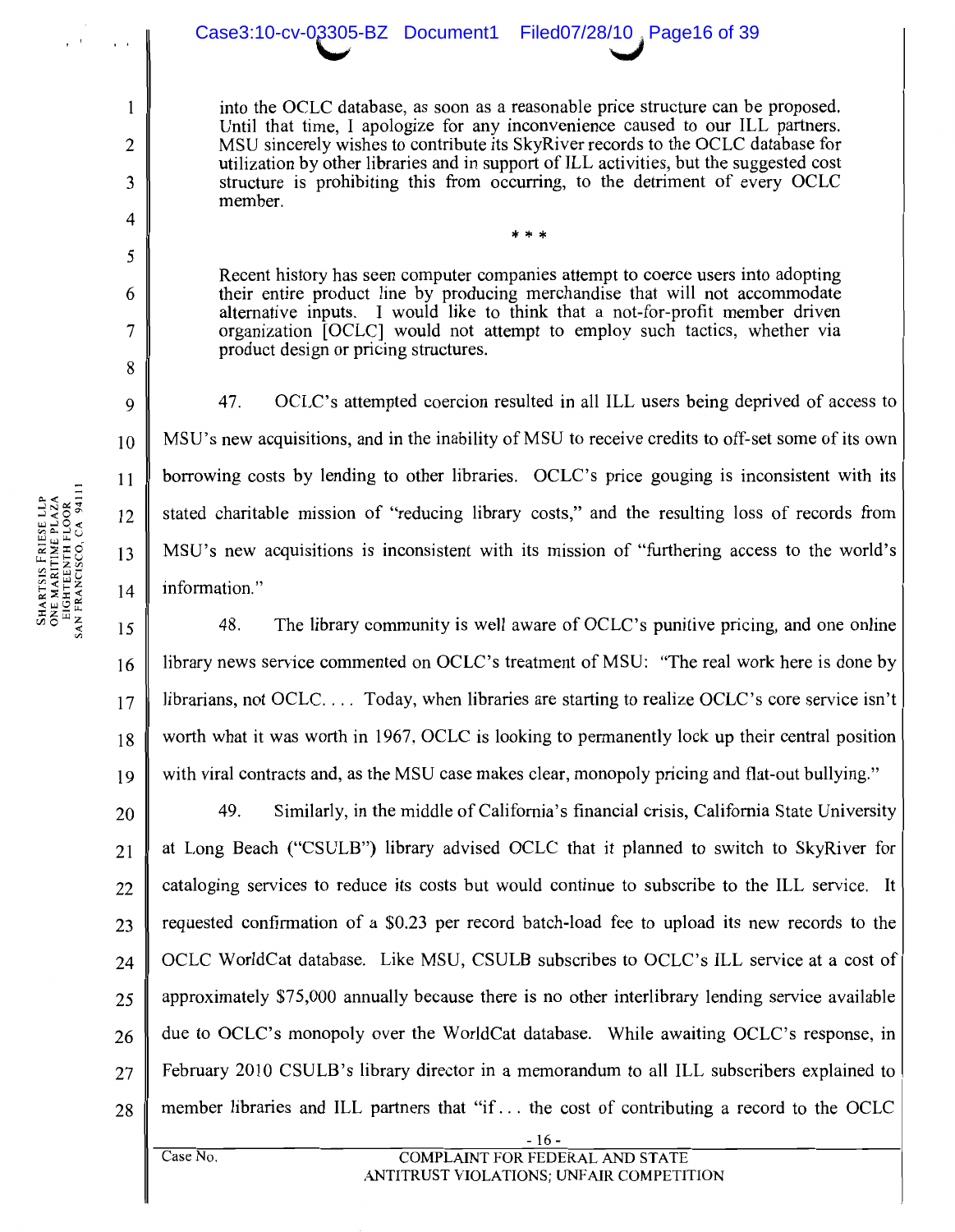### Case3:10-cv-03305-BZ Document1 Filed07/28/10, Page17 of 39

SHARTSIS FRIESE LLP<br>ONE MARITIME PLAZA<br>EIGHTEENTH FLOOR<br>SAN FRANCISCO, CA 94111

 $\mathbf{1}$ 

 $\overline{2}$ 

 $\overline{3}$ 

 $\overline{4}$ 

5

6

 $\overline{7}$ 

8

 $\mathbf Q$ 

11

union catalog is being increased twelvefold and that this charge appears to be imposed selectively and punitively, we will not contribute current and future records to the database."

50. The same coercive effective charge of \$2.85 per record was quoted by OCLC, and CSULB discontinued contributing its new acquisitions to the OCLC database. As a result, CSULB does not upload new records and other libraries do not have the benefit of CSULB's new records for borrowing, and CSULB does not have the benefit of reducing its ILL fees through lending its new holdings to other libraries. Again, OCLC's actions are inconsistent with both aspects of OCLC's stated mission and are intended to prevent libraries from using the lower cost cataloging service offered by SkyRiver in order to eliminate SkyRiver as a competitor.

10 51. By attempting to coerce MSU and CSULB with "monopoly pricing and flat-out" bullying" not to use SkyRiver, OCLC has succeeded in intimidating other libraries from using 12 SkyRiver. Several other academic libraries in the United States have advised SkyRiver that they 13 would prefer to use SkyRiver's cataloging service for the substantial cost savings and quality of 14 the service. However, given OCLC's retaliation against MSU and CSULB for changing to 15 SkyRiver's service, they are afraid to use SkyRiver because they could not bear the twelvefold 16 increase in cost that OCLC would charge for uploading their new acquisitions for ILL use. 17 Because the ILL service is essential to those libraries considering SkyRiver, those libraries have 18 effectively been coerced to continue subscribing to OCLC's cataloging service to avoid the higher 19 cost of contributing their new records to the WorldCat database.

20 52. Beyond the higher cost of uploading new holdings records, OCLC's 21 anticompetitive acts cause further serious harm to libraries. The inability to be a full participant 22 in OCLC's ILL service also precludes certain types of libraries from obtaining state and federal 23 grants and other aid or tax subsidy assistance. Many states identify one or more of its libraries as 24 its "library of last resort," meaning that that library has the broadest access to bibliographic 25 holdings over any other library in the state. State legislatures and other philanthropic institutions 26 scrutinize the library's access to bibliographic holdings before authorizing the funding that is designed to help the library maintain its "library of last resort" status. However, maintenance of 27 this designation is typically wholly dependent upon the library's ability to have its new 28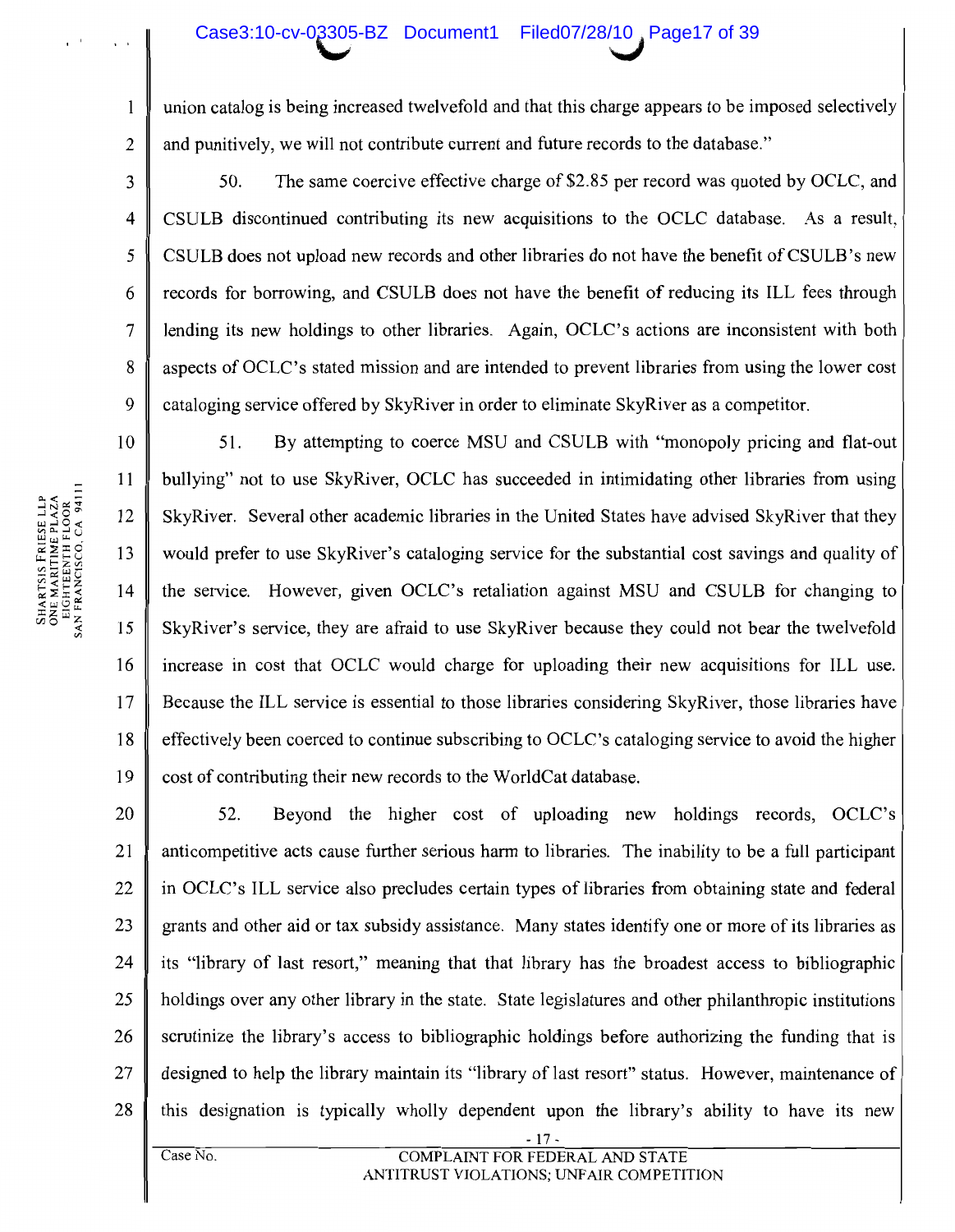### Case3:10-cv-03305-BZ Document1 Filed07/28/10, Page18 of 39

acquisitions available through OCLC's ILL. The risk of not being a "library of last resort" because of limited participation in OCLC's ILL has caused several libraries to inform SkyRiver that they are economically prohibited from doing business with SkyRiver because it would jeopardize their ability to obtain certain grants and other legislative subsidies. Thus, while OCLC may not literally require libraries to buy OCLC's cataloging service in order to upload new records into OCLC's ILL, its punitive pricing—and the threat of punitive pricing—constitutes tying in all practical respects.

8 53. In February 2010, after MSU and CSULB advised OCLC of their intent to switch 9 to SkyRiver but before they had actually received a response concerning the price for uploading 10 their new records, the Chair of the OCLC Board of Trustees wrote a letter to all OCLC member 11 libraries in which he advised them that "some alternative [cataloging] service providers [a 12 reference to SkyRiver] are offering OCLC members services that enable them to bypass the 13 WorldCat cataloging service and to find cataloging records at a reduced cost." He warned member libraries that using such services "hold the potential to undo the work that libraries and 14 15 the OCLC cooperative have done together over these past 40 years." He urged member libraries 16 to read a speech (and enclosed a copy with his letter) that he gave on January 15, 2010 in which he referred to "a lite cataloging service" [a reference to SkyRiver] and questioned whether  $17$ 18 libraries that make the choice to use that cataloging service "should have access to resource" 19 sharing  $[ILL]$  and other value added activities that those who are full participants enjoy... 20 [a]nd if they do have access then at what price?" MSU and CSULB and the rest of the library community learned "at what price"—a punitive price—leaving open the question whether such 21 22 libraries should have access to OCLC's ILL service at all. OCLC's punitive price increase to 23 MSU and CSULB, and the threats made by OCLC's Chair, also signaled to other libraries that 24 they would suffer the same punitive uploading fees should they switch to SkyRiver's cataloging service or be denied ILL service altogether. This intimidation is a cheap means of excluding 25 SkyRiver from the market because it costs OCLC nothing. OCLC's intentional intimidation and 26 27 bullying actions have resulted in injury to SkyRiver by the loss of potential cataloging contracts 28 with several academic libraries in the United States.

 $\mathbf{1}$ 

 $\overline{2}$ 

3

 $\overline{4}$ 

5

6

 $\overline{7}$ 

 $\overline{\text{Case No.}}$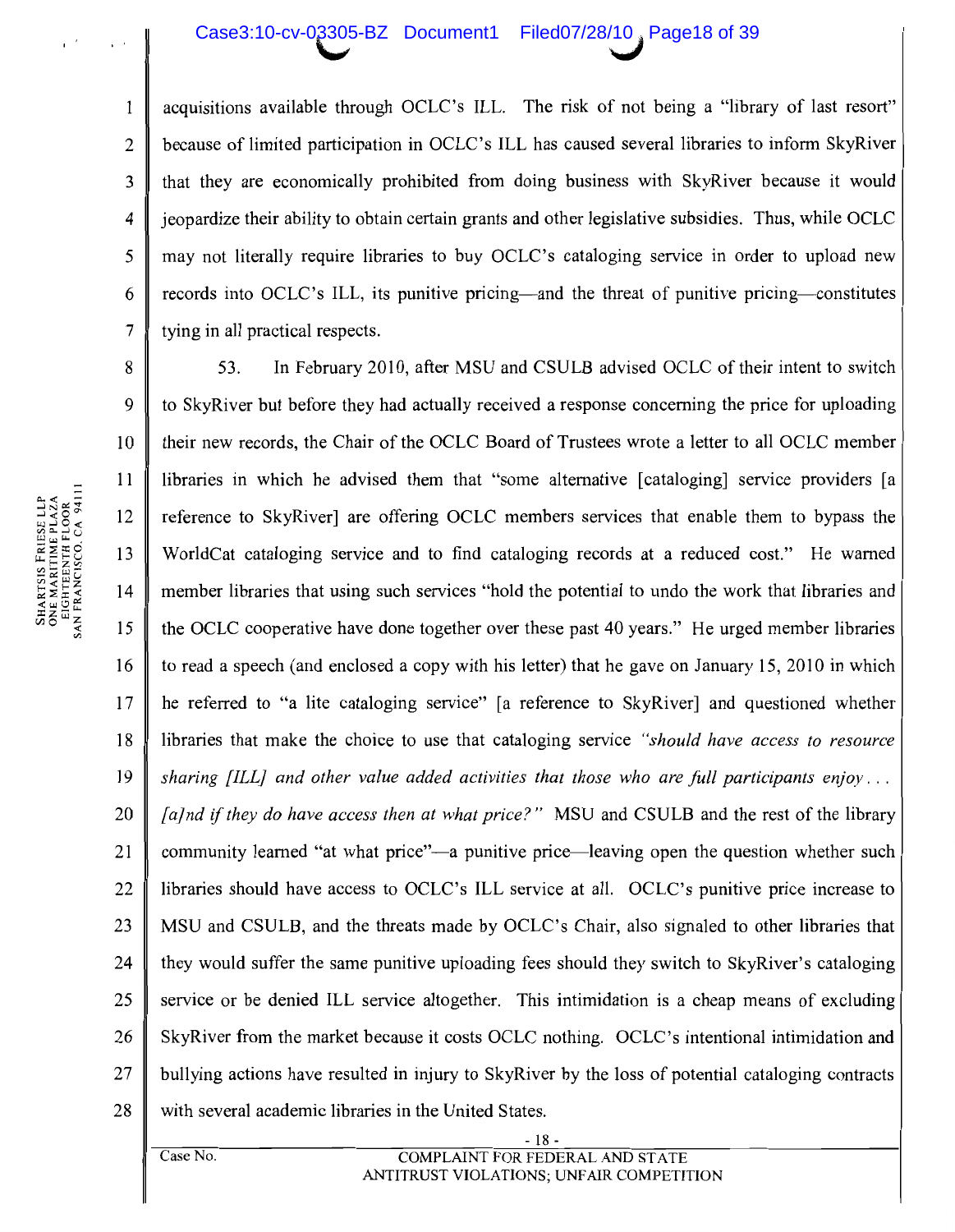### Case3:10-cv-03305-BZ Document1 Filed07/28/10 Page19 of 39

OCLC has adopted an additional strategy to break the momentum of libraries 54. changing from OCLC to SkyRiver by giving dramatic price concessions on cataloging service where reducing OCLC's fees would not materially affect OCLC's profits. Plaintiffs are informed and believe and based thereon allege that one or more smaller libraries that have indicated an interest in switching their cataloging from OCLC to SkyRiver have not done so because OCLC has offered significant discounts for cataloging that are not available to other OCLC members, with the intent of eliminating SkyRiver as a competitor. OCLC is able to do this because it does not publish its prices for cataloging or ILL services and conceals differential prices for the same service from its members.

SHARTSIS FRIESE LLP<br>ONE MARITIME PLAZA<br>EIGHTEENTH FLOOR<br>SAN FRANCISCO, CA 94111

 $\mathbf{1}$ 

 $\overline{2}$ 

3

 $\overline{\mathbf{4}}$ 

5

6

 $\overline{7}$ 

8

 $\mathbf Q$  $10$ 55. OCLC's use of its monopoly power over ILL to coerce libraries who prefer to use 11 SkyRiver's less expensive cataloging service has been recognized by many in the U.S. library community as anticompetitive and as an indication that OCLC is not interested in reducing 12 libraries' costs but rather is interested in ensuring that it retains its monopolies over cataloging 13  $14$ and ILL by means of its monopoly power over its member libraries' bibliographic records. A prominent library-related internet blog commented on OCLC's abuse of MSU and its impact on 15 16 the library sector:  $17$ I find it astonishing that any corporation would choose to punish customers rather than to work to win them back. I also find it astonishing that OCLC is willing to 18 keep current customers through threats and fear. Essentially, MSU is being made an example: if you move your cataloging to a competitor, we'll cut you out of 19 OCLC services. This is a lesson for anyone else thinking of moving to SkyRiver or some other service. 20 OCLC's treatment of MSU and CSULB and the "lesson" it teaches has coerced numerous 21 22 libraries interested in moving to SkyRiver's cataloging service to stay with OCLC in order to 23 avoid its punitive actions. 24 **OCLC's Bundled Products And Services And Its** 25 **Entry Into The Market For Integrated Library Systems** OCLC has traditionally offered three principal products, some or all of which must 26 56. 27 be purchased by a library to qualify for membership and access to the OCLC WorldCat database. They are First Search, which is a bundle of various services and products, a cataloging service and 28  $-19 \overline{\text{Case No}}$ . **COMPLAINT FOR FEDERAL AND STATE** ANTITRUST VIOLATIONS; UNFAIR COMPETITION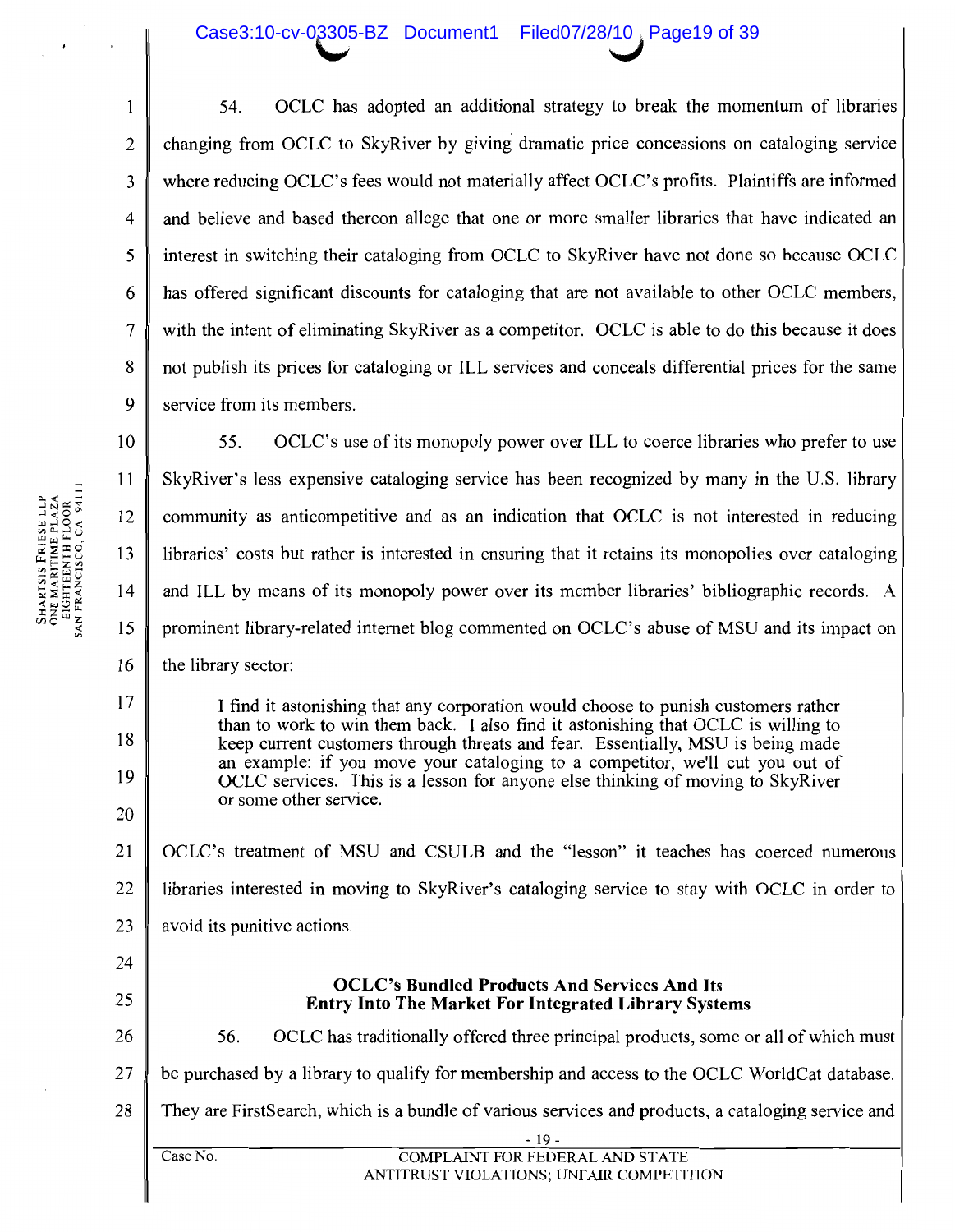### Case3:10-cv-03305-BZ Document1 Filed07/28/10, Page20 of 39

an ILL service. OCLC does not publicly disclose pricing for any of these products or services but rather its price list states "Custom Quotes" for each. Plaintiffs are informed and believe and based thereon allege that OCLC is using differential pricing for the same products and services  $\boldsymbol{4}$ without disclosing those prices to its members or to the public in order to preserve its monopolies, increase its profits and eliminate the rise of any competitors.

In 2007, OCLC publicly announced its new initiative to establish an integrated 6 57. library system (ILS), which it refers to as "a web-scale or cloud-based delivery system." In June 2009, a major library commentator described OCLC's further extension into the ILS market:

In a move that has stirred some controversy in the library automation industry, OCLC has announced that it will extend World Cat Local, initially positioned primarily as a discovery tool, to provide a complete suite of services for the automation of libraries. Work is now underway to create services associated with WorldCat Local that perform circulation, resource fulfillment, acquisitions, and license management. Taken together, these services will obviate the need for a library to operate its own integrated library system.

13 58. OCLC used and uses its membership requirements to obtain the agreement, 14 assistance and services of libraries in developing OCLC products such as WorldCat Local, which 15 they are also obligated to purchase, while competitors, such as Innovative, are excluded from 16 what should be competitive procurement opportunities. OCLC's use of libraries to assist in 17 product development also enables OCLC to eliminate existing competitive products in those 18 libraries. OCLC developed, and is still developing, WorldCat Local and WorldCat Local "quick" 19 start" through pilot programs in which many of its member university libraries have agreed to 20 participate, without compensation, purportedly to meet the requirements of their membership in 21 OCLC. These so-called pilot programs are used to avoid, or to attempt to avoid, the competitive 22 public procurement requirements of the universities that are involved. By invoking its 23 membership requirements, OCLC precludes for-profit competitors from having the same 24 opportunity to develop competitive products for such university libraries. Without following 25 competitive procurement practices and procedures, librarians in public universities committed 26 thousands of hours and resources to the development of these OCLC commercial products, 27 resources that are not available to for-profit library service vendors.

28

OCLC has used its membership requirements—and resulting pilot programs—to 59.

SHARTSIS FRIESE LLP<br>ONE MARITIME PLAZA<br>EIGHTEENTH FLOOR<br>SAN FRANCISCO. CA 94111

 $\mathbf{1}$ 

 $\overline{2}$ 

 $\overline{3}$ 

5

 $\overline{7}$ 

8

 $\mathbf Q$ 

10

11

12

 $\overline{\text{Case No.}}$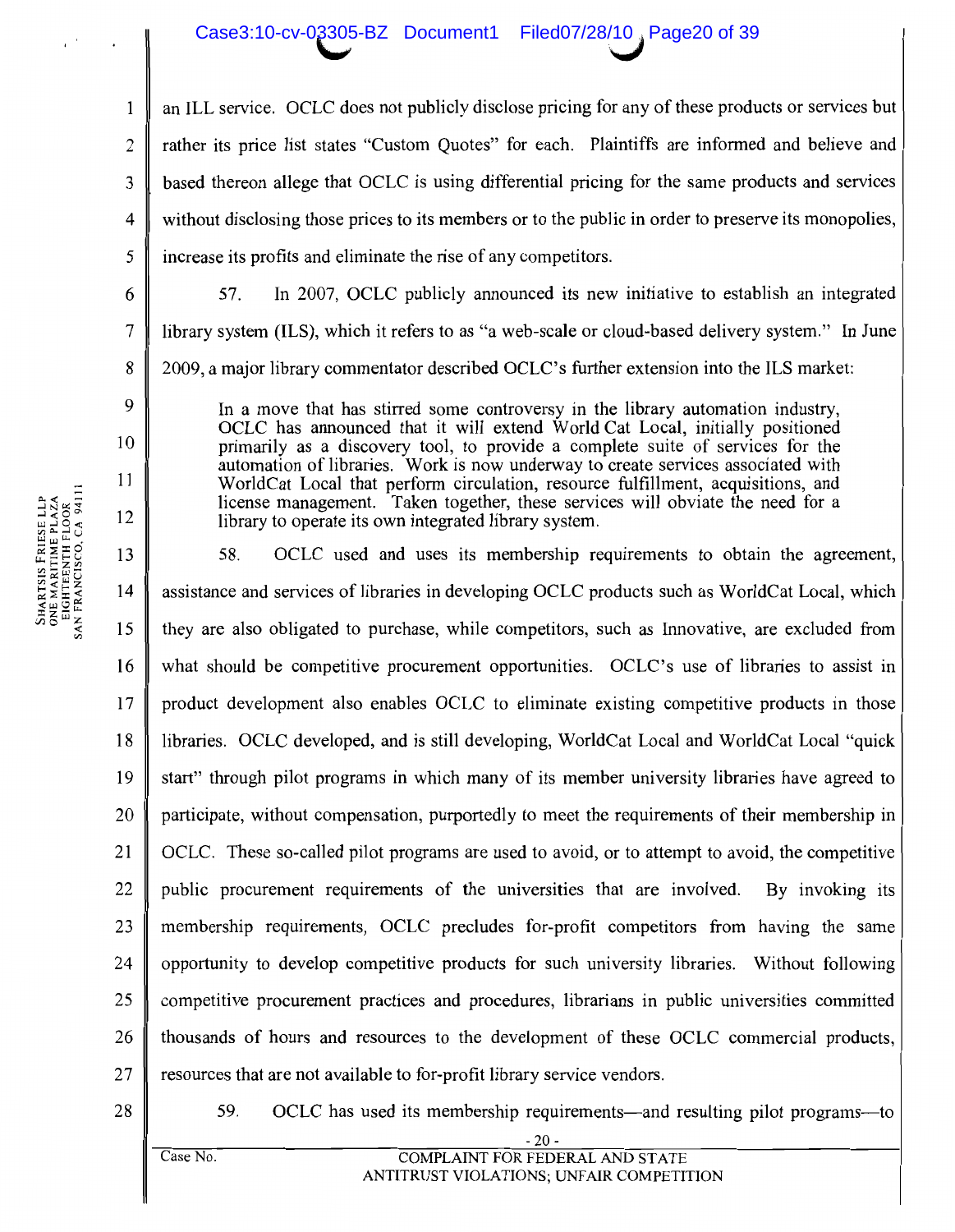### Case3:10-cv-03305-BZ Document1 Filed07/28/10, Page21 of 39

compel at least one major university to bypass required procurement practices in order to enable and accelerate OCLC's entry into, and potential domination of, the ILS market with WorldCat Local and to exclude competitors from access to a fair procurement and bidding process.

60. Plaintiffs are informed and believe and based thereon allege that to advance its interest in excluding access to competitors, OCLC has used its tax-free profits to pay personal cash inducements to key university library officials and provide them with luxury trips to expensive resorts to obtain their commitment to promote OCLC products and the development of those products at their universities, all of which have assisted OCLC in accelerating its entry into, and attempt to dominate, the ILS market.

10 61. OCLC's WorldCat Local (introduced in 2008), a web-based utility that is designed  $11$ to provide all of the integrated library systems that are necessary to operate a library, and 12 WorldCat Local "quick start" (introduced in 2009), a stripped down version of WorldCat Local, 13 were the result of pilot programs at major universities. WorldCat Local "quick start" has been distributed for free to libraries that purchase OCLC's "FirstSearch" to induce librarians to purchase WorldCat Local. A Library Journal commentator in April 2009 reported: "Since around April 2007, OCLC has been engaged in pilot projects with libraries to evaluate WorldCat  $17$ Local as a replacement, or supplement, to local online catalogs. Some of the pilot sites include 18 the University of Washington and the Melvyl catalog for the California Digital Library that serves 19 as a comprehensive catalog for the ten library systems of the University of California." OCLC 20 describes WorldCat Local "quick start" as "a locally branded catalogue interface and a simple 21 search box that presents localized search results for print and electronic content along with the 22 ability to search the entire WorldCat database and other resources via the web." This same 23 description applies to dozens of products that have been marketed by Innovative and other for-24 profit companies for several years—with the exception of "the ability to search the entire WorldCat database" as for-profit companies have no commercial access to WorldCat. OCLC is 25 using this restricted access to its WorldCat database monopoly—effectively a refusal to deal with 26 27 for-profit companies—in its attempt to monopolize the ILS market.

28

Innovative has lost numerous contracts as a proximate result of OCLC's use of its 62.

Case No.

**COMPLAINT FOR FEDERAL AND STATE** ANTITRUST VIOLATIONS; UNFAIR COMPETITION

SHARTSIS FRIESE LLP<br>ONE MARITIME PLAZA<br>EIGHTEENTH FLOOR<br>SAN FRANCISCO, CA 94111 14 15 16

 $\mathbf{1}$ 

 $\overline{2}$ 

 $\overline{3}$ 

 $\overline{4}$ 

5

6

 $\overline{7}$ 

8

 $\mathbf Q$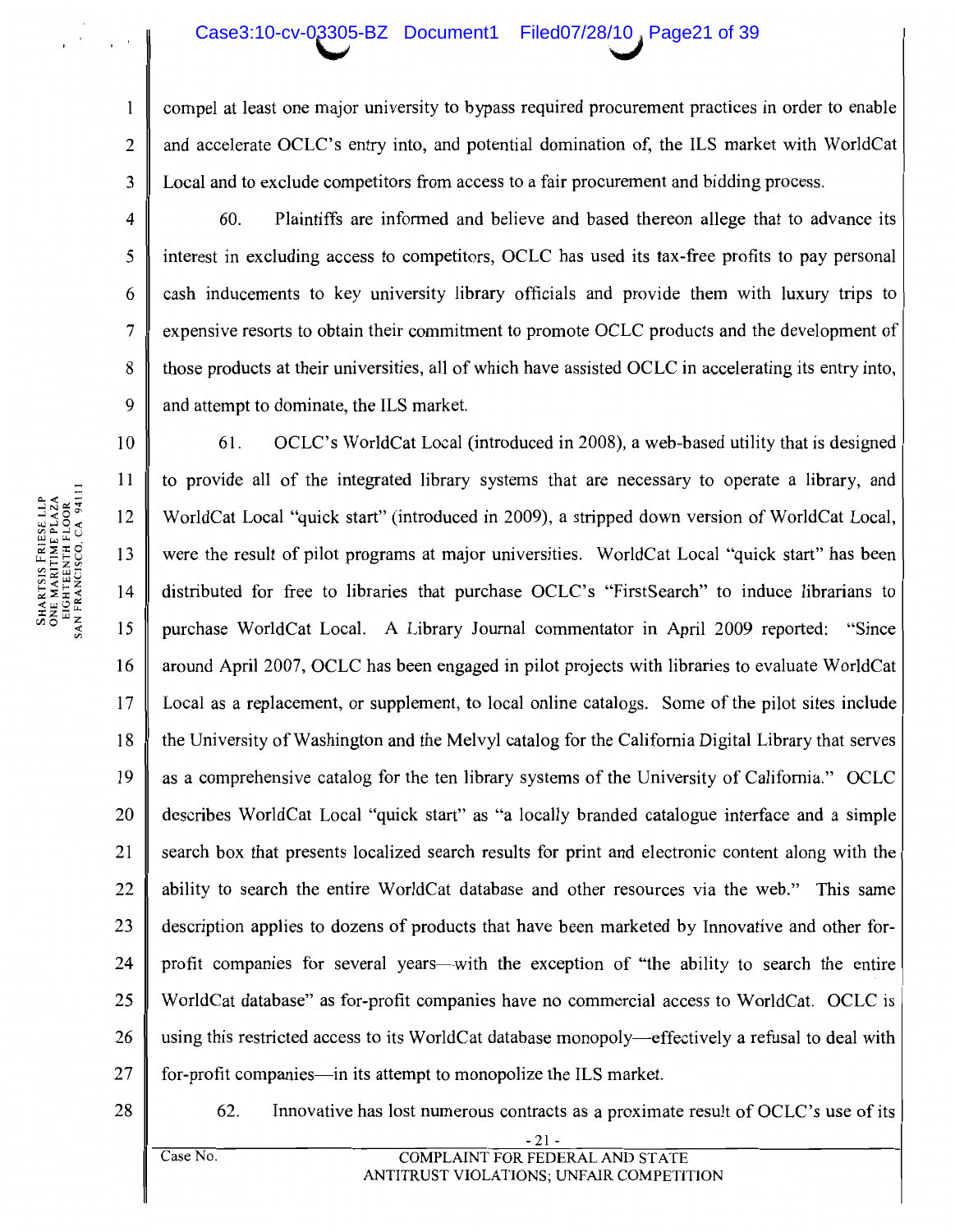#### Case3:10-cv-03305-BZ Document1 Filed07/28/10, Page22 of 39

monopoly power over the WorldCat database and its exploitation of its member libraries' obligation to purchase OCLC products. While integrated library systems have historically been provided by for-profit commercial firms, by June 30, 2009 OCLC boasted 360 WorldCat Local  $\overline{4}$ installations and its intent to "add functionality for Web-scale delivery and circulation, acquisitions, license management, cooperative intelligence, patron management and more interoperability with interlibrary loan and ILS systems." A Library Journal commentator 6 observed that "[t] he next logical step in OCLC's strategy moves these remaining tasks [circulation and acquisitions] into WorldCat Local, making it possible for a library to phase out its local integrated library system." In April 2010, the Library Journal reported that by the end of 2009, there were 624 WorldCat Local installations, including WorldCat Local "quick start." 10 OCLC's intent to eliminate all for-profit competitors in the ILS market is clear and has been acknowledged by many commentators in the library community. Because of its monopolies in the bibliographic data, cataloging service and ILL service markets, there is a dangerous probability that OCLC will succeed in also monopolizing the market for ILS.

15 63. WorldCat Navigator, also introduced in 2009, is a consortial borrowing system 16 that directly links multiple local library systems in a defined geographical area, providing inter-17 library lending among a discrete number of libraries. There are for-profit companies that have 18 marketed a competitive product for several years, including Innovative through INN-Reach. The 19 development and introduction of these OCLC bundled products—plus future planned products are a major step in OCLC's attempt to monopolize all aspects of library systems and services, 20 21 including integrated library systems that are presently provided by for-profit competitors, by 22 eliminating competition for such services through its requirement that member libraries use 23 OCLC services and through its refusal to allow access to the WorldCat database for commercial 24 use.

25 64. OCLC also markets and sells an extensive list of other products and services to its 26 members by bundling those products and services with FirstSearch, cataloging and/or ILL 27 services. OCLC continues to restructure its bundled products around its monopoly products to gain maximum competitive advantage over for-profit companies. On March 17, 2010, OCLC 28

 $\mathbf{1}$ 

 $\overline{2}$ 

3

5

 $\overline{7}$ 

8

 $\mathbf Q$ 

11

12

13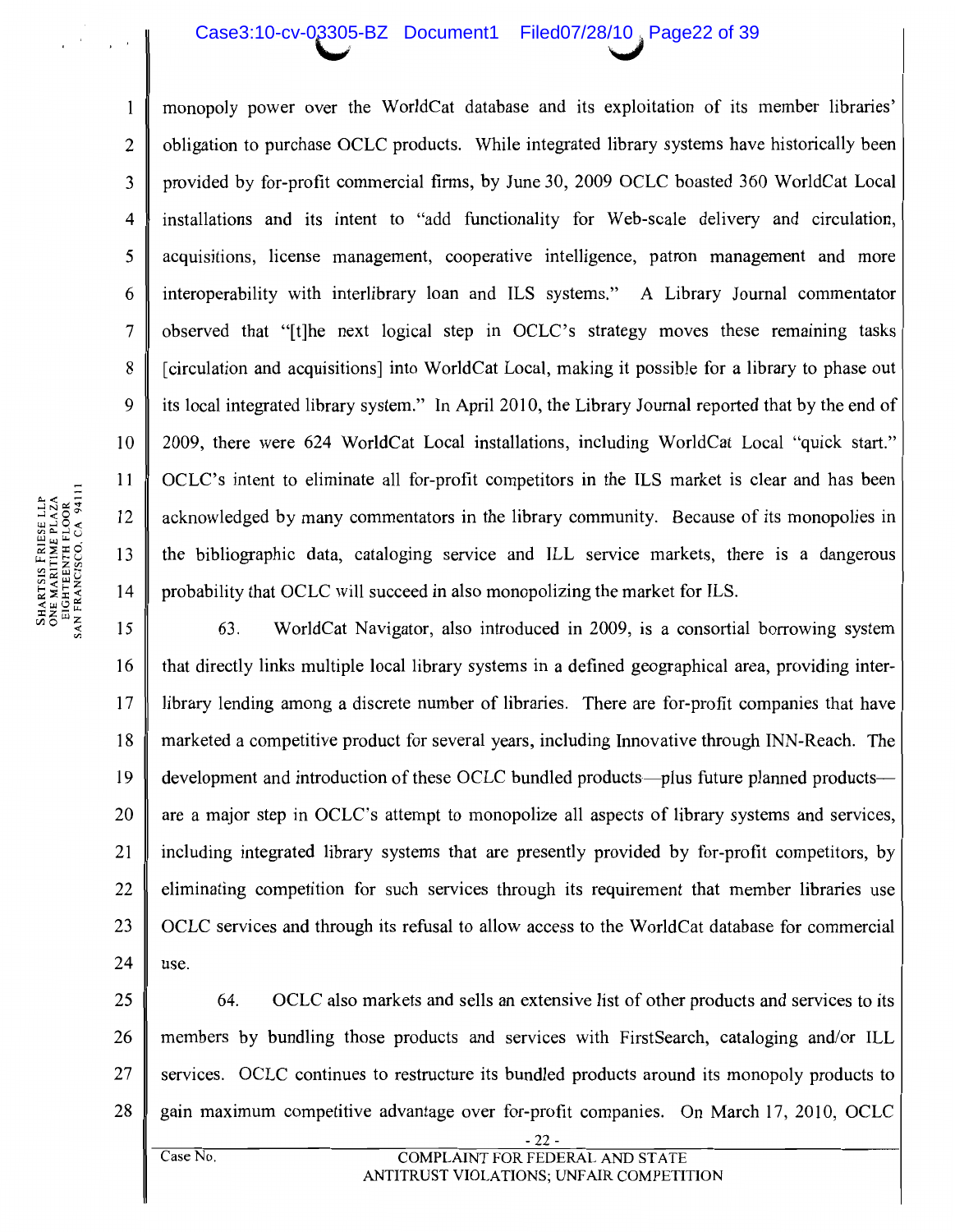### Case3:10-cv-03305-BZ Document1 Filed07/28/10, Page23 of 39

announced a phased shift in its product lines from FirstSearch bundled services to WorldCat The purpose of this strategic change, as noted by one library Local bundled services. commentator, is "to compete with integrated library service (ILS) providers." In fact, it is to use and extend its bibliographic data, cataloging service and ILL service monopolies to eliminate for-profit competitors and monopolize the ILS market.

Because OCLC exploits and leverages its three existing monopolies by (a) refusing 65. to allow for-profit companies to have access to the WorldCat database for commercial use, (b) requiring libraries to purchase its products, (c) requiring libraries to assist in product development, and (d) selective, discriminatory pricing schemes and bundling, there is a dangerous probability that OCLC will also obtain a monopoly in the ILS market.

### **OCLC's Acquisitions In Pursuit Of Its Monopolies**

OCLC has not gained its monopoly position in these markets through superior 66. products, technological innovation or business acumen, but through its anticompetitive conduct and practices, including acquisitions of for-profit and nonprofit companies.

67. OCLC's worldwide expansion from a small nonprofit cooperative of universities 15 in Ohio to a global conglomerate is well-known in the library community. Since 1982, using its 16 17 substantial untaxed monopoly profits, OCLC has acquired nineteen companies in the library industry—fourteen of which were for-profit—either to obtain software and other products that 18 19 enable it to offer library services in competition with the remaining for-profit providers or simply 20 to eliminate products from the marketplace. OCLC uses its monopoly over the WorldCat 21 database, cataloging and ILL services and its nonprofit status as leverage. For example, OCLC 22 acquired RLG, the last remaining academic bibliographic data, cataloging and ILL service, in 23 2006. RLG was a library consortium founded in 1974 by several prestigious university libraries. 24 Until 2006, RLG competed with OCLC.

25 The companies, competitors and software innovators around the globe acquired by 68. OCLC with tax-free profits, as well as four firms with whom it partnered, include the following 26 27 (those that were for-profit are starred):

28

 $\overline{\text{Case No}}$ 

 $-23-$ COMPLAINT FOR FEDERAL AND STATE ANTITRUST VIOLATIONS; UNFAIR COMPETITION

 $\mathbf{1}$ 

 $\overline{2}$ 

 $\mathfrak{Z}$ 

 $\overline{4}$ 

5

6

 $\overline{7}$ 

8

9

10

11

12

13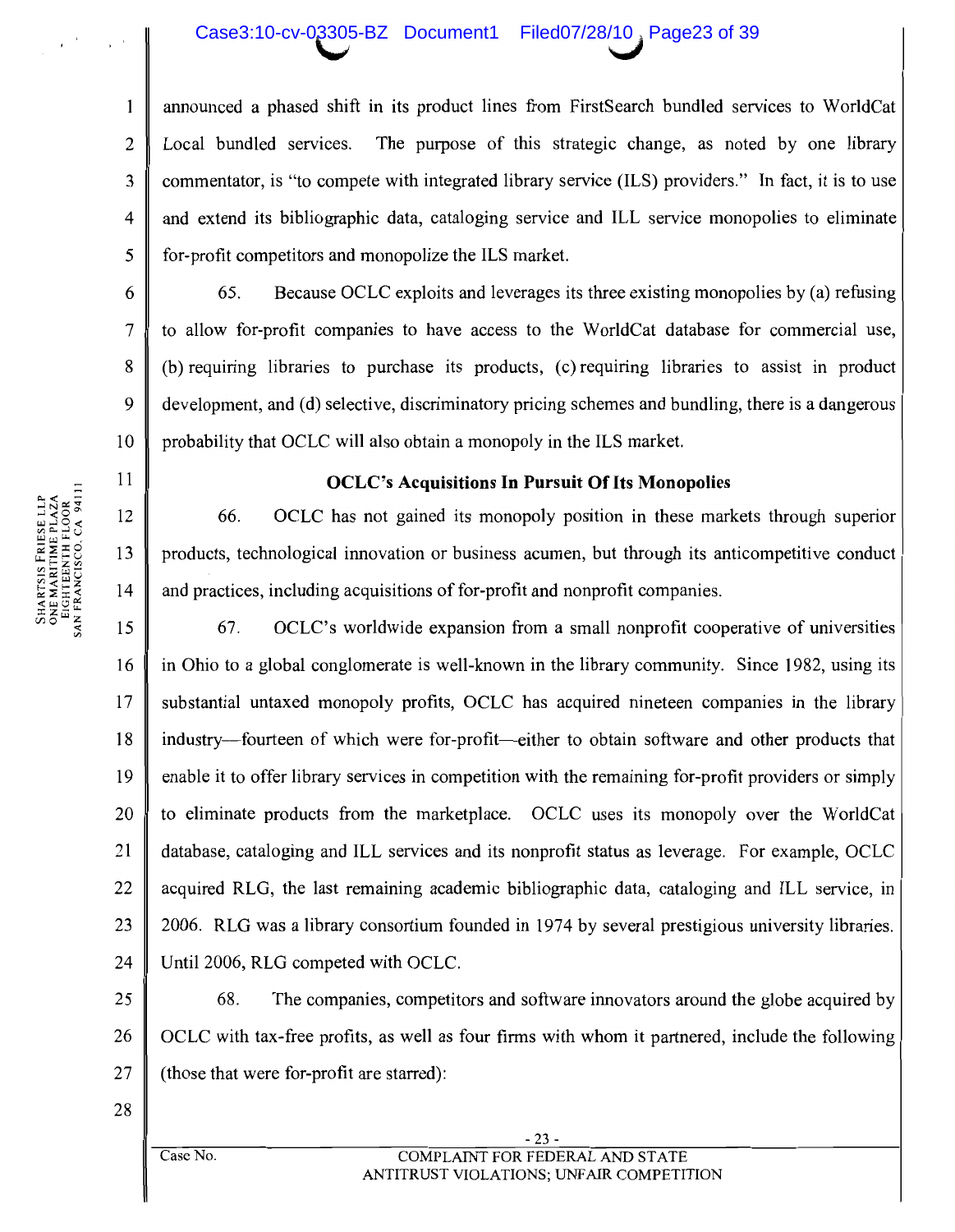## Case3:10-cv-03305-BZ Document1 Filed07/28/10, Page24 of 39

| Apr 1982         | OCLC purchased Total Library System from The Claremont Colleges in<br>California. HP/3000 based system.                                                                                                      |
|------------------|--------------------------------------------------------------------------------------------------------------------------------------------------------------------------------------------------------------|
| <b>May 1983</b>  | OCLC purchased Integrated Library System (ILS) from Lister Hill Center of<br>National Library of Medicine.                                                                                                   |
| Aug 1983         | **OCLC acquired Avatar to assist in the development of LS/2000.                                                                                                                                              |
| Feb 1987         | **OCLC acquired ALIS I and I software from Data Phase, marketed under the<br>new name of LS/2.                                                                                                               |
| <b>Jun 1993</b>  | **OCLC acquired Information Dimensions, Inc., from Battelle Memorial<br>Institute.                                                                                                                           |
| <b>Oct 1997</b>  | ** OCLC acquired Blackwell North America's authority control service<br>business.                                                                                                                            |
| Feb 1999         | OCLC acquired Washington Library Network (WLN).                                                                                                                                                              |
| Dec 1999         | **OCLC and PICA entered a joint ownership agreement.                                                                                                                                                         |
| <b>Feb 2000</b>  | **OCLC acquired PAIS (Public Affairs Information Service).                                                                                                                                                   |
| <b>Oct 2000</b>  | ** OCLC acquired Canadian-based Library Technical Services.                                                                                                                                                  |
| <b>Oct 2000</b>  | OCLC became the exclusive distributor for ILLiad software developed by<br>Virginia Tech and Atlas Systems.                                                                                                   |
| <b>Jan 2002</b>  | **OCLC acquired NetLibrary.                                                                                                                                                                                  |
| <b>May 2002</b>  | **OCLC entered into a partnership with Olive Software.                                                                                                                                                       |
| <b>Jun 2002</b>  | **OCLC entered into a partnership with DiMeMa Inc. for CONTENTdm.                                                                                                                                            |
| <b>Aug 2004</b>  | OCLC absorbed 24/7 Reference Service from Metropolitan Cooperative Library<br>System.                                                                                                                        |
| <b>Jun 2005</b>  | ** OCLC PICA acquired Sisis Informationssysteme.                                                                                                                                                             |
| <b>Nov 2005</b>  | **OCLC PICA acquired Fretwell-Downing Informatics Group.                                                                                                                                                     |
| <b>Jan 2006</b>  | **OCLC acquired assets of Openly Informatics.                                                                                                                                                                |
| <b>July 2006</b> | OCLC acquired The Research Libraries Group, Inc.                                                                                                                                                             |
| <b>Aug 2006</b>  | **OCLC acquired DiMeMa, Inc.                                                                                                                                                                                 |
| <b>July 2007</b> | **OCLC acquired the remaining shares of OCLC PICA a library automation<br>systems and services company headquartered in Leiden, Netherlands, to become<br>its sole shareholder and changed its name to OCLC. |
| <b>Jan 2008</b>  | **OCLC acquired Useful Utilities, LLC (developer of EZ Proxy).                                                                                                                                               |
| <b>Sep 2008</b>  | **OCLC acquired Amlib.                                                                                                                                                                                       |
| Case No.         | - 24 -<br><b>COMPLAINT FOR FEDERAL AND STATE</b>                                                                                                                                                             |

SHARTSIS FRIESE LLP<br>ONE MARITIME PLAZA<br>EIGHTEENTH FLOOR<br>SAN FRANCISCO, CA 94111

 $\mathcal{L}^{(0)}$  ,  $\mathcal{L}^{(0)}$ 

 $\begin{array}{c} \end{array}$ 

I

## ANTITRUST VIOLATIONS; UNFAIR COMPETITION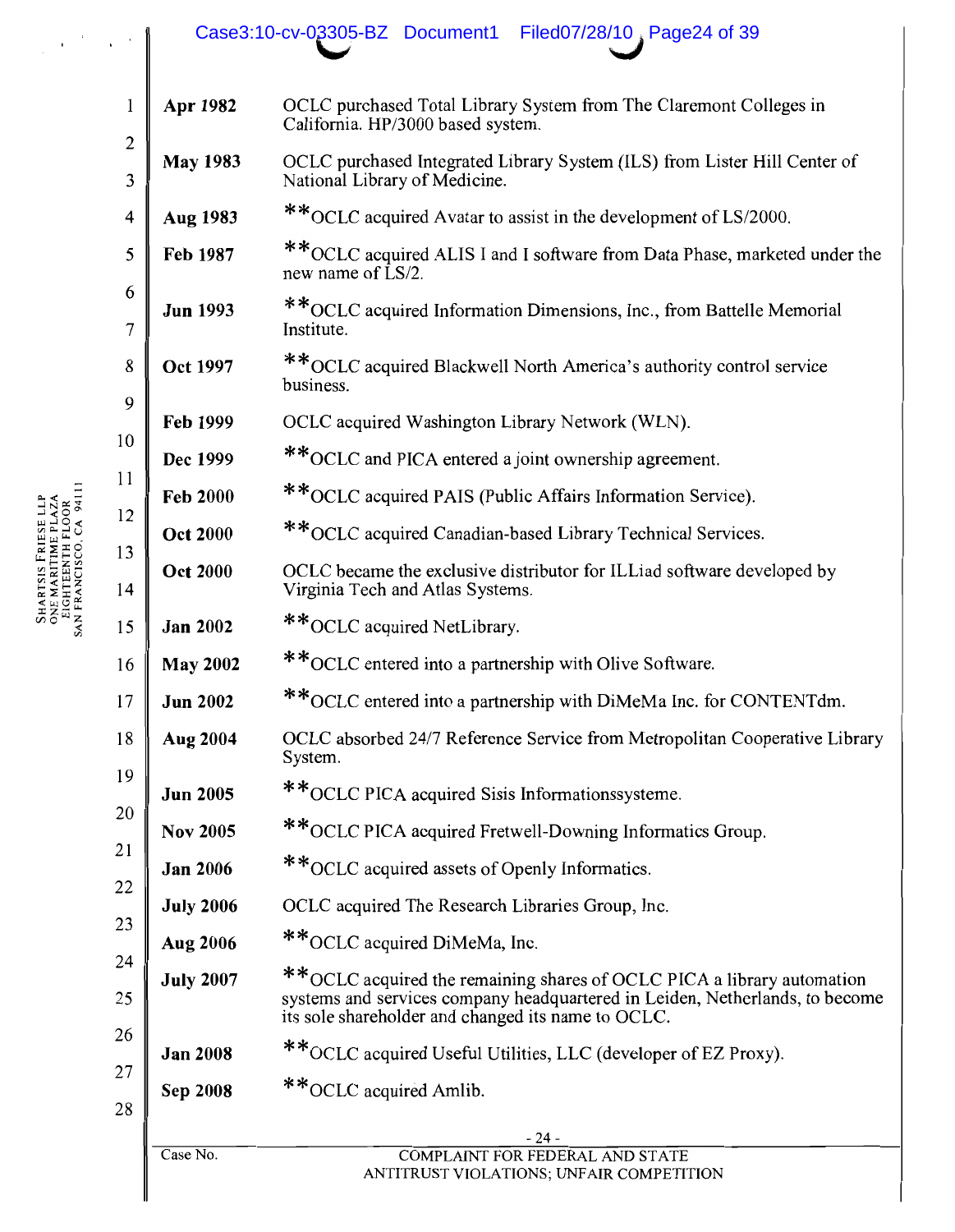|                | Case3:10-cv-03305-BZ Document1<br>Filed07/28/10, Page25 of 39                                                                                                                                                                                       |  |  |  |  |  |
|----------------|-----------------------------------------------------------------------------------------------------------------------------------------------------------------------------------------------------------------------------------------------------|--|--|--|--|--|
| $\mathbf{1}$   | A recent summary of noteworthy 2009 developments in the ILS market chronicled<br>69.                                                                                                                                                                |  |  |  |  |  |
| $\overline{2}$ | OCLC's continuing expansion into library automation products through an aggressive merger and                                                                                                                                                       |  |  |  |  |  |
|                |                                                                                                                                                                                                                                                     |  |  |  |  |  |
| 3              | acquisitions strategy using tax-free profits. The report noted:                                                                                                                                                                                     |  |  |  |  |  |
| 4              | Nonprofit OCLC continued its buying binge of commercial library automation<br>companies. In September 2008, it acquired Amlib, one of the major products in                                                                                         |  |  |  |  |  |
| 5              | Australia, with implementations also in Africa, the UK, and the United States.<br>OCLC's arsenal of library automation products acquired from commercial                                                                                            |  |  |  |  |  |
| 6<br>7         | companies now includes Amlib, Sunrise, OLIB, LBS Local Library System, and<br>CBS Central Library System as well as a variety of OpenURL linking, federated<br>search, and portal products.                                                         |  |  |  |  |  |
| 8              | * * *                                                                                                                                                                                                                                               |  |  |  |  |  |
| 9              | OCLC, a nonprofit membership-governed organization, has in recent years                                                                                                                                                                             |  |  |  |  |  |
| 10             | acquired a number of for-profit companies involved in library automation<br>technologies. Many of these acquisitions took place through OCLC PICA, which                                                                                            |  |  |  |  |  |
| 11             | at the time was a majority-owned subsidiary and has since been wholly acquired<br>and folded into the global organization.                                                                                                                          |  |  |  |  |  |
| 12             | * * *                                                                                                                                                                                                                                               |  |  |  |  |  |
| 13             | In 2008, OCLC purchased Useful Utilities whose software product, EZProxy, is a                                                                                                                                                                      |  |  |  |  |  |
| 14             | tool for authentication of remote users for access to restricted library resources. In<br>September 2008, OCLC added to its arsenal of ILS technologies through the<br>acquisition of Amlib, one of the major automation systems in Australia, from |  |  |  |  |  |
| 15             | InfoVision Technologies.                                                                                                                                                                                                                            |  |  |  |  |  |
| 16             | OCLC also began work on a new consortial borrowing solution, called WorldCat<br>Navigator, to compete with products such as URSA from SirsiDynix and INN-                                                                                           |  |  |  |  |  |
| 17             | Reach from Innovative Interfaces.<br>The Orbis-Cascade Alliance, a large<br>consortium of libraries in Washington State and Oregon, partnered with OCLC to                                                                                          |  |  |  |  |  |
| 18             | develop a new product involving WorldCat and the VDX technology for document<br>and resource sharing gained through the acquisition of Fretwell-Downing. [The                                                                                       |  |  |  |  |  |
| 19             | Orbis-Cascade Alliance migrated from an INN-Reach system provided by                                                                                                                                                                                |  |  |  |  |  |
| 20             | Innovative in 2008.]                                                                                                                                                                                                                                |  |  |  |  |  |
| 21             | OCLC offers WorldCat Local as a next-generation library interface that competes<br>with commercial products such as Primo, Encore, and AquaBrowser.                                                                                                 |  |  |  |  |  |
| 22             | Similarly, an article in June 2009 concerning OCLC's announcement regarding<br>70.                                                                                                                                                                  |  |  |  |  |  |
| 23             | WorldCat Local "quick start" noted:                                                                                                                                                                                                                 |  |  |  |  |  |
| 24             | This Product did not come out of thin air Much of the research and                                                                                                                                                                                  |  |  |  |  |  |
| 25             | development of OCLC's new automation services taps into the talent and<br>technologies of these acquired assets $\dots$                                                                                                                             |  |  |  |  |  |
| 26             | Significantly, many of OCLC's recent acquisitions are focused on strengthening its<br>71.                                                                                                                                                           |  |  |  |  |  |
| 27             | monopolies and eliminating competition. OCLC's acquisition program, which is funded with tax                                                                                                                                                        |  |  |  |  |  |
| 28             | exempt profits, has enabled OCLC to eliminate for-profit competitors, strengthened its existing                                                                                                                                                     |  |  |  |  |  |
|                | $-25-$<br>Case No.<br><b>COMPLAINT FOR FEDERAL AND STATE</b>                                                                                                                                                                                        |  |  |  |  |  |
|                | ANTITRUST VIOLATIONS; UNFAIR COMPETITION                                                                                                                                                                                                            |  |  |  |  |  |

 $\mathcal{L}^{(1)}$ 

SHARTSIS FRIESE LLP<br>ONE MARITIME PLAZA<br>EIGHTEENTH FLOOR<br>SAN FRANCISCO, CA 94111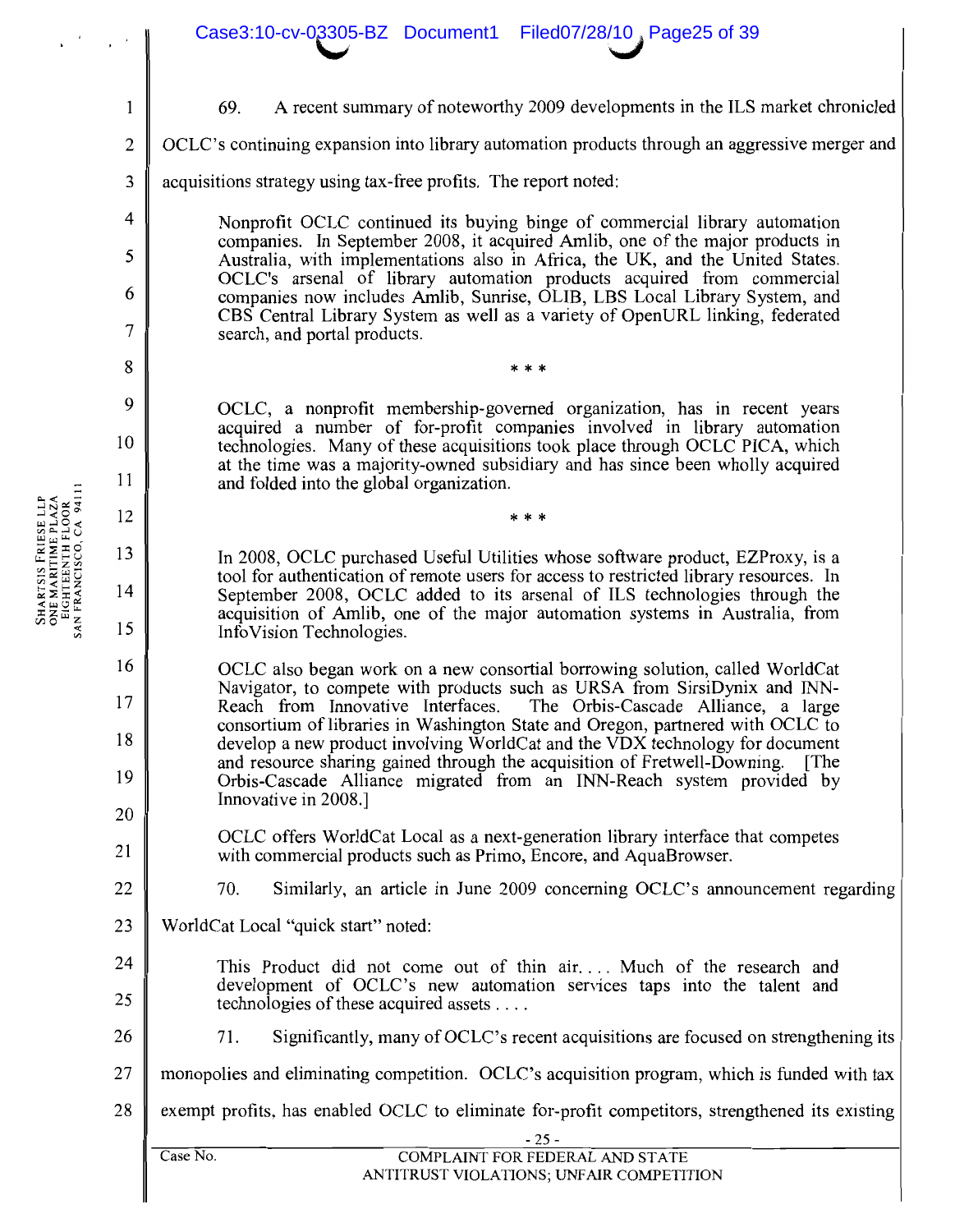monopolies and has given it the monopoly power to extend its monopoly power into the ILS  $\mathbf{1}$  $\overline{2}$ market.

72. In addition to acquiring for-profit companies, OCLC also uses headhunters to identify and recruit employees from for-profit firms. Plaintiffs are informed and believe and based thereon allege that OCLC is using its tax-free dollars to recruit employees of for-profit vendors of library services to eliminate competition and extend OCLC's monopoly to the ILS market.

8

17

18

19

20

21

22

 $\overline{3}$ 

 $\overline{4}$ 

5

6

 $\overline{7}$ 

### **OCLC's Use Of Its Tax-Exempt Status To Eliminate Competition**

9 73. Over the years, OCLC has increasingly generated significant revenue, accumulated 10 a substantial surplus of capital, and generated increasing profits, which have been used to acquire 11 competitors or products and eliminate competition. These profits could not have been 12 accumulated if OCLC were truly interested in its stated nonprofit mission of "reducing library 13 costs." An insignificant percentage of OCLC's revenues come from membership, grants or 14 charitable contributions. OCLC is abusing its status as a tax exempt, nonprofit entity and unfairly competes with for-profit companies, such as Innovative and SkyRiver, by using its nonprofit 15 16 status as leverage to monopolize the library services industry as the following numbers show:

| Year | <b>OCLC</b> Total<br>Revenue | <b>OCLC</b> Total<br><b>Revenue Over Total</b><br><b>Expenses</b><br>(Tax-Free Profits) | <b>OCLC</b> Corporate<br><b>Equity</b> |
|------|------------------------------|-----------------------------------------------------------------------------------------|----------------------------------------|
| 2004 | \$186,000,000                | \$14,400,000                                                                            | \$138,200,000                          |
| 2005 | 196,000,000                  | 17,200,000                                                                              | 157,400,000                            |
| 2006 | 216,000,000                  | 20,800,000                                                                              | 175,200,000                            |
| 2007 | 235,000,000                  | 19,500,000                                                                              | 206,400,000                            |
| 2008 | 246,000,000                  | 11,600,000                                                                              | 211,800,000                            |
| 2009 | 240,000,000                  | (31,900,000)                                                                            | 177,000,000                            |
|      |                              |                                                                                         |                                        |

23 \*The deficit resulted almost entirely from losses in the value of OCLC's securities portfolio.

24 74. With corporate equity of \$177 million as of June 30, 2009, OCLC has the means to 25 lower prices temporarily and selectively to those libraries considering SkyRiver to eliminate 26 SkyRiver as a competitor and to give away its WorldCat Local "quick start" service and recover 27 any lost profits through higher prices once competition from SkyRiver is eliminated from the 28 cataloging service market and Innovative and other for-profit competitors are eliminated from the

Case No.

### **COMPLAINT FOR FEDERAL AND STATE** ANTITRUST VIOLATIONS; UNFAIR COMPETITION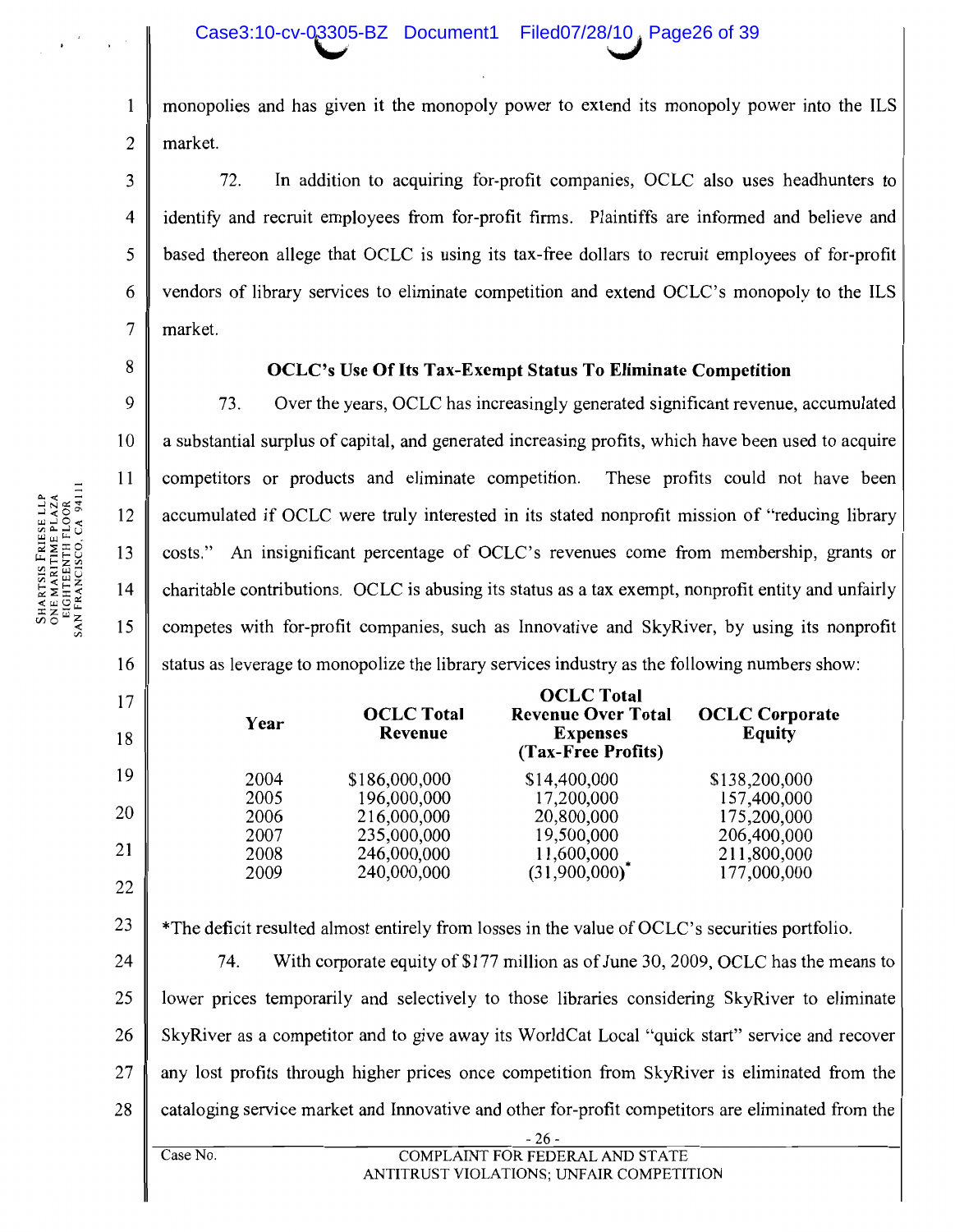ILS market.

# 3  $\overline{4}$

5

6

 $\overline{7}$ 

8

 $\mathbf{Q}$ 

10

11

 $\mathbf{1}$ 

 $\overline{2}$ 

### The Anticompetitive Effects Of OCLC's Conduct On **Competition, Plaintiffs And Consumers**

75. As a result of OCLC's anticompetitive conduct described above, OCLC has illegally monopolized the bibliographic data market, the cataloging service market and the ILL market and is illegally attempting to monopolize the ILS market.

76. The WorldCat database was created largely at public expense by public and nonprofit libraries, including federally funded libraries such as the Library of Congress and the National Library of Agriculture, and through OCLC's tax-free profits. Library records should be freely and openly available for use and re-use either in the public domain or by reasonable means of access to all, including for-profit library services firms.

12 Advisors, trustees and governing member representatives of OCLC who at the 77. same time work for member libraries ultimately have decision-making authority on the selection 13  $14$ of the vendors for their respective library's services. By agreeing to advance the interests and 15 products of OCLC they are effectively excluding competitors.

78. Libraries throughout the United States and elsewhere have been dealing with the 16 17 compelling need to reduce their expenses, and SkyRiver presents an opportunity to achieve 18 substantial cost savings in cataloging. Both libraries and their patrons/consumers would benefit 19 from competition and innovation in library services at all levels, which can only be achieved by 20 enforcement of the antitrust laws. In addition, MSU and CSULB, both public institutions, and 21 other academic libraries and their patrons have been harmed. The new library material 22 acquisitions of MSU and CSULB are not available for inter-library lending, and the cost of 23 cataloging and interlibrary lending remains at a monopoly pricing level. OCLC has harmed the public, library users and seekers of information generally by excluding competition and  $24$ 25 discouraging market entry and innovation in the bibliographic data, cataloging, ILL and 26 integrated library systems markets.

27

28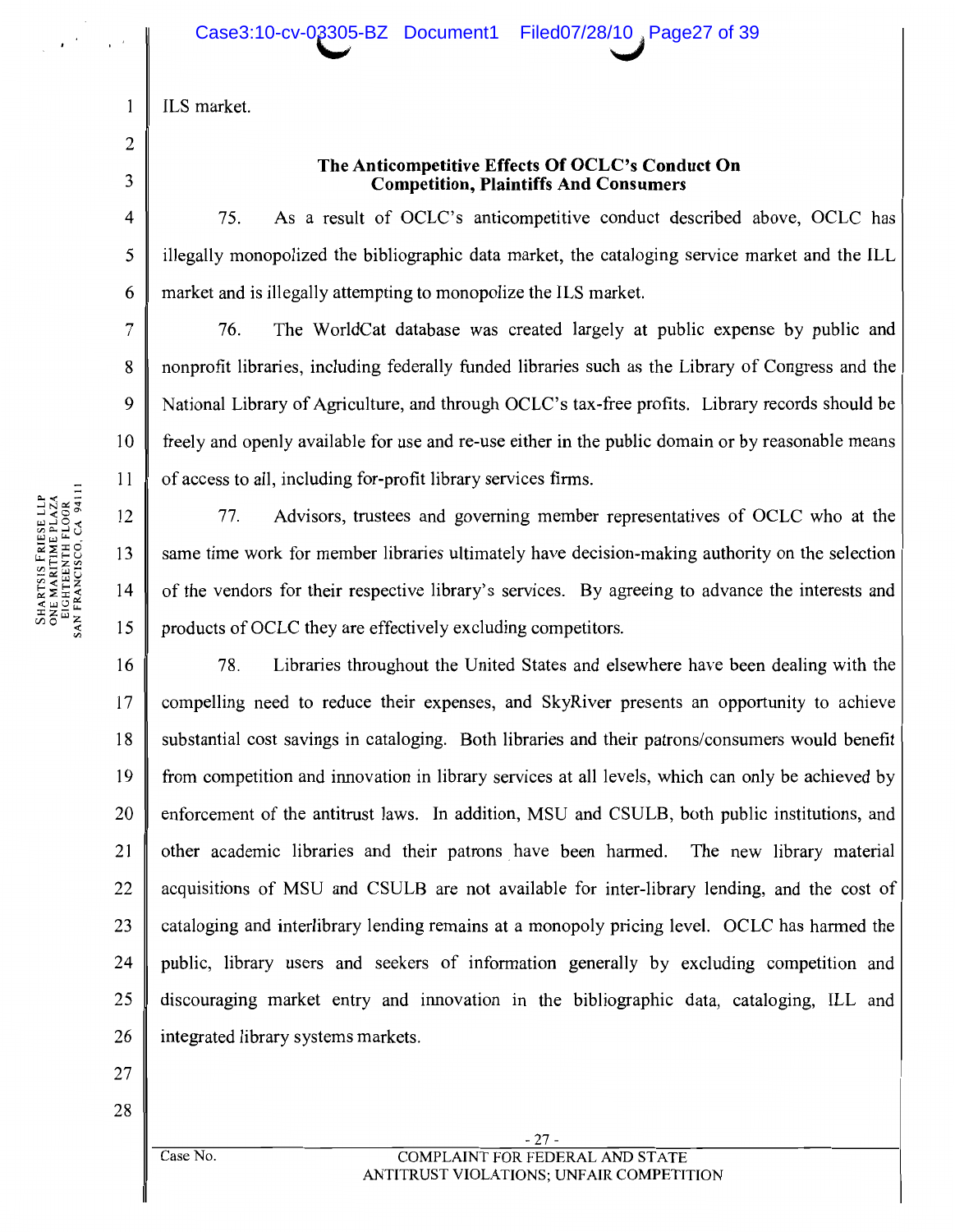### **FIRST CLAIM FOR RELIEF**

### (Violation of Section 2 of the Sherman Act for Monopolization)

79. Plaintiff SkyRiver incorporates by this reference each and every allegation of paragraphs 1-78 above.

Defendant OCLC has monopoly power in the bibliographic data market, the 80. cataloging service market and the ILL market. OCLC is using its monopoly power over the WorldCat database and ILL as leverage to force libraries to purchase its cataloging service. OCLC is also using its monopoly power in cataloging through selective price increases and selective price cuts to maintain its cataloging monopoly.

SkyRiver is informed and believes and based thereon alleges that defendant OCLC 81.  $10$ acquired and is willfully maintaining and abusing its monopoly power in the bibliographic data,  $11$ cataloging and ILL markets as described herein by, among other things: requiring its member  $12$ libraries to agree to deal exclusively or predominantly with OCLC; requiring members to assist  $13$ OCLC to develop new products to the exclusion of competitors; aggressive acquisitions;  $14$ effectively using the WorldCat database and ILL service as leverage to sell its cataloging service 15 and unreasonably denying access to the bibliographic metadata of WorldCat and its member 16 libraries to SkyRiver and other potential competitors for commercial use. OCLC's three  $17$ monopolies are mutually reinforcing and give it an arsenal of tools to punish customers and harm 18 competitors. OCLC has acted intentionally and illegally to obtain and maintain its monopoly 19 power by anticompetitive and unreasonably exclusionary conduct, coercion and intimidation, and 20 its anticompetitive and unreasonably exclusionary conduct has enabled it to do so. 21

Defendant OCLC has acquired bibliographic records from 72,000 libraries over 82. 22 the past 40 years through public resources, including public and other nonprofit libraries. During 23 that period, OCLC required that its members neither share nor allow use of their records by 24 for-profit firms for commercial purposes and intentionally created barriers to entry into the 25 bibliographic data, cataloging and ILL markets. OCLC is now using its monopoly power over its 26 WorldCat database and its ILL service as well as its nonprofit status as leverage to destroy 27 competition in the cataloging service market. 28

 $\mathbf{1}$ 

 $\overline{2}$ 

3

 $\overline{4}$ 

5

6

 $\overline{7}$ 

8

 $\mathbf Q$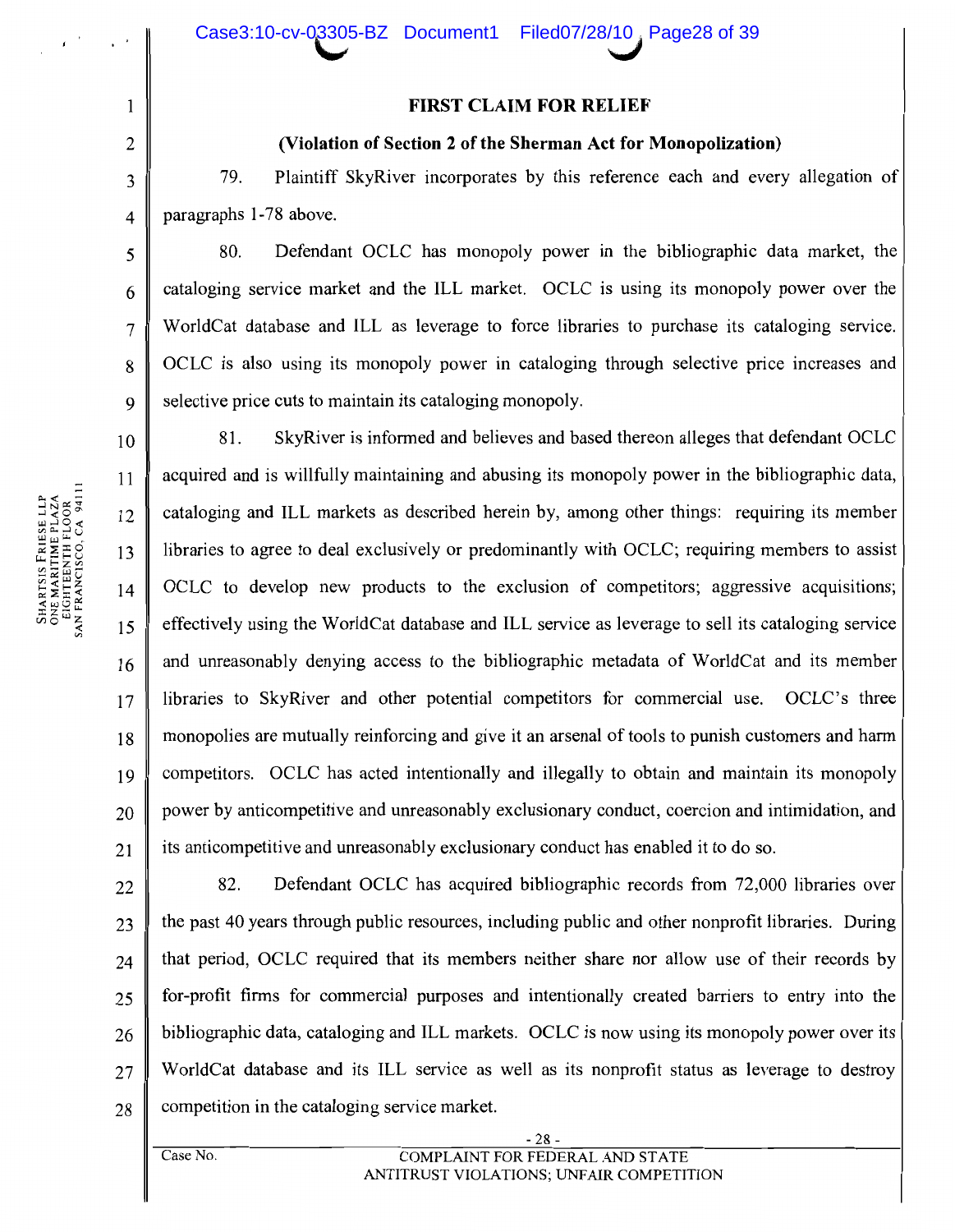### Case3:10-cv-03305-BZ Document1 Filed07/28/10 Page29 of 39

83. Defendant OCLC is using its monopoly power over its WorldCat database and ILL to sell its products and services and to exclude its competitors. While SkyRiver was able to assemble a catalog to compete with OCLC, OCLC's response was to increase its prices for record uploading for ILL subscribers and selectively cut prices for cataloging services to only select customers to harm and exclude SkyRiver from the market.

84. The WorldCat comprehensive bibliographic database is an essential facility for cataloging, for providing national and worldwide interlibrary lending among libraries and for providing other competitive library services that require a broad bibliographic database. Without access to the WorldCat database, potential competitors with innovative ideas and technologies will not develop or try to enter the library cataloging, ILL or ILS markets to the detriment of the public, libraries and consumers.

A not insubstantial amount of interstate commerce in the bibliographic data 85. market, cataloging service market and ILL service market has been—and continues to be affected by OCLC's illegal conduct, and OCLC's conduct has harmed libraries, their customers and consumers and has harmed competition.

As a result of OCLC's violations of Section 2 of the Sherman Act, 15 U.S.C. § 2, 16 86. SkyRiver has been injured and continues to be injured in its business and property in an amount 17 to be determined at trial, which amount is to be trebled in accordance with 15 U.S.C. § 15. 18

19 87. As a result of OCLC's violations of Section 2 of the Sherman Act, 15 U.S.C. § 2, SkyRiver has suffered and will continue to suffer irreparable harm unless OCLC is restrained and 20 enjoined by this Court from continuing its wrongful actions intended to destroy SkyRiver's 21 business reputation and goodwill and unless this Court orders defendant OCLC to provide access 22  $23$ to the WorldCat database to SkyRiver and other potential competitors, on such terms as are just 24 and reasonable.

25

## 26

- 27
	- 88. Plaintiff Innovative incorporates by this reference each and every allegation of

**SECOND CLAIM FOR RELIEF** 

(Violation of Section 2 of the Sherman Act for Attempted Monopolization)

28 paragraphs 1-78 above.

Case No.

### $-29-$ COMPLAINT FOR FEDERAL AND STATE ANTITRUST VIOLATIONS; UNFAIR COMPETITION

 $\mathbf{1}$ 

 $\overline{2}$ 

 $\overline{\mathbf{3}}$ 

 $\overline{4}$ 

5

6

 $\overline{7}$ 

8

 $\mathbf Q$ 

10

11

12

13

 $14$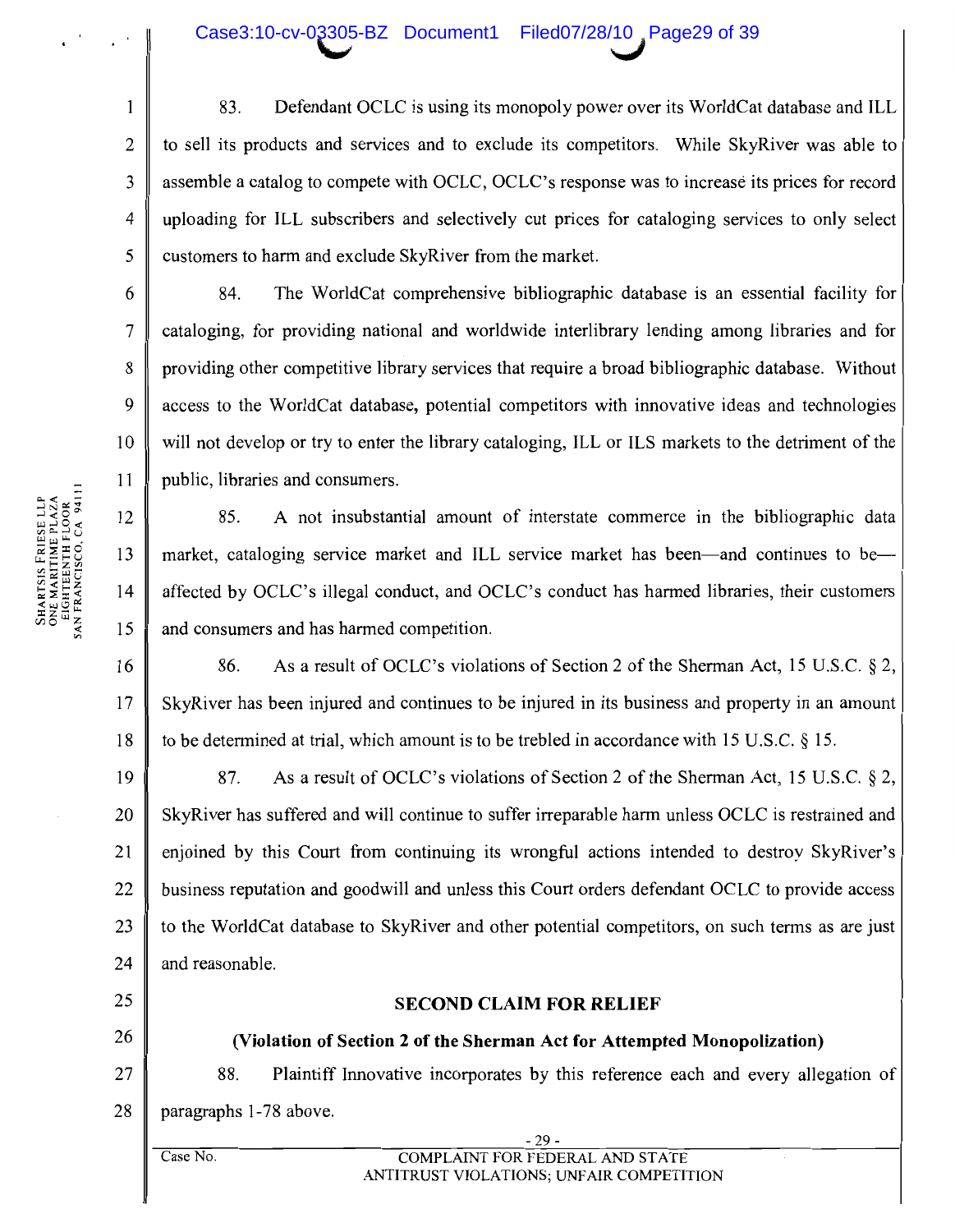### Case3:10-cv-03305-BZ Document1 Filed07/28/10, Page30 of 39

89. Defendant OCLC has monopoly power in the bibliographic data market, the cataloging service market and the ILL market. Defendant OCLC is using its monopoly power over the WorldCat database, its cataloging service and its ILL service as leverage to extend its monopoly to the ILS market by denying access to the WorldCat database to for-profit firms and by offering certain of its ILS products and services for free.

90. Innovative is informed and believes and based thereon alleges that defendant OCLC acquired and is willfully maintaining and abusing its monopoly power in the bibliographic data, cataloging and ILL markets as described herein by, among other things, requiring its member libraries to agree to deal exclusively or predominantly with OCLC. OCLC is unlawfully using its leverage in these monopolies in an attempt to monopolize the market for ILS by: offering WorldCat Local "quick start" and WorldCat Local for free; requiring members to assist its development of products and services while excluding competitors; unfairly using such assistance to sell WorldCat Local to members of the OCLC cooperative and denying access to the WorldCat database to Innovative and other ILS vendors.

91. Defendant OCLC is using its monopoly over its WorldCat database to sell its other 15 products and services, such as WorldCat Local, and to exclude and eliminate its competitors in 16 17 the ILS market by denying them access to the WorldCat database for commercial use. The 18 WorldCat database is an essential facility for providing competitive ILS because without access 19 to the WorldCat database, Innovative and other potential competitors cannot effectively compete 20 with OCLC's WorldCat Local and other products and services offered by OCLC that depend on its WorldCat database monopoly. As a result, Innovative and other providers of ILS services and 21 22 products and potential competitors with innovative ideas and technologies will not develop or try 23 to enter the ILS market, all to the detriment of the public, libraries and consumers.

24 92. Using the leverage of the WorldCat database and its member libraries' obligation 25 to purchase OCLC's products and services, OCLC's intent to monopolize the ILS market is clear. 26 Because OCLC is using its monopoly power over the WorldCat database, cataloging and ILL by 27 (a) refusing to allow for-profit companies to have access to the WorldCat database for 28 commercial use, (b) requiring libraries to purchase its products, (c) requiring libraries to assist in

SHARTSIS FRIESE LLP<br>ONE MARITIME PLAZA<br>EIGHTEENTH FLOOR<br>SAN FRANCISCO, CA 94111

 $\mathbf{1}$ 

 $\overline{2}$ 

 $\overline{3}$ 

 $\overline{4}$ 

5

6

 $\overline{7}$ 

8

9

 $10<sup>1</sup>$ 

11

12

13

14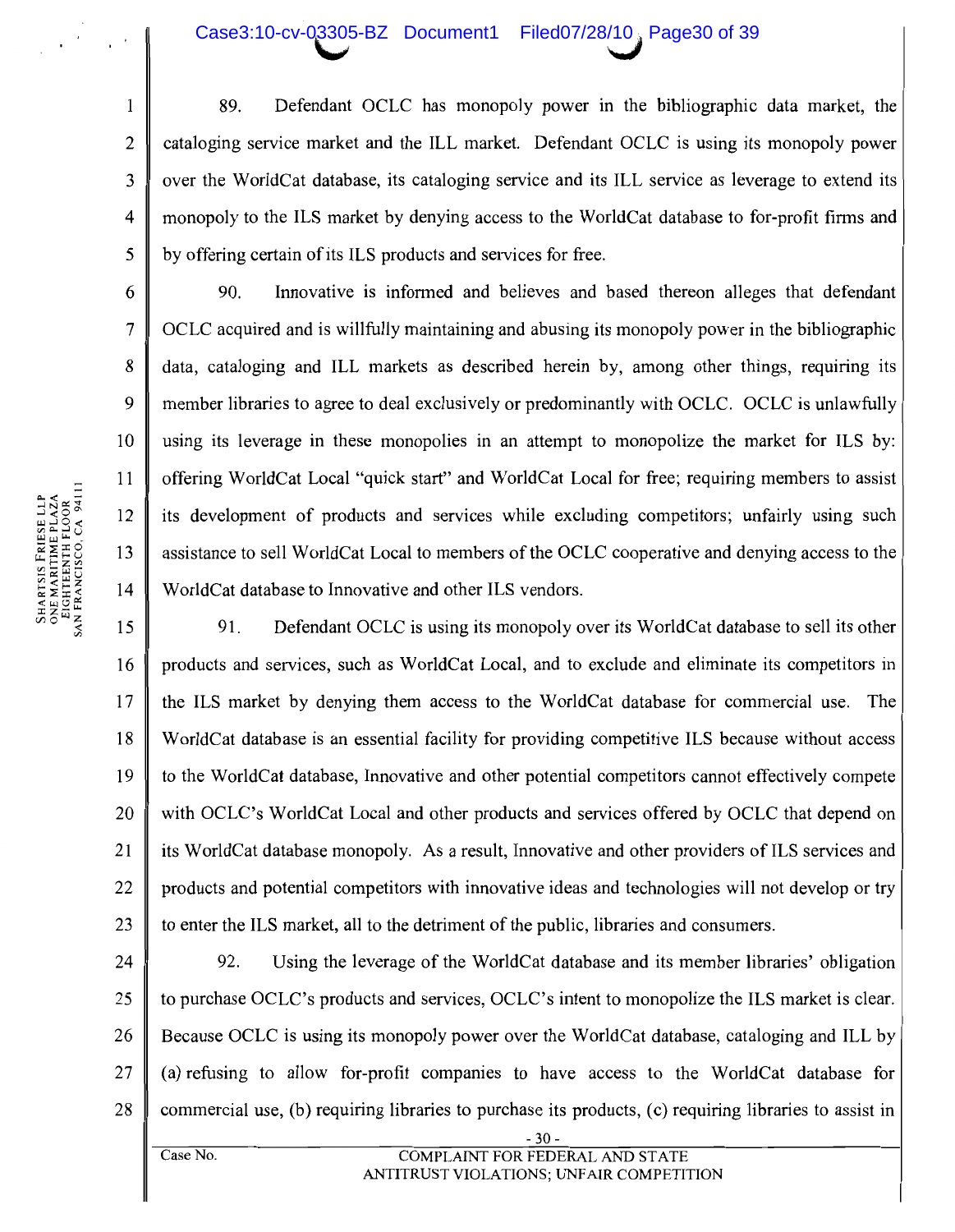## Case3:10-cv-03305-BZ Document1 Filed07/28/10, Page31 of 39

product development, and (d) selective, discriminatory pricing schemes and bundling, there is a dangerous probability that OCLC will obtain a monopoly in the ILS market.

93. A not insubstantial amount of interstate commerce in the ILS market has been- $\overline{3}$ and continues to be—affected by OCLC's illegal conduct, and OCLC's conduct has harmed  $\overline{\mathbf{4}}$ 5 libraries, their customers and consumers and has harmed competition.

As a result of OCLC's violations of Section 2 of the Sherman Act 15 U.S.C. § 2, 94. Innovative has been injured and continues to be injured in its business and property in an amount to be determined at trial, which amount is to be trebled in accordance with 15 U.S.C. § 15.

9 95. As a result of OCLC's conduct and actions in violation of Section 2 of the Sherman Act. Innovative has suffered and will continue to suffer irreparable harm unless OCLC 10 is restrained and enjoined from continuing its wrongful actions intended to destroy Innovative's business reputation and goodwill and unless this Court orders defendant OCLC to provide access 12 to the WorldCat database to Innovative and other competitors, on such terms as are just and 13 14 reasonable.

### **THIRD CLAIM FOR RELIEF**

### (Violation of Section 1 of the Sherman Act for **Unlawful Exclusionary Agreements)**

96. Plaintiffs SkyRiver and Innovative incorporate by this reference each and every allegation of paragraphs 1-78, 80-85 and 89-93 above.

Defendant OCLC has monopoly power in the bibliographic data market, the 19 97. 20 cataloging service market and the ILL market.

98. Plaintiffs are informed and believe and based thereon allege that defendant OCLC 21 has entered into and enforces agreements, policies and guidelines with its member libraries that 22 unreasonably restrain trade as described herein by among other things: 23

excluding or refusing to deal with plaintiffs by denying them access to the 24 (a) WorldCat database for commercial use; 25

excluding plaintiffs from having access to the bibliographic data of its 26  $(b)$ 27 member libraries' holdings for commercial use;

28

requiring its members to deal exclusively or predominately with OCLC for  $(c)$ 

ANTITRUST VIOLATIONS; UNFAIR COMPETITION

 $\mathbf{1}$ 

 $\overline{2}$ 

6

 $\overline{7}$ 

 $\mathbf{8}$ 

11

15

16

17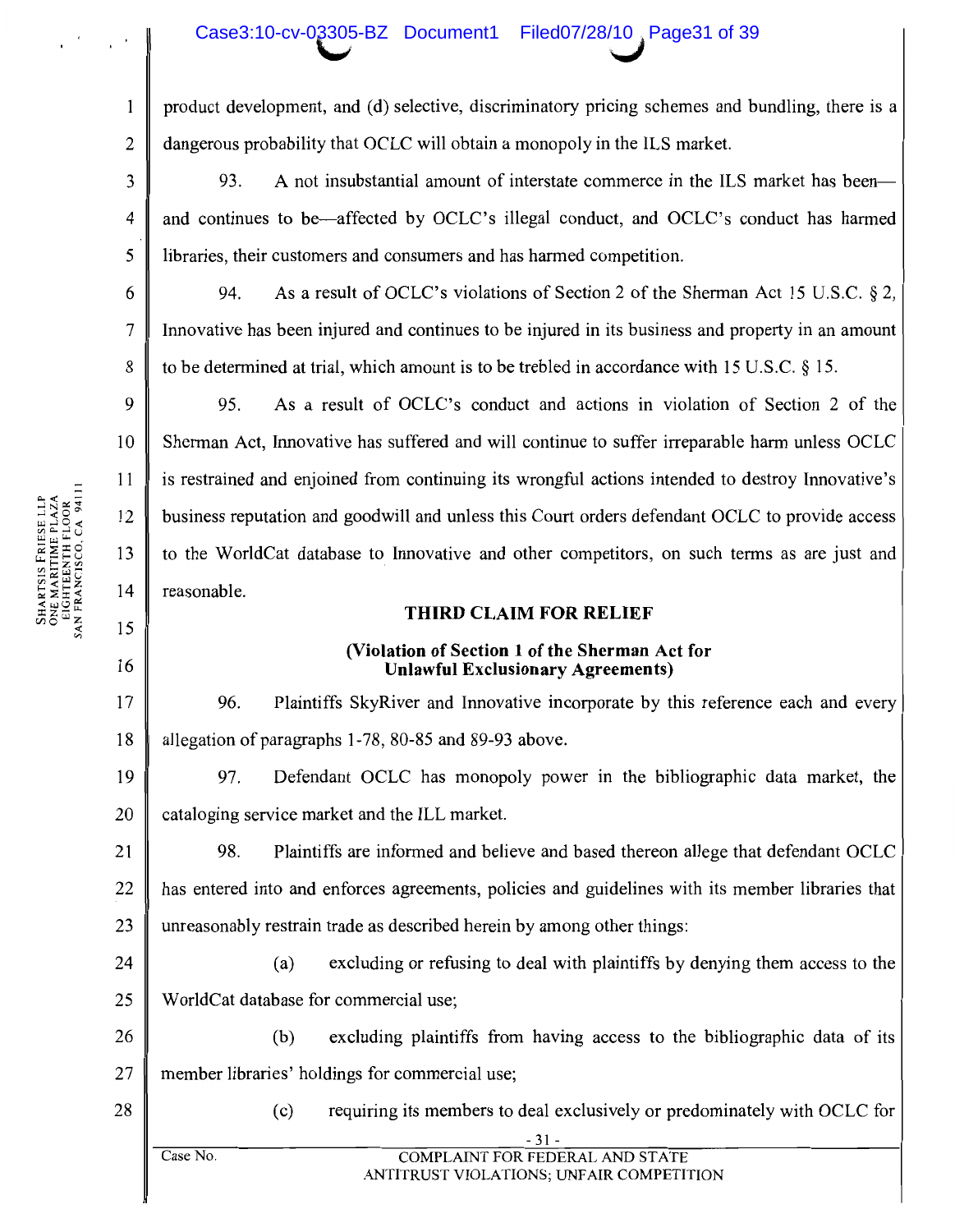Case3:10-cv-03305-BZ Document1

library services and products;

 $\overline{2}$ requiring members to assist OCLC in developing products and excluding  $(d)$  $\overline{3}$ for-profit firms from similar access;

 $\overline{4}$ 

5

6

 $\overline{7}$ 

8

9

10

 $11$ 

12

13

 $\mathbf{1}$ 

 $(e)$ offering products free to eliminate plaintiffs as competitors; and

 $(f)$ bundling or tying products or services with its monopoly products and services.

99. A not insubstantial amount of interstate commerce in the bibliographic data market, cataloging service market, ILL service market, and ILS market has been—and continues to be—affected by OCLC's illegal conduct, and OCLC's conduct has harmed libraries, their customers and consumers and has harmed competition.

As a result of OCLC's violations of Section 1 of the Sherman Act, 15 U.S.C.  $\S$  1,  $100.$ plaintiffs have been injured and continue to be injured in their business and property in an amount to be determined at trial, which amount is to be trebled in accordance with 15 U.S.C. § 15.

 $14$ 101. As a result of OCLC's conduct and actions in violation of Section 1 of the 15 Sherman Act, plaintiffs have suffered and will continue to suffer irreparable harm unless OCLC is restrained and enjoined from continuing its wrongful actions intended to destroy plaintiffs' 16 17 business reputation and goodwill and unless this Court orders defendant OCLC to provide access 18 to the WorldCat database to plaintiffs and other potential competitors for commercial use, on such 19 terms as are just and reasonable.

20

21

### **FOURTH CLAIM FOR RELIEF**

(Violation of Section 1 of the Sherman Act for Unlawful Tying Arrangements)

22 102. Plaintiff SkyRiver incorporates by this reference each and every allegation of 23 paragraphs 1-78, 80-85, 89-93 and 97-98 above.

Defendant OCLC has monopoly power in the bibliographic data market, the 24 103. 25 cataloging service market and the ILL market.

26 104. Plaintiff SkyRiver is informed and believes and based thereon alleges that OCLC 27 has entered into and enforces agreements, policies and guidelines with its member libraries that unreasonably restrain trade in the bibliographic data, cataloging, and ILL markets. OCLC has 28

Case No.

### COMPLAINT FOR FEDERAL AND STATE ANTITRUST VIOLATIONS; UNFAIR COMPETITION

SHARTSIS FRIESE LLP<br>ONE MARITIME PLAZA<br>EIGHTEENTH FLOOR<br>SAN FRANCISCO, CA 94111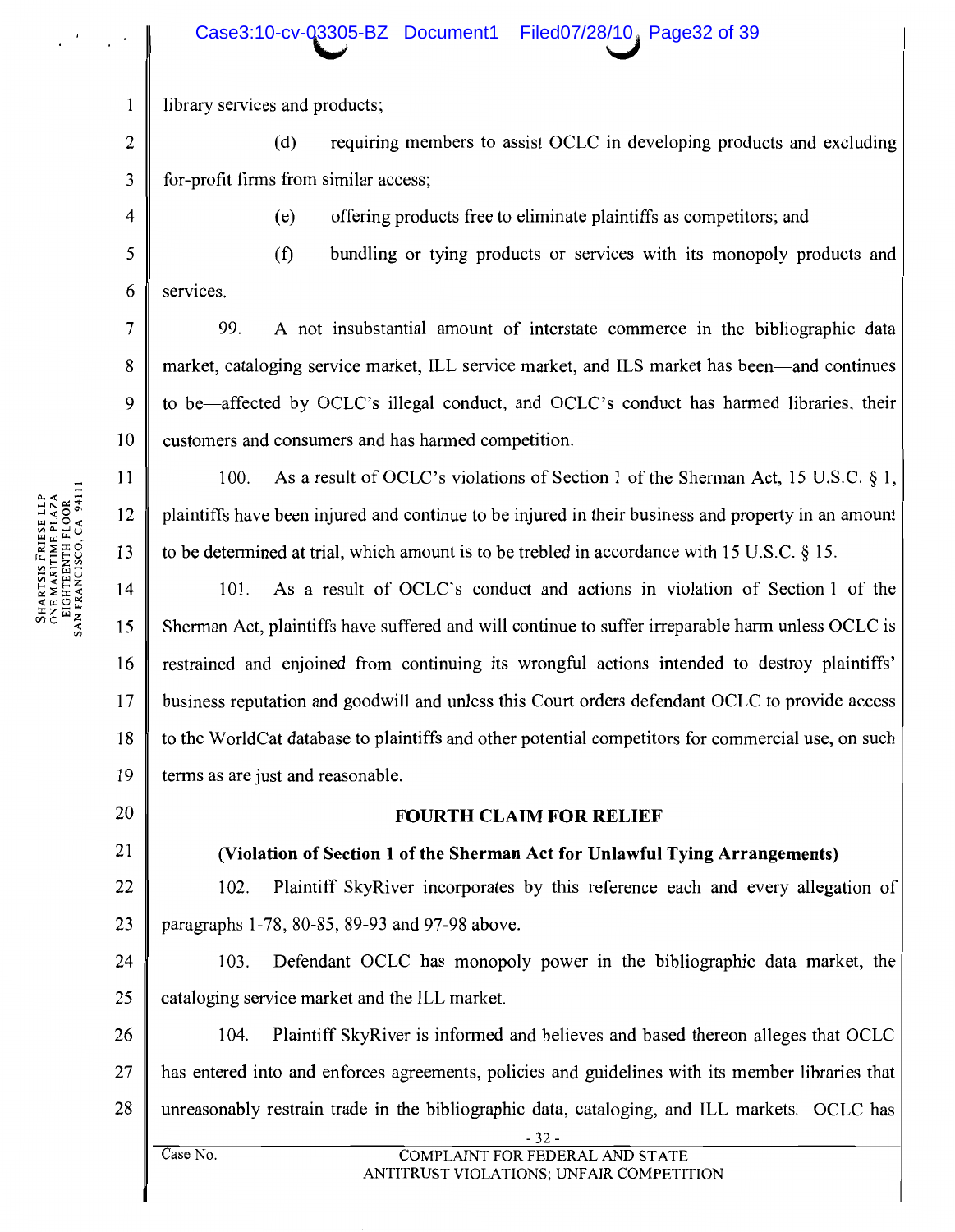### Case3:10-cv-03305-BZ Document1 Filed07/28/10, Page33 of 39

willfully attempted to exclude SkyRiver from the bibliographic database and cataloging markets, which are essential to enter the ILL market.

OCLC's cataloging service and ILL service are separate services. Their functions 105. are different, and there are different markets or demands by libraries for these services.

SkyRiver is informed and believes and based thereon alleges that OCLC treats 106. cataloging and ILL as separate services and prices them separately.

To coerce libraries to use OCLC's cataloging service and not to use SkyRiver's 107. cataloging service, OCLC unreasonably increased the price of full participation in its ILL service and/or uploading charges for libraries using SkyRiver's cataloging service to contribute new acquisitions to the WorldCat database. The prices charged by OCLC to upload records by libraries that did not agree to use OCLC's cataloging service are punitive and are intended to exclude SkyRiver as a competitor for cataloging services. There is no efficiency or business justification for OCLC's actions, which amount to a *de facto* tying arrangement.

14 108. SkyRiver is informed and believes and based thereon alleges that OCLC had a practice of allowing its member libraries that subscribed to the competing RLG cataloging service 15 16 to batch load their acquisitions to WorldCat for a modest per-record fee of approximately \$0.23 17 so that those materials would be available for interlibrary lending among other academic libraries, and that OCLC continues to extend this per-record fee to many libraries that do not use its 18 19 cataloging service.

20 OCLC effectively has used its monopoly over the WorldCat database and ILL 109. 21 service to force libraries to subscribe to its cataloging service by charging a punitive price to ILL 22 users for uploading new holdings for the benefit of all ILL users in order to eliminate SkyRiver as 23 a competitor in the cataloging service market. As described herein, OCLC's unlawful tying of its 24 cataloging service to its ILL service and bibliographic database give a clear signal to libraries 25 considering SkyRiver's cataloging service that OCLC's ILL service and/or record uploading 26 charges will be prohibitively increased if they use SkyRiver. OCLC's punitive pricing to MSU 27 and CSULB was intended to, and did, intimidate other libraries not to use SkyRiver's cataloging 28 service or suffer increased and punitive ILL-related *de facto* fees.

 $\mathbf{1}$ 

 $\overline{2}$ 

3

 $\overline{4}$ 

5

6

 $\tau$ 

8

9

10

11

12

13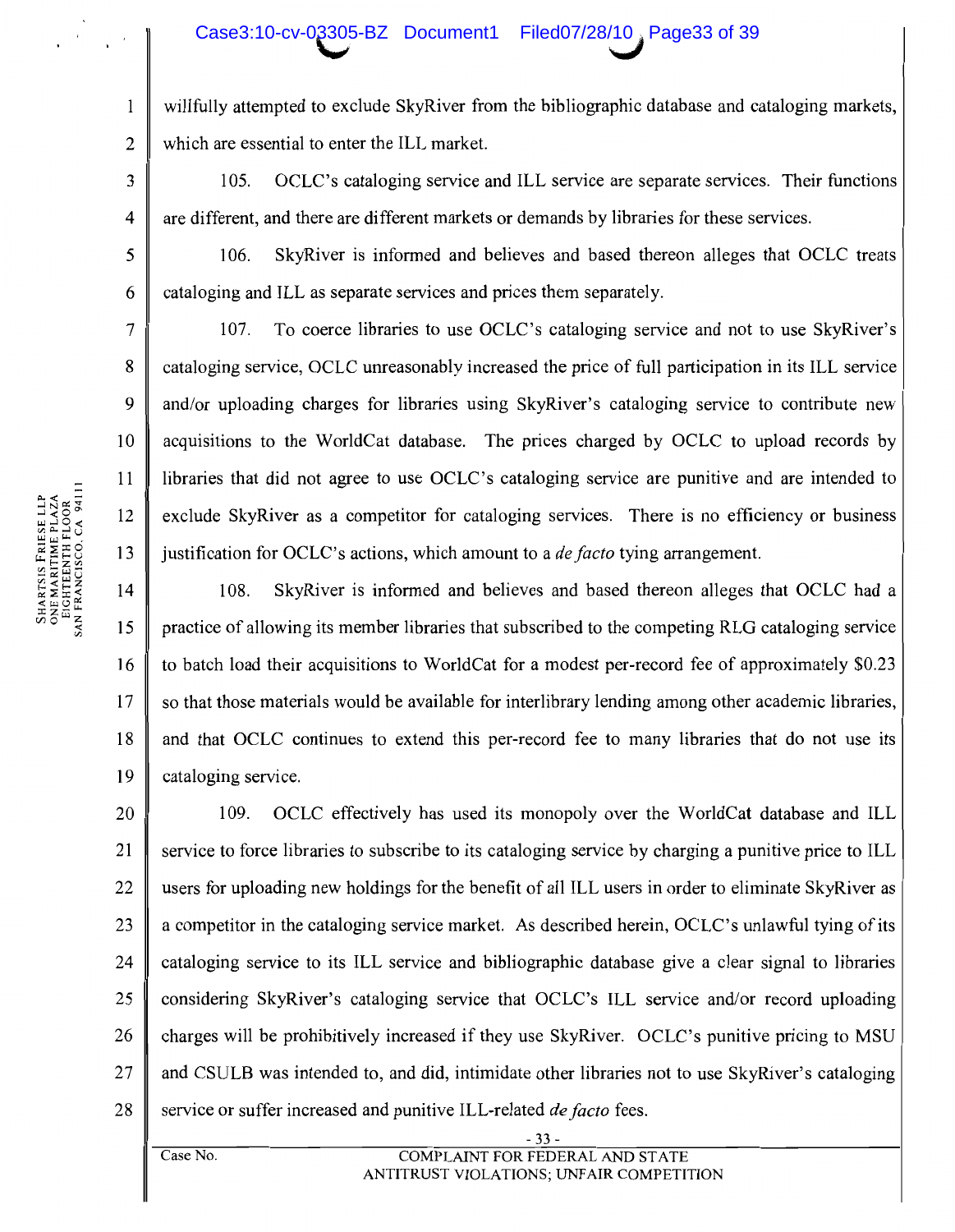The purpose and effect of OCLC's tying arrangement through use of its monopoly 110. power over ILL is to prevent libraries from terminating OCLC's cataloging service and choosing SkyRiver's lower cost cataloging service on the merits and to foreclose competing cataloging  $\overline{4}$ services, thereby restraining competition in the cataloging service market.

111. A not insubstantial amount of interstate commerce in the bibliographic data market, cataloging service market and ILL service market has been—and continues to beaffected by OCLC's illegal conduct, and OCLC's conduct has harmed libraries, their customers and consumers and has harmed competition.

 $\boldsymbol{Q}$ 112. As a result of OCLC's violations of Section 1 of the Sherman Act, 15 U.S.C. § 1, 10 SkyRiver has been injured and continues to be injured in its business and property in an amount 11 to be determined at trial, which amount is to be trebled in accordance with 15 U.S.C. § 15.

12 As a result of OCLC's conduct and actions in violation of Section 1 of the 113. 13 Sherman Act, SkyRiver has suffered and will continue to suffer irreparable harm unless OCLC is  $14$ restrained and enjoined from continuing its wrongful actions intended to destroy SkyRiver's business reputation and goodwill and unless this Court orders defendant OCLC to provide access to the WorldCat database to SkyRiver and other potential competitors, on such terms as are just and reasonable.

### **FIFTH CLAIM FOR RELIEF**

### (Violation of California Business & Professions Code Section 16720 and Section 16726 for Unlawful Restraints of Trade and Unlawful Tving Arrangements)

21 Plaintiffs SkyRiver and Innovative incorporate by this reference each and every 114. 22 allegation of paragraphs 1-78 and 97-101 above.

23 115. Defendant OCLC has monopoly power in the bibliographic data market, the  $24$ library cataloging service market and the ILL market.

Plaintiffs are informed and believe and based thereon allege that defendant OCLC 25 116. 26 has entered into and enforces agreements, policies and guidelines with its member libraries that 27 unreasonably restrain trade as described herein by among other things:

28

 $(a)$ excluding or refusing to deal with plaintiffs by denying them access to the

ANTITRUST VIOLATIONS: UNFAIR COMPETITION

18

19

20

 $\mathbf{1}$ 

 $\overline{2}$ 

 $\overline{3}$ 

5

6

 $\overline{7}$ 

8

SHARTSIS FRIESE LLP<br>ONE MARITIME PLAZA<br>EIGHTEENTH FLOOR<br>SAN FRANCISCO, CA 94111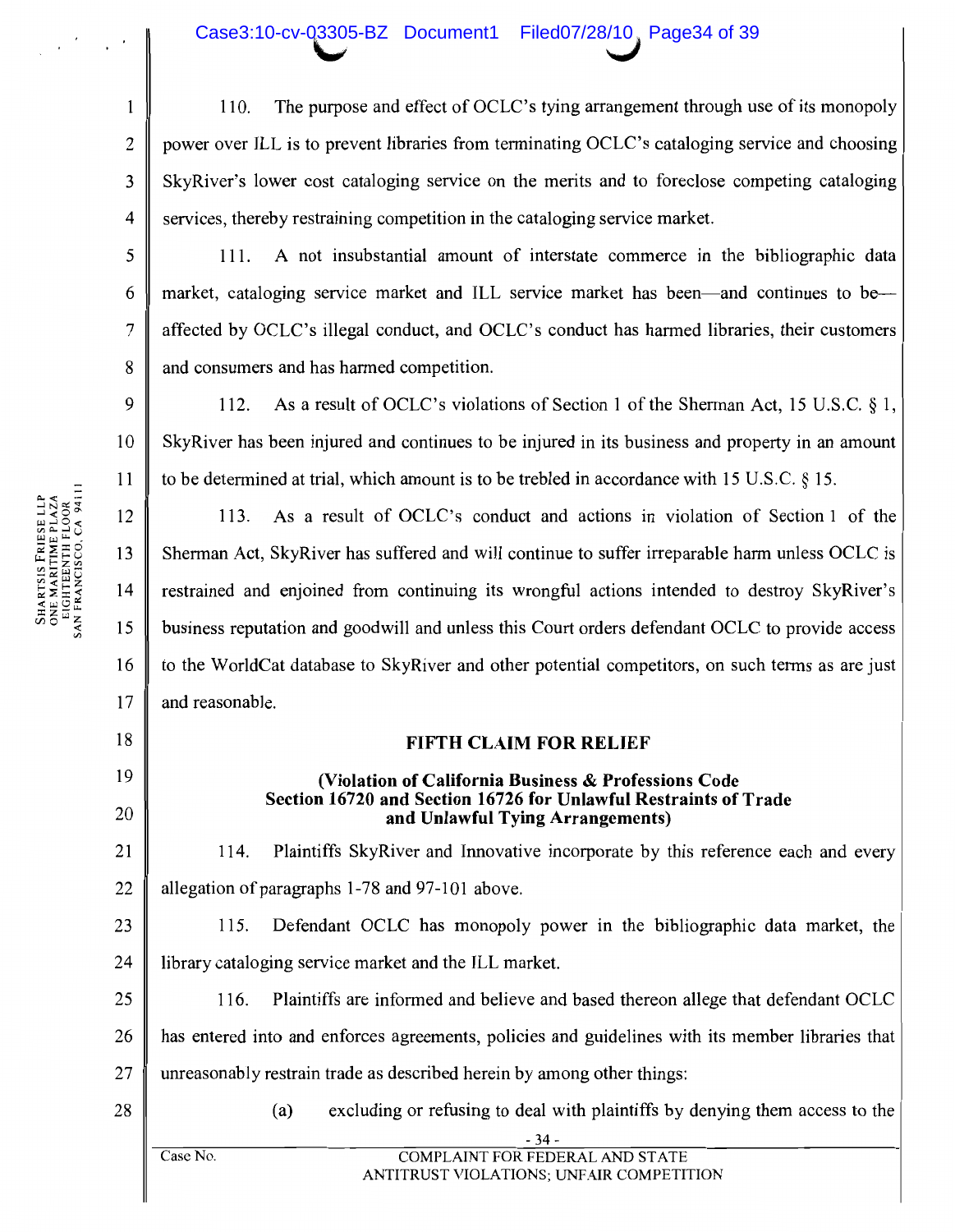### Case3:10-cv-03305-BZ Document1 Filed07/28/10, Page35 of 39

WorldCat database for commercial use;

 $\overline{2}$ excluding plaintiffs from having access to the bibliographic data of its  $(b)$ 3 member libraries' holdings for commercial use;

 $(c)$ requiring its members to deal exclusively or predominately with OCLC for library services and products;

requiring members to assist OCLC in developing products and excluding  $(d)$ for-profit firms from similar access;

8

 $\mathbf{1}$ 

 $\overline{4}$ 

5

6

 $\overline{7}$ 

9

10

11

12

13

14

15

16

17

18

offering products free to eliminate plaintiffs as competitors; and  $(e)$ 

 $(f)$ bundling products or services with its monopoly products and services.

117. Plaintiffs are informed and believe and based thereon allege that OCLC is using its monopoly power in the bibliographic data, cataloging and ILL service markets obtained through exclusionary agreements, policies and guidelines with its member libraries as leverage to exclude SkyRiver from the bibliographic data, cataloging and ILL service markets, and to eliminate Innovative and other competitors from the ILS market.

118. OCLC's cataloging service and ILL service are separate services. Their functions are different, and there are different markets or demands by libraries for these services.

119. Plaintiffs are informed and believe and based thereon allege that OCLC treats cataloging and interlibrary lending as separate services and prices them separately.

19 120. To coerce libraries to use OCLC's cataloging service and not to use SkyRiver's 20 cataloging service OCLC unreasonably increased the price of ILL service and/or uploading 21 charges for libraries using SkyRiver's cataloging service to contribute new acquisitions to the 22 WorldCat database in order to make full use, and have the full benefit of, OCLC's ILL. The 23 prices charged by OCLC to upload records by libraries that did not agree to use OCLC's 24 cataloging service are punitive and intended to exclude SkyRiver as a competitor for cataloging 25 services. There is no efficiency or business justification for OCLC's actions.

26 121. Plaintiffs are informed and believe and based thereon allege that OCLC had a 27 practice of allowing its member libraries that subscribed to the competing RLG cataloging service 28 to batch load their acquisitions to WorldCat for a modest per-record fee of approximately \$0.23

SHARTSIS FRIESE LLP<br>ONE MARITIME PLAZA<br>EIGHTEENTH FLOOR<br>SAN FRANCISCO, CA 94111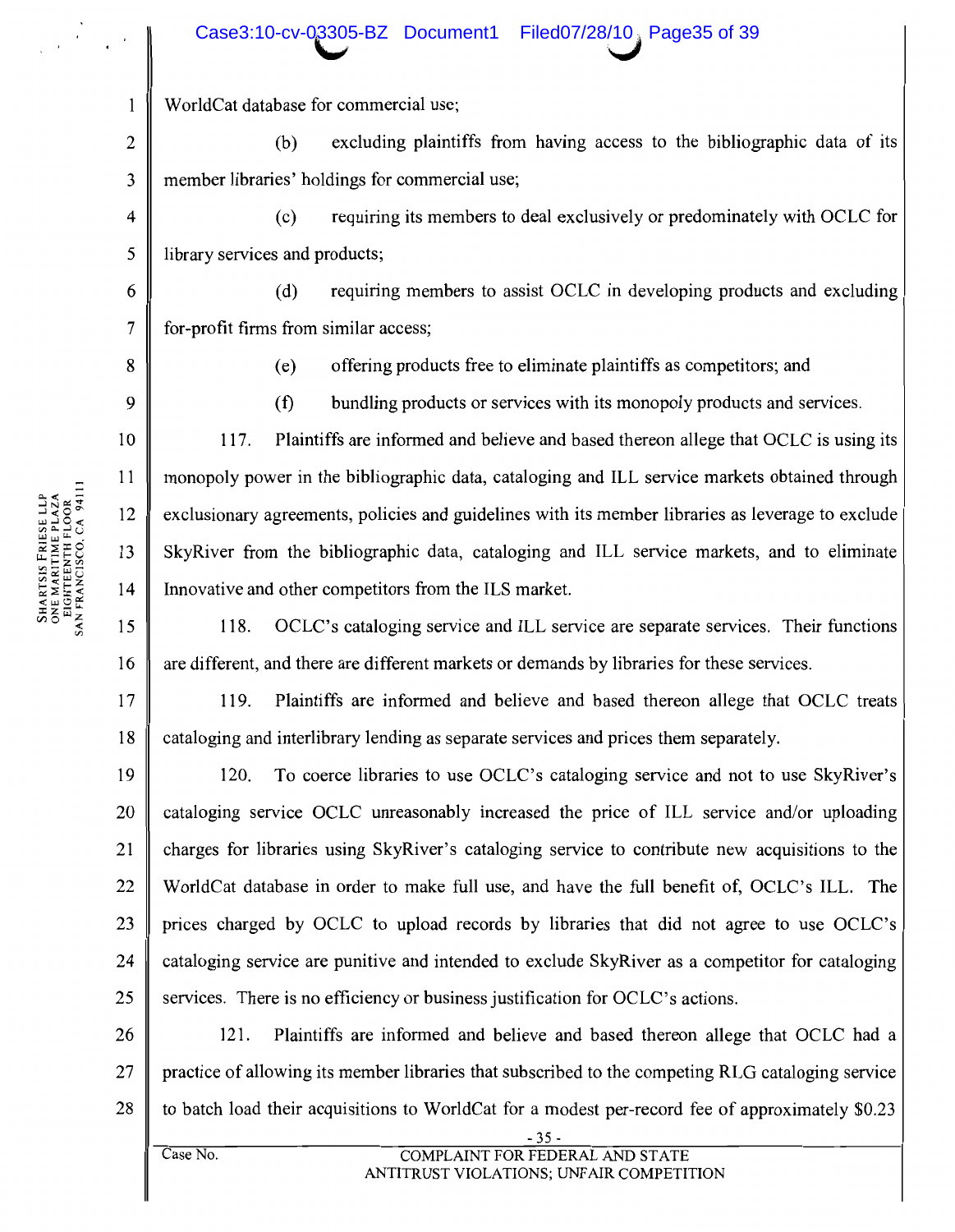### Case3:10-cv-03305-BZ Document1 Filed07/28/10, Page36 of 39

so that those materials would be available for interlibrary lending among other academic libraries.

OCLC effectively has used its monopoly over its database and ILL service to force 122. libraries to subscribe to its cataloging service by charging a punitive price to ILL users for uploading new holdings for the benefit of all ILL users in order to eliminate SkyRiver as a competitor in the cataloging service market. As described herein, OCLC's unlawful tying of its cataloging service to its ILL service and bibliographic database give a clear signal to libraries considering SkyRiver's cataloging service that OCLC's ILL service and/or record uploading charges will be prohibitively increased if they use SkyRiver. OCLC's punitive pricing to MSU and CSULB was intended to, and did, intimidate other libraries not to use SkyRiver's cataloging service or suffer increased and punitive ILL-related fees.

OCLC is using its monopoly of the WorldCat database by offering its WorldCat 123. Local "quick start" service for free to any library that subscribes to its other products, such as First Search, in order to take over the ILS market from existing for-profit competitors by denying competitors access to the WorldCat database.

15 124. The purpose and effect of OCLC's tying arrangement and use of its monopoly 16 power over ILL is to prevent libraries from choosing between OCLC's cataloging service and  $17$ SkyRiver's lower cost cataloging service on the merits and to foreclose competing cataloging 18 services, thereby restraining competition in the cataloging service market.

19 A not insubstantial amount of intrastate and interstate commerce in the  $125.$ 20 bibliographic data market, cataloging service market and ILL service market has been—and 21 continues to be—affected by OCLC's illegal conduct, and OCLC's conduct has harmed libraries, 22 their customers and consumers and has harmed competition.

23

As a result of OCLC's violations of Section 16720 and 16726 of the California 126. 24 Business & Professions Code, plaintiffs have been injured and continue to be injured in their 25 business and property in an amount to be determined at trial, which amount is to be trebled in 26 accordance with Section 16750 of the California Business & Professions Code.

27 As a result of OCLC's conduct and actions in violation of Sections 16720 and 127. 28 16726 of the California Business & Professions Code, plaintiffs have suffered and will continue

 $\mathbf{1}$ 

 $\overline{2}$ 

3

 $\overline{4}$ 

5

6

 $\overline{7}$ 

8

 $\mathbf{Q}$ 

10

11

12

13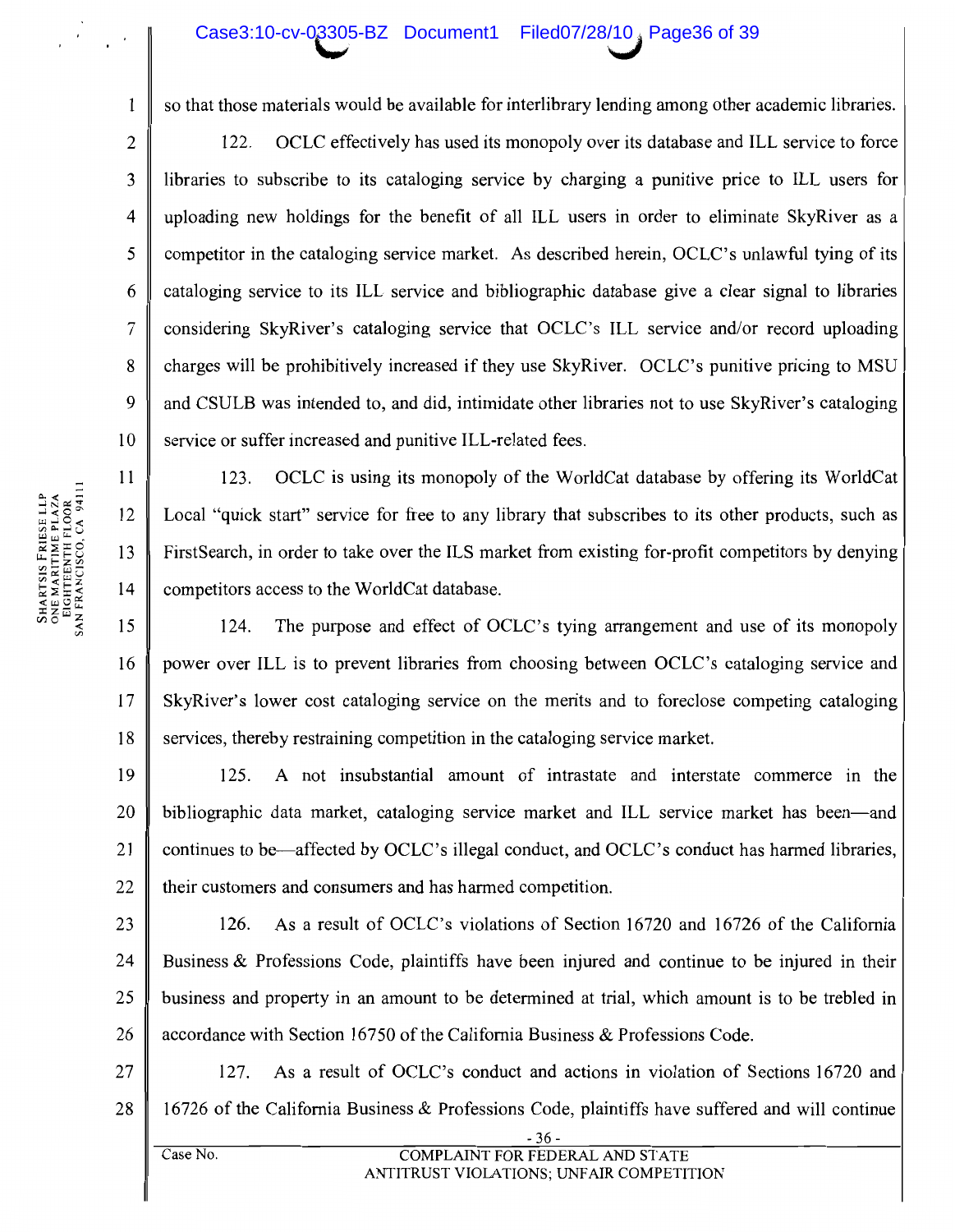to suffer irreparable harm unless OCLC is restrained and enjoined from continuing its wrongful actions intended to destroy plaintiffs' business reputation and goodwill and unless this Court orders defendant OCLC to provide access to the WorldCat database to plaintiffs and other potential competitors, on such terms as are just and reasonable.

### **SIXTH CLAIM FOR RELIEF**

### (Violation of California Business & Professions Code) Sections 17200 et seq. for Unfair Competition)

128. Plaintiffs SkyRiver and Innovative incorporate by this reference each and every allegation of paragraphs 1-78, 80-87, 89-95, 97-101, 103-113 and 115-127 above.

129. Defendant OCLC's conduct as alleged herein constitutes unlawful and/or unfair acts or practices in violation of California Business & Professions Code section 17200 et seq. Among other acts, defendant has violated the Sherman Act (15 U.S.C.  $\S$  1 *et seq.*), the Clayton Act (15 U.S.C. § 12 et seq.), and the Cartwright Act (Cal. Bus. & Prof. Code § 16700 et seq.), by the unlawful conduct described hereinabove.

15 By its willful acts to exclude SkyRiver from the bibliographic data, cataloging and 130. 16 ILL markets and to harm Innovative and other competitors in the ILS market in violation of the  $17$ federal and California antitrust laws, OCLC has engaged in unlawful and unfair business 18 practices in violation of California Business and Professions Code section 17200, et seq.

19 131. As a direct and proximate result of the foregoing unlawful and unfair agreements, 20 acts and practices of OCLC, plaintiffs have suffered and will continue to suffer irreparable harm, 21 including but not limited to harm to their business, property, business reputation and good will.

22 132. OCLC intends to continue its wrongful actions and unless retrained and enjoined, 23 will do so. Plaintiffs' remedy at law is inadequate to compensate plaintiffs for the harm inflicted 24 and threatened by OCLC.

26 WHEREFORE, PLAINTIFFS SKYRIVER AND INNOVATIVE PRAY for judgment 27 against defendant OCLC as follows:

**PRAYER** 

28

25

- For a preliminary and permanent injunction on all Claims for Relief prohibiting 1.
- Case No.

 $\mathbf{1}$ 

 $\overline{2}$ 

 $\overline{3}$ 

 $\overline{4}$ 

5

6

 $\overline{7}$ 

8

9

10

 $11$ 

12

 $13$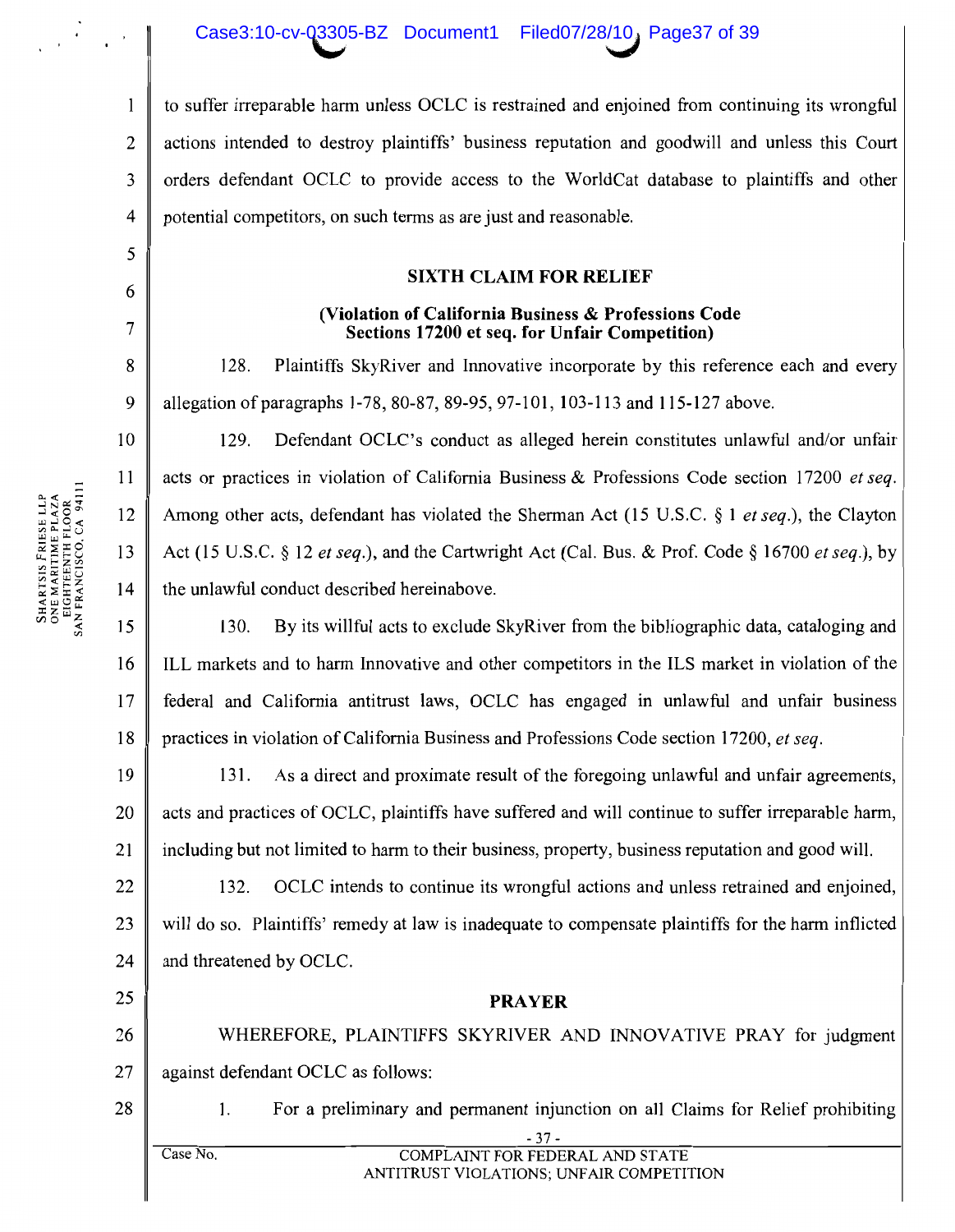|                  | Case3:10-cv-03305-BZ Document1<br>Filed07/28/10, Page38 of 39                           |  |  |  |
|------------------|-----------------------------------------------------------------------------------------|--|--|--|
| $\mathbf{l}$     | OCLC, its officers, directors, employees, agents, and anyone acting on its behalf from: |  |  |  |
| $\boldsymbol{2}$ | denying access to the WorldCat database to for-profit firms that provide<br>(a)         |  |  |  |
| $\mathfrak{Z}$   | library services for commercial use;                                                    |  |  |  |
| 4                | requiring member libraries to use OCLC products or services;<br>(b)                     |  |  |  |
| 5                | requiring member libraries to assist OCLC in developing products and<br>(c)             |  |  |  |
| 6                | excluding for-profit firms from similar access;                                         |  |  |  |
| $\overline{7}$   | (d)<br>using punitive pricing for uploading records to the WorldCat database to         |  |  |  |
| $\bf 8$          | libraries that purchase ILL but do not purchase cataloging from OCLC; and               |  |  |  |
| 9                | (e)<br>engaging in selective and discriminatory pricing through tying or bundling       |  |  |  |
| 10               | arrangements.                                                                           |  |  |  |
| 11               | For a preliminary and permanent injunction on all Claims for Relief ordering<br>2.      |  |  |  |
| 12               | OCLC to:                                                                                |  |  |  |
| 13               | provide access to the WorldCat database to for-profit firms that provide<br>(a)         |  |  |  |
| 14               | library services on terms that are just and reasonable; and                             |  |  |  |
| 15               | disclose the criteria on which it bases its fees for cataloging, ILL and ILS<br>(b)     |  |  |  |
| 16               | services to libraries using those services.                                             |  |  |  |
| 17               | For treble damages in an amount to be determined at trial on the First, Second,<br>3.   |  |  |  |
| 18               | Third, Fourth and Fifth Claims for Relief.                                              |  |  |  |
| 19               | For attorneys' fees and costs incurred in this action.<br>5.                            |  |  |  |
| 20               | For such other and further relief as the Court deems just and proper.<br>6.             |  |  |  |
| 21               | <b>SHARTSIS FRIESE LLP</b><br>DATED: July 28, 2010                                      |  |  |  |
| 22               |                                                                                         |  |  |  |
| 23               | By:<br>ARTHUR J. SHARTSIS                                                               |  |  |  |
| 24               |                                                                                         |  |  |  |
| 25               | Attorneys for Plaintiff<br>INNOVATIVE INTERFACES, INC.                                  |  |  |  |
| 26               |                                                                                         |  |  |  |
| 27               |                                                                                         |  |  |  |
| 28               |                                                                                         |  |  |  |
|                  | $-38-$<br>Case No.<br><b>COMPLAINT FOR FEDERAL AND STATE</b>                            |  |  |  |

ANTITRUST VIOLATIONS; UNFAIR COMPETITION

SHARTSIS FRIESE LLP<br>ONE MARITIME PLAZA<br>EIGHTEENTH FLOOR<br>SAN FRANCISCO, CA 94111

 $\cdot$ 

 $\ddotsc$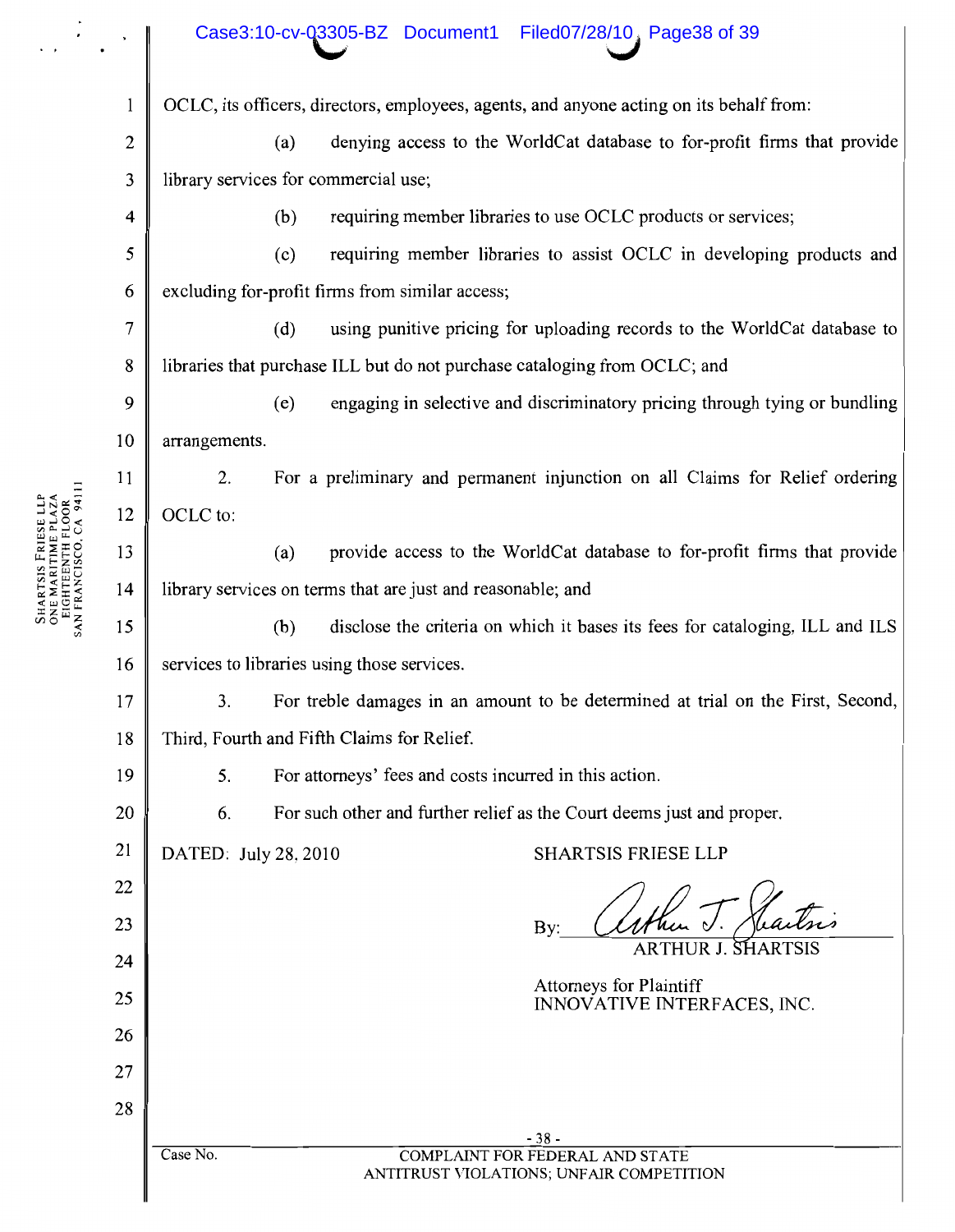

SHARTSIS FRIESE LLP<br>ONE MARITIME PLAZA<br>EIGHTEENTH PLOOR<br>SAN FRANCISCO, CA 94111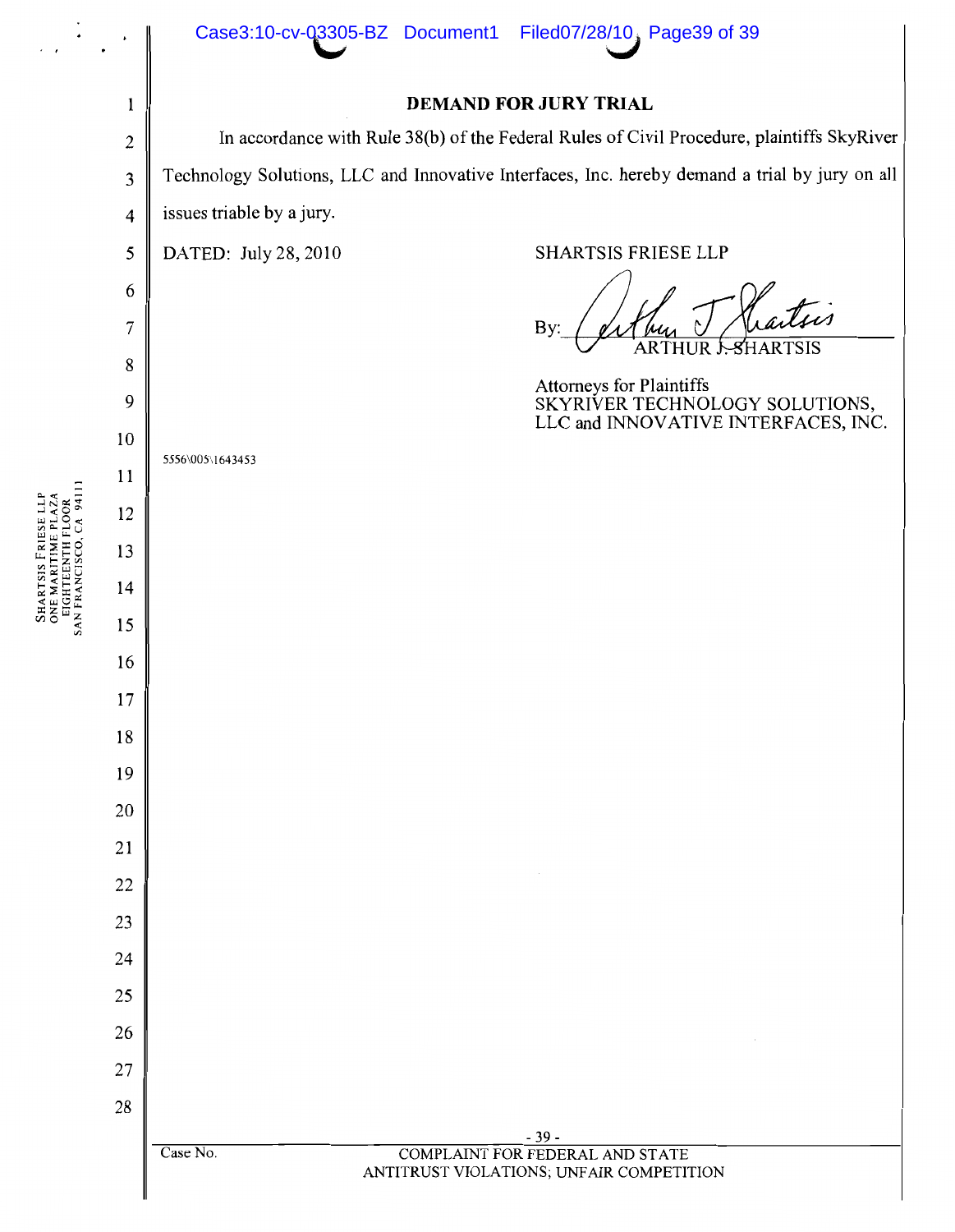|                                                                                                                                                                                                                                                                                                                                                                                                                                           |                                                                                                                                                                                                                                                                                                                                                                                                                                                                                                                                                                                |                                                                                                                                                                                                                                                                                                                                                                                                                                                                                                                                        |                                                                                                                                                                                                                                                                                                                                                                                                                                                                                                                                  |                                                                                                                                                                                                                               | <b>CIVIL COVER SHEET</b>                                                                                                                                                                                                                                                                                                                                                                                                                                                                                                                                                   | Case3:10-cv-03305-BZ Document1-1 Filed07/28/10 Page $Rf2GIMAL$                                                                                                                                                                                                                                                                                                                                                                            |                                                                                                                                                                                                                                                                                                                                                                                                                                                                                                                                                                                                                                                                            |  |
|-------------------------------------------------------------------------------------------------------------------------------------------------------------------------------------------------------------------------------------------------------------------------------------------------------------------------------------------------------------------------------------------------------------------------------------------|--------------------------------------------------------------------------------------------------------------------------------------------------------------------------------------------------------------------------------------------------------------------------------------------------------------------------------------------------------------------------------------------------------------------------------------------------------------------------------------------------------------------------------------------------------------------------------|----------------------------------------------------------------------------------------------------------------------------------------------------------------------------------------------------------------------------------------------------------------------------------------------------------------------------------------------------------------------------------------------------------------------------------------------------------------------------------------------------------------------------------------|----------------------------------------------------------------------------------------------------------------------------------------------------------------------------------------------------------------------------------------------------------------------------------------------------------------------------------------------------------------------------------------------------------------------------------------------------------------------------------------------------------------------------------|-------------------------------------------------------------------------------------------------------------------------------------------------------------------------------------------------------------------------------|----------------------------------------------------------------------------------------------------------------------------------------------------------------------------------------------------------------------------------------------------------------------------------------------------------------------------------------------------------------------------------------------------------------------------------------------------------------------------------------------------------------------------------------------------------------------------|-------------------------------------------------------------------------------------------------------------------------------------------------------------------------------------------------------------------------------------------------------------------------------------------------------------------------------------------------------------------------------------------------------------------------------------------|----------------------------------------------------------------------------------------------------------------------------------------------------------------------------------------------------------------------------------------------------------------------------------------------------------------------------------------------------------------------------------------------------------------------------------------------------------------------------------------------------------------------------------------------------------------------------------------------------------------------------------------------------------------------------|--|
|                                                                                                                                                                                                                                                                                                                                                                                                                                           | § JS 44 (Rev. 12/07) (CAND Rev 1/10)<br>The JS 44 civil cover sheet and the information contained herein neither replace nor supplement the filing and service of pleadings or other papers as required by law, except as provided<br>by local rules of court. This form, approved by the Judicial Conference of the United States in September 1974, is required for the use of the Clerk of Court for the purpose of initiating                                                                                                                                              |                                                                                                                                                                                                                                                                                                                                                                                                                                                                                                                                        |                                                                                                                                                                                                                                                                                                                                                                                                                                                                                                                                  |                                                                                                                                                                                                                               |                                                                                                                                                                                                                                                                                                                                                                                                                                                                                                                                                                            |                                                                                                                                                                                                                                                                                                                                                                                                                                           |                                                                                                                                                                                                                                                                                                                                                                                                                                                                                                                                                                                                                                                                            |  |
| the civil docket sheet. (SEE INSTRUCTIONS ON PAGE TWO OF THE FORM.)<br><b>PLAINTIFFS</b><br>L.<br>(a)                                                                                                                                                                                                                                                                                                                                     |                                                                                                                                                                                                                                                                                                                                                                                                                                                                                                                                                                                |                                                                                                                                                                                                                                                                                                                                                                                                                                                                                                                                        |                                                                                                                                                                                                                                                                                                                                                                                                                                                                                                                                  |                                                                                                                                                                                                                               | <b>DEFENDANTS</b>                                                                                                                                                                                                                                                                                                                                                                                                                                                                                                                                                          |                                                                                                                                                                                                                                                                                                                                                                                                                                           |                                                                                                                                                                                                                                                                                                                                                                                                                                                                                                                                                                                                                                                                            |  |
| SKYRIVER TECHNOLOGY SOLUTIONS, LLC and INNOVATIVE<br>INTERFACES, INC.<br>(b) County of Residence of First Listed Plaintiff ALAMEDA 06001<br>(EXCEPT IN U.S. PLAINTIFF CASES)                                                                                                                                                                                                                                                              |                                                                                                                                                                                                                                                                                                                                                                                                                                                                                                                                                                                |                                                                                                                                                                                                                                                                                                                                                                                                                                                                                                                                        |                                                                                                                                                                                                                                                                                                                                                                                                                                                                                                                                  | OCLC ONLINE COMPUTER LIBRARY CENTER, INC.<br>County of Residence of First Listed Defendant<br>FRANKLIN 39049<br>(IN U.S. PLAINTIFF CASES ONLY)<br>NOTE: IN LAND CONDEMNATION CASES, USE THE LOCATION OF THE<br>LAND INVOLVED. |                                                                                                                                                                                                                                                                                                                                                                                                                                                                                                                                                                            |                                                                                                                                                                                                                                                                                                                                                                                                                                           |                                                                                                                                                                                                                                                                                                                                                                                                                                                                                                                                                                                                                                                                            |  |
|                                                                                                                                                                                                                                                                                                                                                                                                                                           |                                                                                                                                                                                                                                                                                                                                                                                                                                                                                                                                                                                |                                                                                                                                                                                                                                                                                                                                                                                                                                                                                                                                        |                                                                                                                                                                                                                                                                                                                                                                                                                                                                                                                                  |                                                                                                                                                                                                                               |                                                                                                                                                                                                                                                                                                                                                                                                                                                                                                                                                                            |                                                                                                                                                                                                                                                                                                                                                                                                                                           |                                                                                                                                                                                                                                                                                                                                                                                                                                                                                                                                                                                                                                                                            |  |
|                                                                                                                                                                                                                                                                                                                                                                                                                                           | Attorney's (Firm Name, Address, and Telephone Number)<br>(c)<br>ARTHUR J. SHARTSIS, MARY JO SHARTSIS<br>ROBERT E. SCHABERG<br><b>SHARTSIS FRIESE LLP</b><br>One Maritime Plaza, 18th Floor, San Francisco, CA 94111                                                                                                                                                                                                                                                                                                                                                            |                                                                                                                                                                                                                                                                                                                                                                                                                                                                                                                                        |                                                                                                                                                                                                                                                                                                                                                                                                                                                                                                                                  |                                                                                                                                                                                                                               | Attorneys (If Known)                                                                                                                                                                                                                                                                                                                                                                                                                                                                                                                                                       |                                                                                                                                                                                                                                                                                                                                                                                                                                           |                                                                                                                                                                                                                                                                                                                                                                                                                                                                                                                                                                                                                                                                            |  |
|                                                                                                                                                                                                                                                                                                                                                                                                                                           |                                                                                                                                                                                                                                                                                                                                                                                                                                                                                                                                                                                |                                                                                                                                                                                                                                                                                                                                                                                                                                                                                                                                        |                                                                                                                                                                                                                                                                                                                                                                                                                                                                                                                                  |                                                                                                                                                                                                                               | N/A<br>$10 - 3305B7$                                                                                                                                                                                                                                                                                                                                                                                                                                                                                                                                                       |                                                                                                                                                                                                                                                                                                                                                                                                                                           |                                                                                                                                                                                                                                                                                                                                                                                                                                                                                                                                                                                                                                                                            |  |
|                                                                                                                                                                                                                                                                                                                                                                                                                                           | II. BASIS OF JURISDICTION (Place an "X" in One Box Only)                                                                                                                                                                                                                                                                                                                                                                                                                                                                                                                       |                                                                                                                                                                                                                                                                                                                                                                                                                                                                                                                                        |                                                                                                                                                                                                                                                                                                                                                                                                                                                                                                                                  |                                                                                                                                                                                                                               | (For Diversity Cases Only)                                                                                                                                                                                                                                                                                                                                                                                                                                                                                                                                                 |                                                                                                                                                                                                                                                                                                                                                                                                                                           | III. CITIZENSHIP OF PRINCIPAL PARTIES (Place an "X" in One Box for Plaintiff<br>and One Box for Defendant)                                                                                                                                                                                                                                                                                                                                                                                                                                                                                                                                                                 |  |
|                                                                                                                                                                                                                                                                                                                                                                                                                                           | U.S. Government<br>l×۱<br>Plaintiff                                                                                                                                                                                                                                                                                                                                                                                                                                                                                                                                            | 3 Federal Question<br>(U.S. Government Not a Party)                                                                                                                                                                                                                                                                                                                                                                                                                                                                                    |                                                                                                                                                                                                                                                                                                                                                                                                                                                                                                                                  |                                                                                                                                                                                                                               | <b>PTF</b><br>Citizen of This State                                                                                                                                                                                                                                                                                                                                                                                                                                                                                                                                        | DEF<br>ו ד<br>Incorporated or Principal Place<br>of Business In This State                                                                                                                                                                                                                                                                                                                                                                | <b>PTF</b><br>DEF<br>$\mathbf{X}$ 4<br>$\overline{4}$                                                                                                                                                                                                                                                                                                                                                                                                                                                                                                                                                                                                                      |  |
| $\Box$ 2                                                                                                                                                                                                                                                                                                                                                                                                                                  | U.S. Government<br>Defendant                                                                                                                                                                                                                                                                                                                                                                                                                                                                                                                                                   | Diversity<br>(Indicate Citizenship of Parties in Item III)                                                                                                                                                                                                                                                                                                                                                                                                                                                                             |                                                                                                                                                                                                                                                                                                                                                                                                                                                                                                                                  |                                                                                                                                                                                                                               | Citizen of Another State<br>  2                                                                                                                                                                                                                                                                                                                                                                                                                                                                                                                                            | Incorporated and Principal Place<br>$\frac{1}{2}$<br>of Business In Another State                                                                                                                                                                                                                                                                                                                                                         | $\mathbf{X}$ 5<br>$\begin{array}{c} \end{array}$                                                                                                                                                                                                                                                                                                                                                                                                                                                                                                                                                                                                                           |  |
|                                                                                                                                                                                                                                                                                                                                                                                                                                           | <b>IV. NATURE OF SUIT</b> (Place an "X" in One Box Only)                                                                                                                                                                                                                                                                                                                                                                                                                                                                                                                       |                                                                                                                                                                                                                                                                                                                                                                                                                                                                                                                                        |                                                                                                                                                                                                                                                                                                                                                                                                                                                                                                                                  |                                                                                                                                                                                                                               | Citizen or Subject of a<br>3<br>Foreign Country                                                                                                                                                                                                                                                                                                                                                                                                                                                                                                                            | T 3<br>Foreign Nation                                                                                                                                                                                                                                                                                                                                                                                                                     | $\Box$ 6<br>$\Box$ 6                                                                                                                                                                                                                                                                                                                                                                                                                                                                                                                                                                                                                                                       |  |
|                                                                                                                                                                                                                                                                                                                                                                                                                                           | <b>CONTRACT</b>                                                                                                                                                                                                                                                                                                                                                                                                                                                                                                                                                                |                                                                                                                                                                                                                                                                                                                                                                                                                                                                                                                                        | <b>TORTS</b>                                                                                                                                                                                                                                                                                                                                                                                                                                                                                                                     |                                                                                                                                                                                                                               | FORFEITURE/PENALTY                                                                                                                                                                                                                                                                                                                                                                                                                                                                                                                                                         | <b>BANKRUPTCN</b>                                                                                                                                                                                                                                                                                                                                                                                                                         | <b>OTHER STATUTES</b>                                                                                                                                                                                                                                                                                                                                                                                                                                                                                                                                                                                                                                                      |  |
| ▭<br>▭<br>Г<br>┍<br>$\Box$<br>$\Box$<br>М<br>$\sim$<br>Ξ<br>H<br>⊏<br>ш                                                                                                                                                                                                                                                                                                                                                                   | $110$ Insurance<br>120 Marine<br>130 Miller Act<br>140 Negotiable Instrument<br>150 Recovery of Overpayment<br>& Enforcement of Judgment<br>151 Medicare Act<br>152 Recovery of Defaulted<br>Student Loans<br>(Excl. Veterans)<br>153 Recovery of Overpayment<br>of Veteran's Benefits<br>160 Stockholders' Suits<br>190 Other Contract<br>195 Contract Product Liability<br>196 Franchise<br><b>REAL PROPERTY</b><br>210 Land Condemnation<br>220 Foreclosure<br>230 Rent Lease & Ejectment<br>240 Torts to Land<br>245 Tort Product Liability<br>290 All Other Real Property | PERSONAL INJURY<br>310 Aimlane<br>315 Airplane Product<br>Liability<br>$\frac{1}{2}$ 320 Assault, Libel &<br>Slander<br>"330 Federal Employers"<br>Liability<br>340 Marine<br>1345 Marine Product<br>Liability<br>350 Motor Vehicle<br>355 Motor Vehicle<br>Product Liability<br>360 Other Personal Injury<br><b>CIVIL RIGHTS</b><br>7441 Voting<br>■442 Employment⊑<br>$\Box$ 443 Housing/<br>Accommodations<br>¶444 Welfare<br>1445 Amer. w/Disabilities -<br>Employment<br>446 Amer. w/Disabilities -1555 Prison Condition<br>Other | PERSONAL INJURY<br>$\Box$ 362 Personal Injury—<br>Med. Malpractice<br>$\Box$ 365 Personal Injury —<br>Product Liability<br>368 Asbestos Personal<br><b>Injury Product</b><br>Liability<br>PERSONAL PROPERTY<br>370 Other Fraud<br>371 Truth in Lending<br>380 Other Personal<br>Property Damage<br>385 Property Damage<br>Product Liability<br><b>PRISONER</b><br>PETITIONS<br>510 Motions to Vacate<br>Sentence<br>Habeas Corpus:<br>$\Box$ 530 General<br>535 Death Penalty<br>540 Mandamus & Other<br>$\Box$ 550 Civil Rights |                                                                                                                                                                                                                               | $\Box$ 610 Agriculture<br>620 Other Food & Drug<br>1625 Drug Related Seizure<br>of Property 21 USC 881<br>1630 Liquor Laws<br>$\Box$ 640 R.R. & Truck<br>550 Airline Regs.<br>660 Occupational<br>Safety/Health<br>$\Box$ 690 Other<br><b>LABOR</b><br>710 Fair Labor Standards<br>Act<br>720 Labor/Mgmt. Relations<br>730 Labor/Mgmt.Reporting<br>& Disclosure Act<br>740 Railway Labor Act<br>790 Other Labor Litigation<br>$\Box$ 791 Empl. Ret. Inc.<br>Security Act<br><b>IMMIGRATION</b><br>462 Naturalization Application<br>1463 Habeas Corpus -<br>Alien Detainee | 422 Appeal 28 USC 158<br>423 Withdrawal<br>28 USC 157<br><b>PROPERTY RIGHTS</b><br>820 Copyrights<br>830 Patent<br>340 Trademark<br><b>SOCIAL SECURITY</b><br><b>1861 HIA (1395ff)</b><br>1862 Black Lung (923)<br>$-$ 863 DIWC/DIWW (405(g))<br>$\mathbf{I}^{\text{864}}$ SSID Title XVI<br>┍<br>$\Box$ 865 RS1 (405(g))<br><b>FEDERAL TAX SUITS</b><br>370 Taxes (U.S. Plaintiff<br>or Defendant)<br>871 IRS-Third Party<br>26 USC 7609 | $\Box$ 400 State Reapportionment<br>$\sqrt{1410}$ And trust<br>1430 Banks and Banking<br>1450 Commerce<br>460 Deportation<br>1470 Racketeer tnfluenced and<br>Corrupt Organizations<br>480 Consumer Credit<br>490 Cable/Sat TV<br>810 Selective Service<br>850 Securities/Commodities/<br>Exchange<br>875 Customer Challenge<br>12 USC 3410<br>890 Other Statutory Actions<br>891 Agricultural Acts<br>892 Economic Stabilization Act<br>893 Environmental Matters<br>894 Energy Allocation Act<br>895 Freedom of Information<br>Act<br>$\Box$ 900 Appeal of Fee<br>Determination<br>Under Equal Access<br>to Justice<br>950 Constitutionality of<br><b>State Statutes</b> |  |
| $\Box$ 440 Other Civil Rights<br>1465 Other Immigration<br>Actions<br>V. ORIGIN<br>(Place an "X" in One Box Only)<br>Transferred from<br>Appeal to District<br>1 Original<br>$\Box$ 2 Removed from<br>$\Box$ 3 Remanded from<br>$\Box$ 4 Reinstated or<br>$\Box$ 5 another district<br>$\Box$ 6 Multidistrict<br>$\Box$ 7 Judge from<br>State Court<br>Proceeding<br>Appellate Court<br>Reopened<br>Magistrate<br>(specify)<br>Litigation |                                                                                                                                                                                                                                                                                                                                                                                                                                                                                                                                                                                |                                                                                                                                                                                                                                                                                                                                                                                                                                                                                                                                        |                                                                                                                                                                                                                                                                                                                                                                                                                                                                                                                                  |                                                                                                                                                                                                                               |                                                                                                                                                                                                                                                                                                                                                                                                                                                                                                                                                                            |                                                                                                                                                                                                                                                                                                                                                                                                                                           |                                                                                                                                                                                                                                                                                                                                                                                                                                                                                                                                                                                                                                                                            |  |
|                                                                                                                                                                                                                                                                                                                                                                                                                                           | VI. CAUSE OF ACTION                                                                                                                                                                                                                                                                                                                                                                                                                                                                                                                                                            | Brief description of cause                                                                                                                                                                                                                                                                                                                                                                                                                                                                                                             |                                                                                                                                                                                                                                                                                                                                                                                                                                                                                                                                  |                                                                                                                                                                                                                               | 15 U.S.C. Sections 1 and 2 (Sherman Act); 15 U.S.C. Sections 15(a) and 26 (Clayton Act)<br>Monopolization; Unlawful Restraints of Trade and Tying Arrangements; Unfair Competition                                                                                                                                                                                                                                                                                                                                                                                         | Cite the U.S. Civil Statute under which you are filing (Do not cite jurisdictional statutes unless diversity):                                                                                                                                                                                                                                                                                                                            | Judgment                                                                                                                                                                                                                                                                                                                                                                                                                                                                                                                                                                                                                                                                   |  |
| <b>VII. REQUESTED IN</b><br><b>YCLASS ACTION</b><br>$\Box$ CHECK IF THIS IS<br><b>COMPLAINT:</b><br>UNDER F.R.C.P. 23                                                                                                                                                                                                                                                                                                                     |                                                                                                                                                                                                                                                                                                                                                                                                                                                                                                                                                                                |                                                                                                                                                                                                                                                                                                                                                                                                                                                                                                                                        |                                                                                                                                                                                                                                                                                                                                                                                                                                                                                                                                  |                                                                                                                                                                                                                               | <b>DRMANDS</b>                                                                                                                                                                                                                                                                                                                                                                                                                                                                                                                                                             | <b>JURY DEMAND:</b>                                                                                                                                                                                                                                                                                                                                                                                                                       | CHECK YES only if demanded in complaint:<br>$\blacksquare$ Yes $\blacksquare$ No                                                                                                                                                                                                                                                                                                                                                                                                                                                                                                                                                                                           |  |
| PLEASE REFER TO CIVIL L.R. 3-12 CONCERNING REQUIREMENT TO FILE<br>VIII. RELATED CASE(S)<br>"NOTICE OF RELATED CASE". N/A<br>IF ANY                                                                                                                                                                                                                                                                                                        |                                                                                                                                                                                                                                                                                                                                                                                                                                                                                                                                                                                |                                                                                                                                                                                                                                                                                                                                                                                                                                                                                                                                        |                                                                                                                                                                                                                                                                                                                                                                                                                                                                                                                                  |                                                                                                                                                                                                                               |                                                                                                                                                                                                                                                                                                                                                                                                                                                                                                                                                                            |                                                                                                                                                                                                                                                                                                                                                                                                                                           |                                                                                                                                                                                                                                                                                                                                                                                                                                                                                                                                                                                                                                                                            |  |
|                                                                                                                                                                                                                                                                                                                                                                                                                                           | IX. DIVISIONAL ASSIGNMENT (CIVIL L.R. 3-2)<br>(PLACE AND "X" IN ONE BOX ONLY)                                                                                                                                                                                                                                                                                                                                                                                                                                                                                                  |                                                                                                                                                                                                                                                                                                                                                                                                                                                                                                                                        | IXI<br>SION.                                                                                                                                                                                                                                                                                                                                                                                                                                                                                                                     |                                                                                                                                                                                                                               | SAN FRANCISCO/OAKLAND<br><b>XFYRE OF ATTORNET OF RECORD</b>                                                                                                                                                                                                                                                                                                                                                                                                                                                                                                                | <b>SAN JOSE</b>                                                                                                                                                                                                                                                                                                                                                                                                                           | <b>EUREKA</b>                                                                                                                                                                                                                                                                                                                                                                                                                                                                                                                                                                                                                                                              |  |
|                                                                                                                                                                                                                                                                                                                                                                                                                                           | <b>DATE</b><br><u>aly 28, 2010</u>                                                                                                                                                                                                                                                                                                                                                                                                                                                                                                                                             |                                                                                                                                                                                                                                                                                                                                                                                                                                                                                                                                        |                                                                                                                                                                                                                                                                                                                                                                                                                                                                                                                                  |                                                                                                                                                                                                                               | $\mu_1$ <sub>14</sub>                                                                                                                                                                                                                                                                                                                                                                                                                                                                                                                                                      |                                                                                                                                                                                                                                                                                                                                                                                                                                           |                                                                                                                                                                                                                                                                                                                                                                                                                                                                                                                                                                                                                                                                            |  |
|                                                                                                                                                                                                                                                                                                                                                                                                                                           |                                                                                                                                                                                                                                                                                                                                                                                                                                                                                                                                                                                |                                                                                                                                                                                                                                                                                                                                                                                                                                                                                                                                        |                                                                                                                                                                                                                                                                                                                                                                                                                                                                                                                                  |                                                                                                                                                                                                                               |                                                                                                                                                                                                                                                                                                                                                                                                                                                                                                                                                                            |                                                                                                                                                                                                                                                                                                                                                                                                                                           |                                                                                                                                                                                                                                                                                                                                                                                                                                                                                                                                                                                                                                                                            |  |